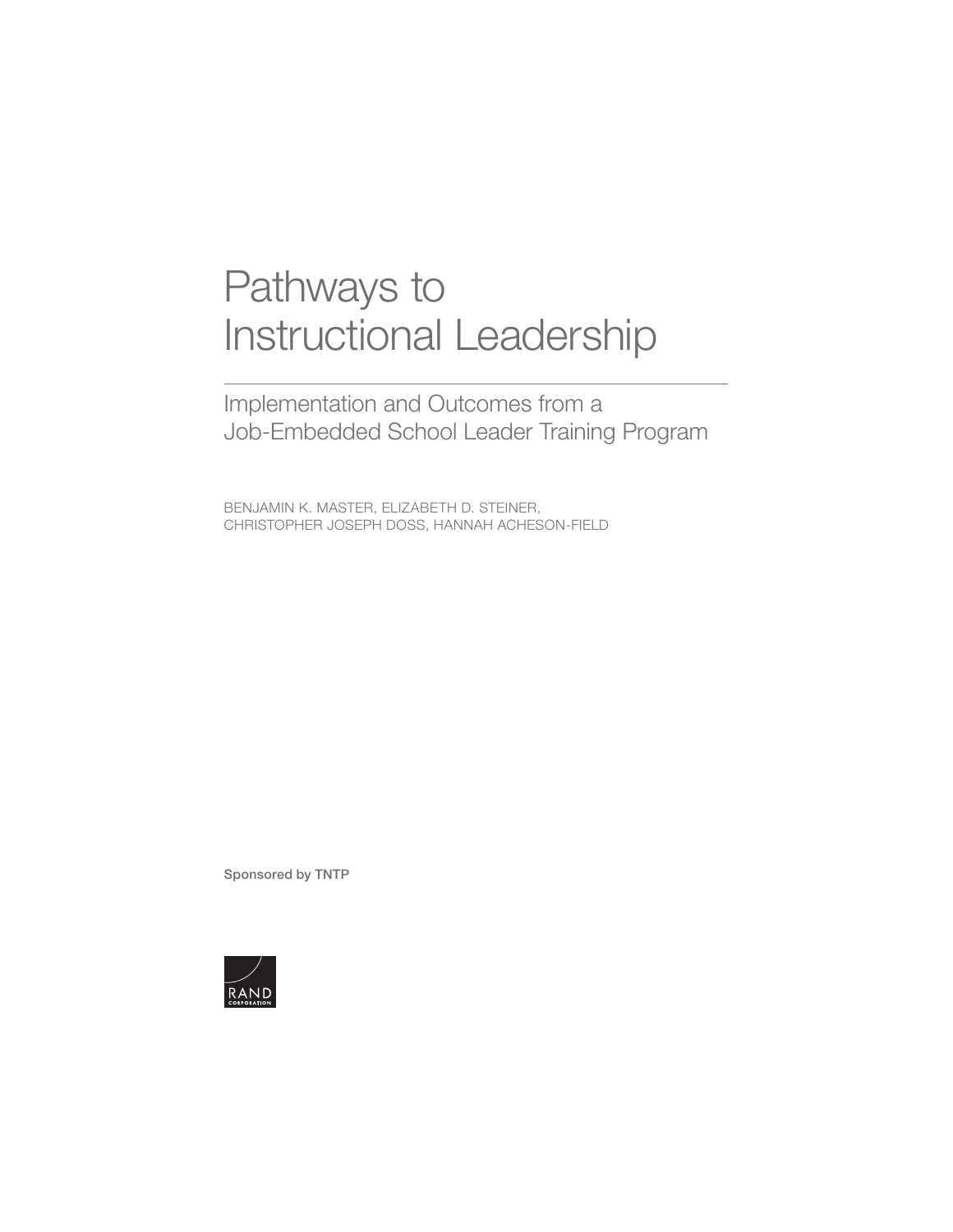For more information on this publication, visit [www.rand.org/t/RRA255-1](http://www.rand.org/t/RRA255-1)

Published by the RAND Corporation, Santa Monica, Calif. © Copyright 2020 RAND Corporation RAND<sup>®</sup> is a registered trademark.

#### Limited Print and Electronic Distribution Rights

This document and trademark(s) contained herein are protected by law. This representation of RAND intellectual property is provided for noncommercial use only. Unauthorized posting of this publication online is prohibited. Permission is given to duplicate this document for personal use only, as long as it is unaltered and complete. Permission is required from RAND to reproduce, or reuse in another form, any of its research documents for commercial use. For information on reprint and linking permissions, please visit [www.rand.org/pubs/permissions.](http://www.rand.org/pubs/permissions)

The RAND Corporation is a research organization that develops solutions to public policy challenges to help make communities throughout the world safer and more secure, healthier and more prosperous. RAND is nonprofit, nonpartisan, and committed to the public interest.

RAND's publications do not necessarily reflect the opinions of its research clients and sponsors.

Support RAND Make a tax-deductible charitable contribution at [www.rand.org/giving/contribute](http://www.rand.org/giving/contribute)

[www.rand.org](http://www.rand.org)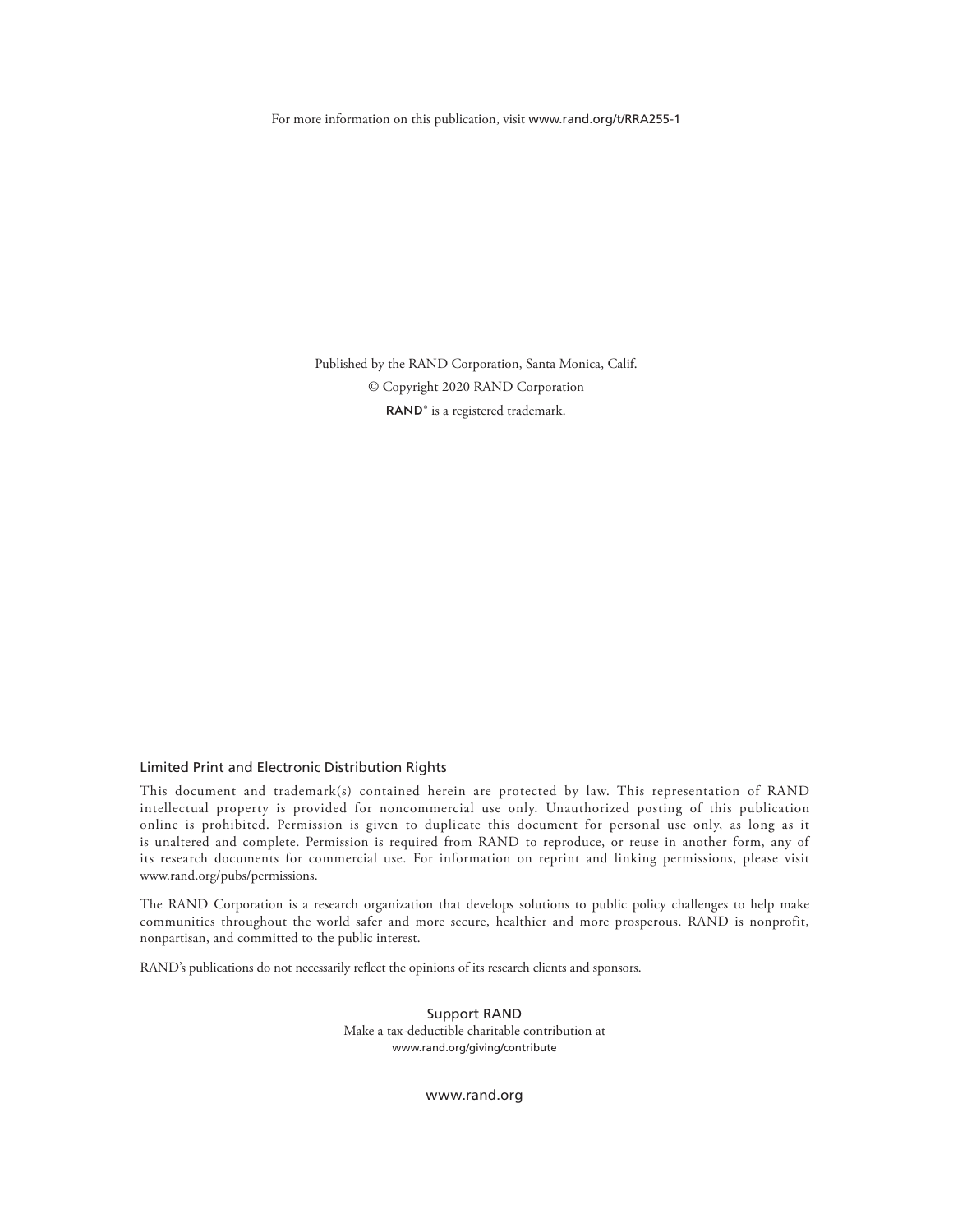## Preface

The contributions of assistant principals (APs) toward improving student and staff outcomes has not been a focus of much empirical research to date. In recent years, as the increased focus on improving student outcomes has shifted expectations, APs are now expected to assume some instructional leadership tasks. To date, there have been few studies of AP professional development opportunities, and little is known about the extent to which APs are trained to undertake instructional leadership activities. In the accompanying report, *Pathways to Instructional Leadership: Implementation and Outcomes from a Job-Embedded School Leader Training Program*, the authors present findings about implementation and impacts on student outcomes from a four-year study of the Pathway to Leadership in Urban Schools (PLUS) program in a large, urban public school district. PLUS was developed by TNTP (formerly The New Teacher Project) to train APs in instructional leadership. The findings in this report could help policymakers, district staff, and training program providers understand participants' perceptions of programs that focus on training APs in instructional leadership and the impact that such a program can have on student and staff outcomes. The findings could also help program providers and district staff understand some of the benefits and challenges associated with training school leaders in the context of district-provider partnerships. This technical appendix provides more detail about data, samples, methodology, and results from additional exploratory analyses conducted by the authors.

This study was undertaken by RAND Education and Labor, a division of the RAND Corporation that conducts research on early childhood through postsecondary education programs, workforce development, and programs and policies affecting workers, entrepreneurship, and financial literacy and decisionmaking. TNTP sponsored the report, with funding from the U.S. Department of Education's Investing in Innovation (i3) grant program, grant number U411C140039.

More information about RAND can be found at [www.rand.org.](http://www.rand.org) Questions about this technical appendix should be directed to bmaster $@$ rand.org, and questions about RAND Education and Labor should be directed to [educationandlabor@rand.org](mailto:educationandlabor@rand.org).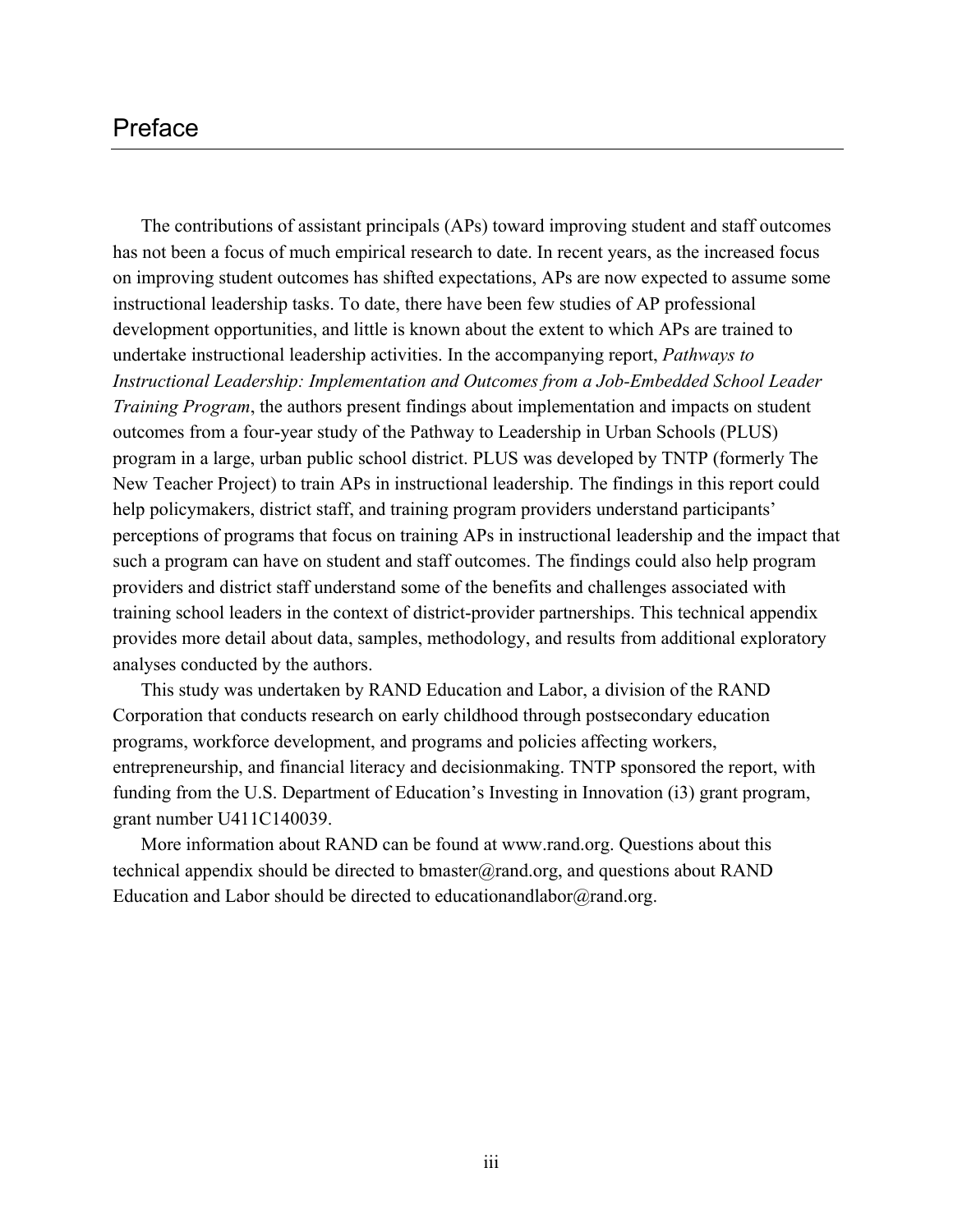## Contents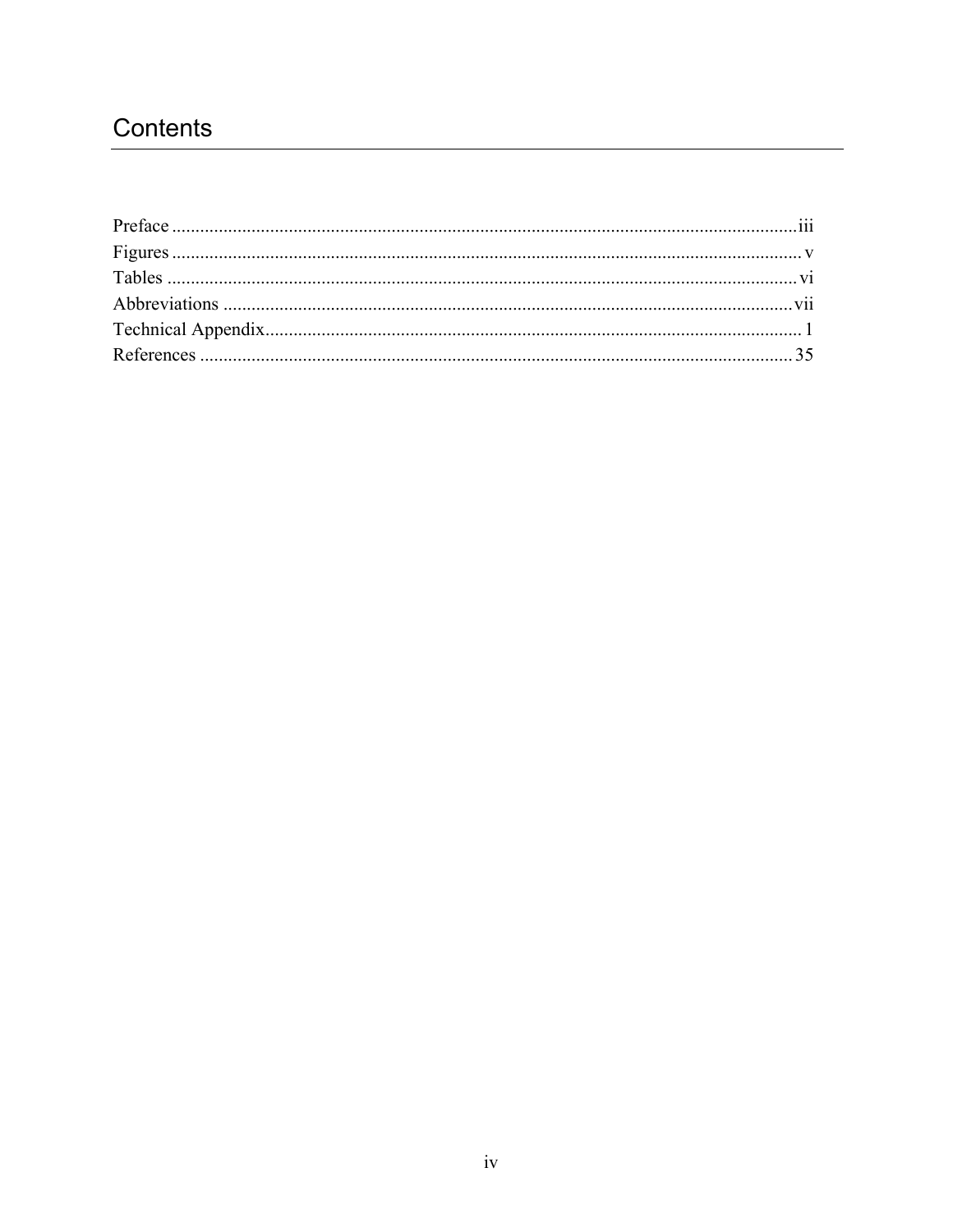## Figures

| Figure A.1. Unadjusted ELA Achievement Levels of PLUS-Exposed                     |  |
|-----------------------------------------------------------------------------------|--|
|                                                                                   |  |
| Figure A.2. Unadjusted Mathematics Achievement Levels of PLUS-Exposed             |  |
|                                                                                   |  |
| Figure A.3. Differential Schoolwide Mathematics Performance over Time for Schools |  |
| That Hired a Leader Compared with Schools That Never Hired a Leader 32            |  |
| Figure A.4. Differential Schoolwide ELA Performance over Time for Schools         |  |
| That Hired a Leader Compared with Schools That Never Hired a Leader  32           |  |
|                                                                                   |  |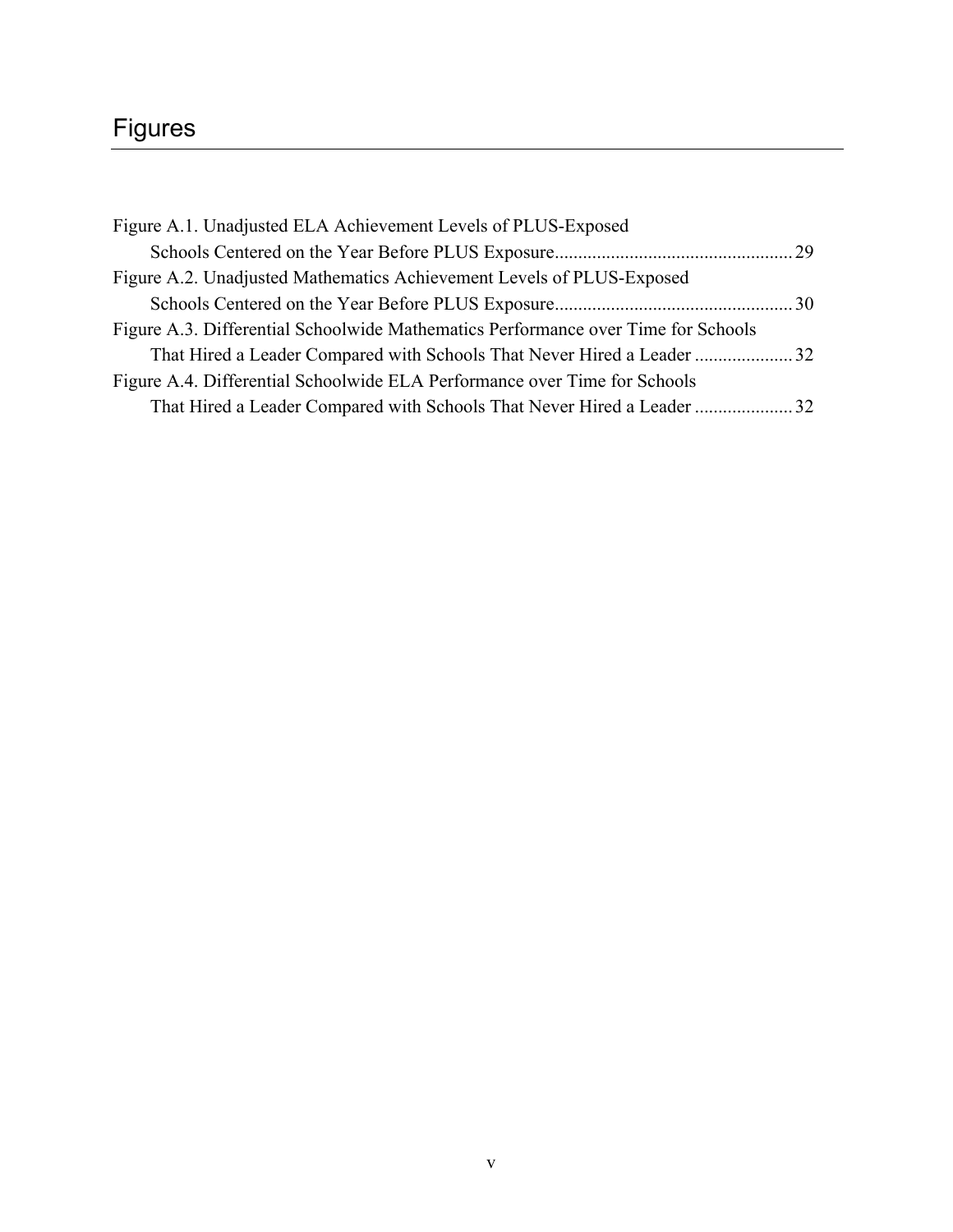## Tables

| Table A.1. Number of Interviews Conducted, by Cohort and Interview Year          |
|----------------------------------------------------------------------------------|
| Table A.2. Interview Invitations, Replacements, and Refusals,                    |
|                                                                                  |
| Table A.3. Number of Interviews Conducted, by School Grade-Level Configuration3  |
| Table A.4. Number of Interviews Conducted, by Cohort, Year, and Role  4          |
|                                                                                  |
| Table A.6. Characteristics of New PLUS and New Non-PLUS Assistant Principals 10  |
| Table A.7. Characteristics of Treated and Untreated Students in Pooled           |
|                                                                                  |
| Table A.8. Characteristics of Treated and Untreated Students in Pooled           |
|                                                                                  |
| Table A.9. Estimates of the Impact of Leader Coaching on Student                 |
| Achievement for a Subsample of PLUS-Coached and Comparison Teachers,             |
| With and Without Controls for Teachers' Prior-Year Value-Added  18               |
| Table A.10. Characteristics of Coached and Non-Coached Teachers in               |
|                                                                                  |
| Table A.11. Characteristics of Coached and Non-Coached Teachers in               |
|                                                                                  |
| Table A.12. Cumulative Rates of Novice APs No Longer Working as                  |
| School Administrators in the District One, Two, or Three Years                   |
|                                                                                  |
| Table A.13. Cumulative Rates of Novice APs Being Promoted to Principal Roles     |
|                                                                                  |
| Table A.14. Adjusted Student Achievement of Leader-Coached Teachers              |
|                                                                                  |
| Table A.15. Cumulative Rates of Teachers Leaving the District One, Two,          |
|                                                                                  |
| Table A.16. Cumulative Rates of Teachers Leaving the District One, Two,          |
| or Three Years Following First Receipt or Nonreceipt of Leader                   |
|                                                                                  |
| Table A.17. Characteristics of Ever-PLUS Schools and Never-PLUS Schools  29      |
| Table A.18. Comparative Interrupted Time Series Analysis of Changes in Level and |
| Trends in School Average Achievement Before and After Exposure to a Leader 33    |
| Table A.19. Thresholds and Results for Fidelity of Implementation Tracking34     |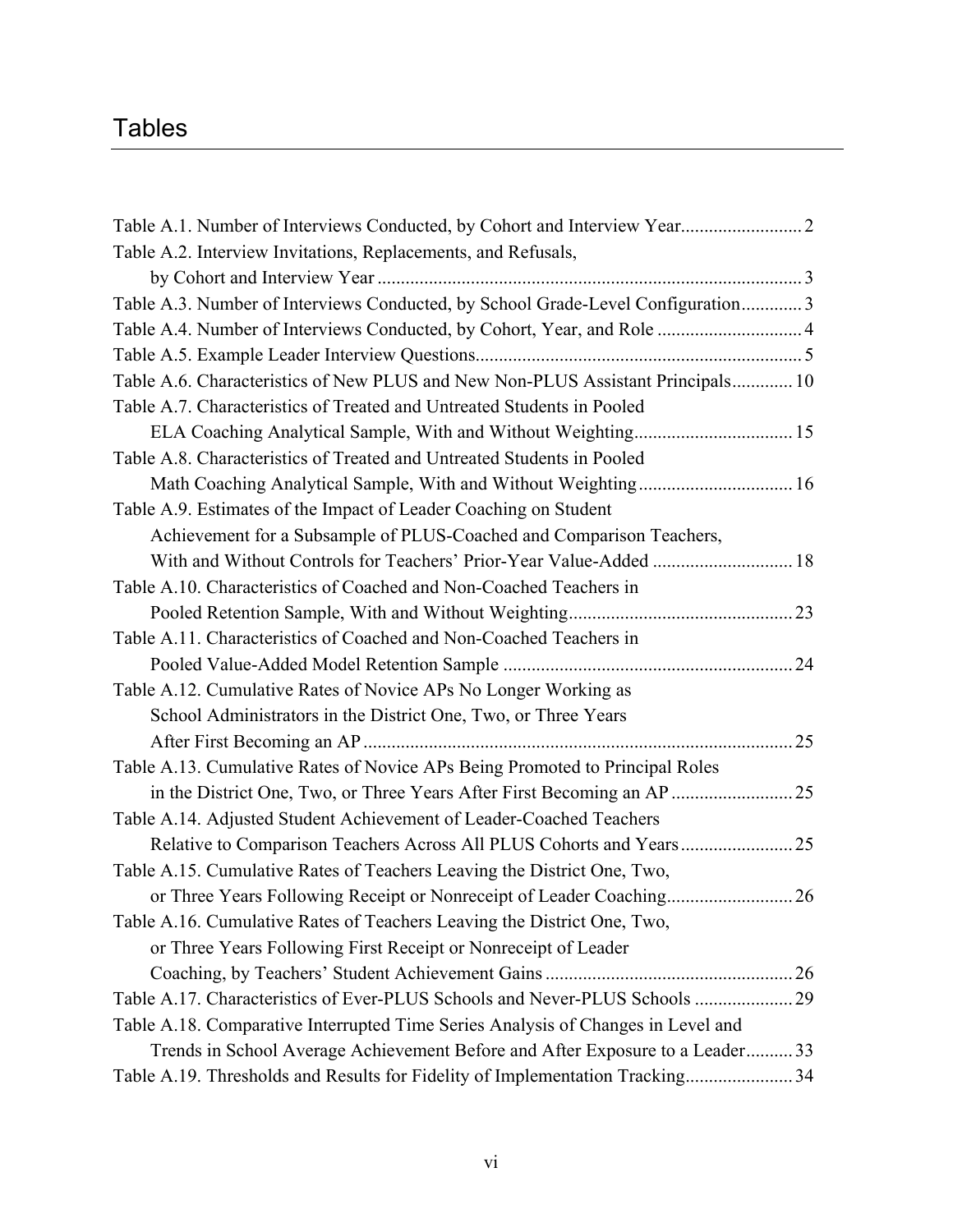## Abbreviations

| AP          | assistant principal                    |
|-------------|----------------------------------------|
| <b>CEM</b>  | coarsened exact matching               |
| <b>CITS</b> | comparative interrupted time series    |
| <b>ELA</b>  | English language arts                  |
| <b>ELL</b>  | English-language learner               |
| i3          | Investing in Innovation Fund           |
| <b>PD</b>   | professional development               |
| <b>PLUS</b> | Pathway to Leadership in Urban Schools |
| <b>SY</b>   | school year                            |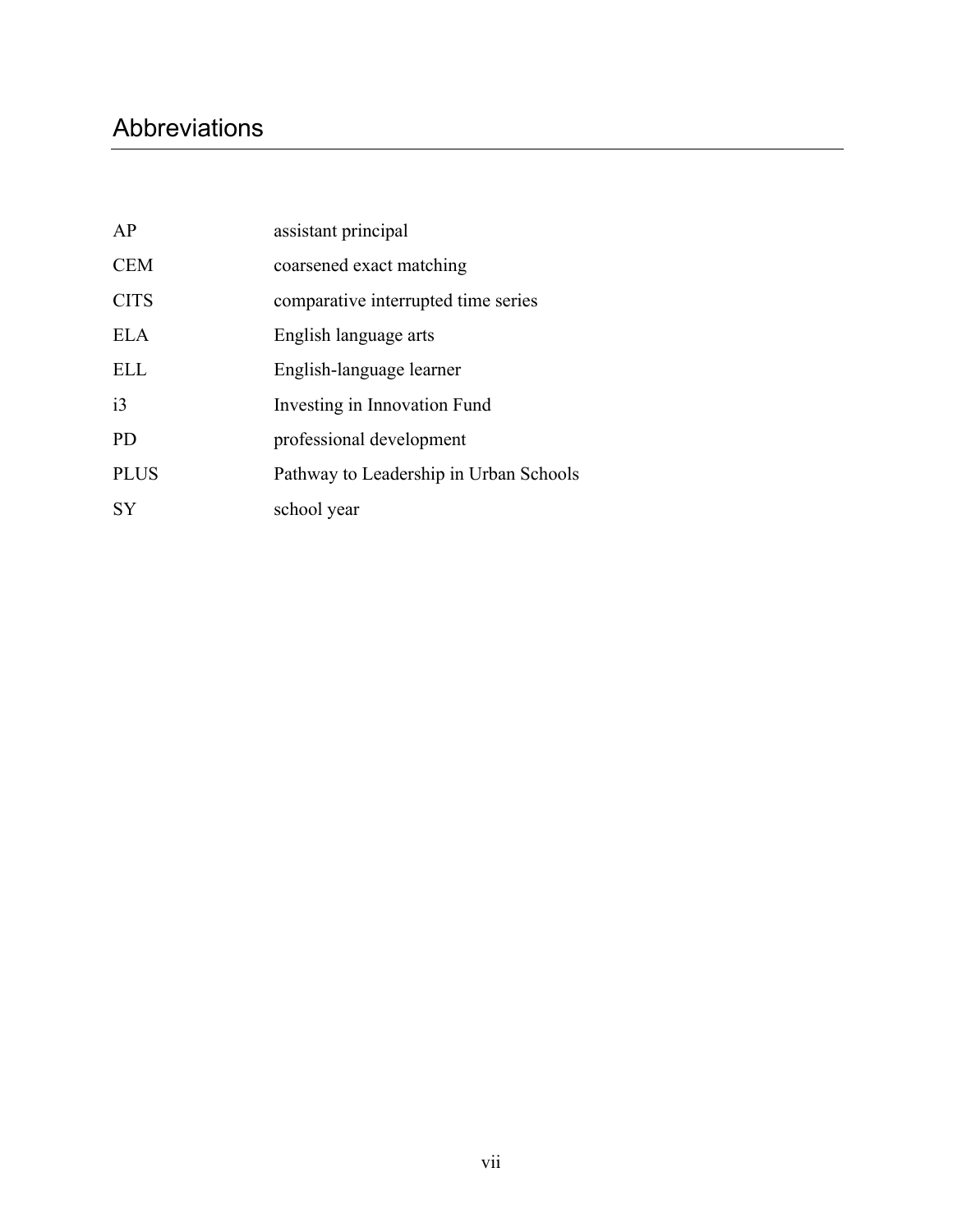In this technical appendix, we include additional details about the data, methodology, and limitations of our analyses of both the implementation and impacts of the Pathway to Leadership in Urban Schools (PLUS) program. In addition, we report on supplemental findings from exploratory analyses that we conducted related to the impacts of PLUS on schoolwide studentachievement outcomes. Finally, at the end of this appendix, we include a descriptive summary of implementation fidelity metrics gathered by the program implementer, TNTP. These fidelity metrics were prespecified at the start of the PLUS grant, and we report on them to fulfill a requirement of the grant.

## Sample and Methods for Implementation Analyses

We drew on three data sources to understand implementation of the PLUS program: program data and materials provided by TNTP, background interviews with PLUS staff, and interviews with Leaders (assistant principals [APs] and principals in the PLUS program). We describe each of these in this section.

## *Program Data Provided by TNTP*

As the program implementer, TNTP tracked fidelity of implementation and collected data about teachers who were coached by Leaders during their participation in the program. TNTP also gathered information on Leader performance through evaluations of Leaders during the program. TNTP shared all these data with us, along with extensive background materials related to PLUS program components (e.g., the selection process, guidance for host principals, the Leader-evaluation process) and performance standards.

## *Background Interviews with PLUS Staff*

We conducted background telephone interviews with the TNTP staff who managed the program multiple times per year over the four years of the study. Overall, we conducted 24 interviews with TNTP staff (about six interviews per year over four years). Interviews ranged from 30 to 45 minutes in length and included one to four TNTP staff. All the TNTP staff we contacted agreed to participate in the interviews in all years. The interviews were designed to elicit an overall understanding of the program's design and intended implementation and to explore the evolution of the program over time. We also used these interviews to clarify questions that arose in our review of program data. The protocol was semistructured, and the main questions covered key program components. Questions were constantly revised to elicit information about program updates and changes over time.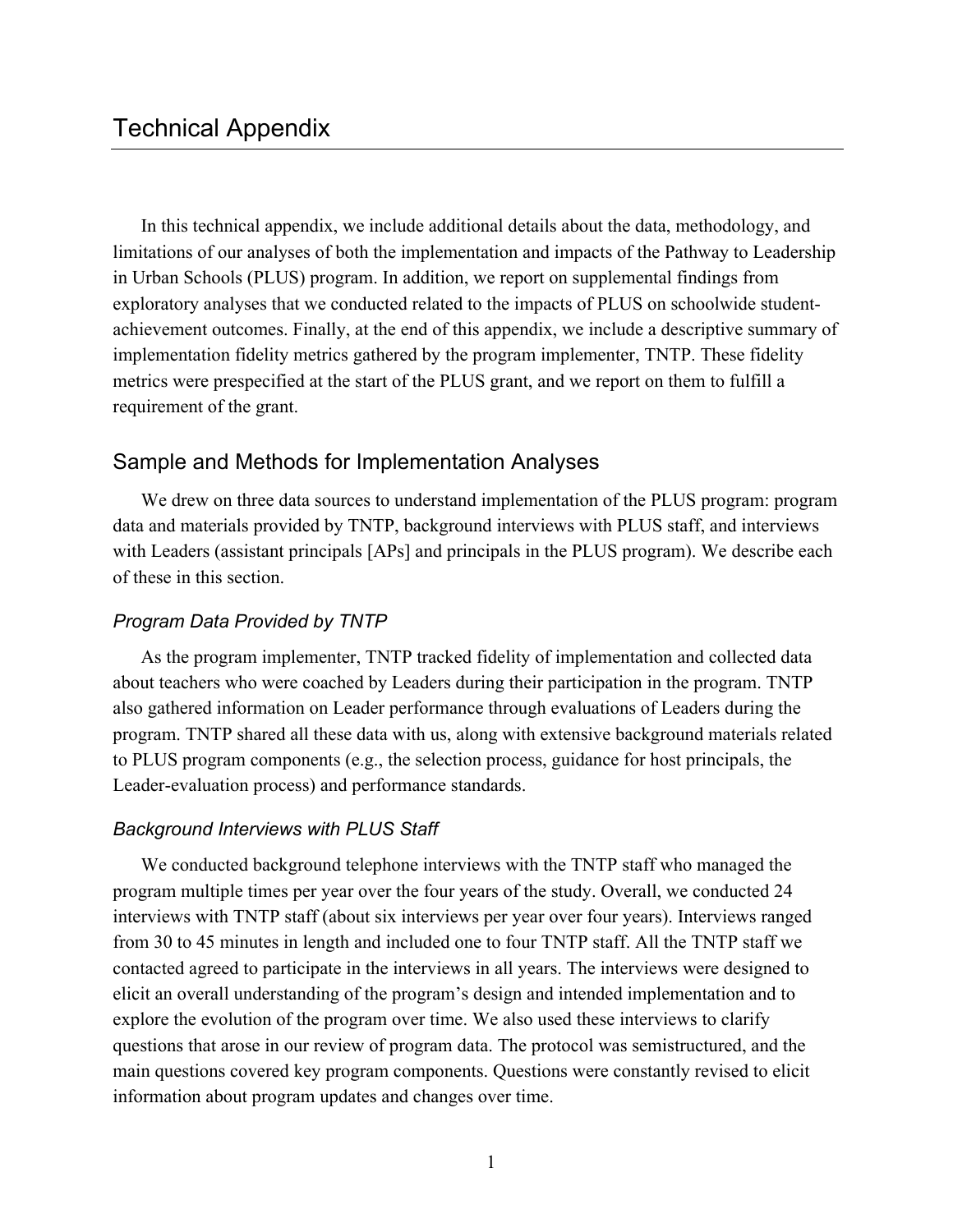#### *Leader Interviews*

We conducted 45–60-minute telephone interviews with Leaders annually in the spring, beginning in 2016 and ending in 2019, to gather information about program implementation and understand their experiences in the PLUS program. Our goal was to conduct longitudinal interviews with the same leaders over the course of three years: during their first and second years in PLUS and as PLUS alums one year after their completion of the program. However, conducting longitudinal interviews was not always possible because, over time, several participants did not respond to scheduling emails or, in rare cases, declined to participate.

We interviewed about half of the leaders in Cohorts I–III in each year of the project, for a total of 51 interviews over the four years of the study. The number of interviewees in each cohort in a given year ranged from four to eight (Table A.1). Individuals in Cohort III were slightly under-sampled in both 2018 and 2019. Over the four years of the study, we interviewed 22 total unique Leaders, 16 of whom participated in interviews in all applicable years (12 leaders in Cohorts I and II participated for three years, and four leaders in Cohort II participated for two years). We also interviewed one Cohort I Leader twice and five Leaders, across all cohorts, in only one year. In each year, a small number of Leaders refused to participate (zero to two Leaders per year) or did not respond to our request (zero to three Leaders per year; Table A.2).

| Cohort I                 |                            |                              | <b>Cohort II</b>           | <b>Cohort III</b>                   |                            |                                     |                            |
|--------------------------|----------------------------|------------------------------|----------------------------|-------------------------------------|----------------------------|-------------------------------------|----------------------------|
| <b>Interview</b><br>Year | <b>Number</b><br>in Cohort | <b>Number</b><br>interviewed | <b>Number</b><br>in Cohort | <b>Number</b><br><b>Interviewed</b> | <b>Number</b><br>in Cohort | <b>Number</b><br><b>Interviewed</b> | Total<br><b>Interviews</b> |
| 2016                     | 13                         | 8                            |                            |                                     |                            |                                     | 8                          |
| 2017                     | 12                         |                              | 13                         | 6                                   |                            |                                     | 13                         |
| 2018                     | 12                         |                              | 13                         | 6                                   | 12                         | 4                                   | 17                         |
| 2019                     |                            |                              | 13                         | 8                                   | 11                         | 5                                   | 13                         |

NOTES: Although we tried to interview the same members in each cohort, there were several cases in which we were unable to reach interviewees from previous years or interviewees were unable to participate. Table A.2 shows these cases.

In year 1 of the study, we randomly sampled half the leaders in the program (Cohort I) to participate in the interviews. After the initial randomization, we adjusted the sample as needed to achieve representation on important characteristics, such as school configuration (i.e., elementary, middle, and high schools) (Table A.3) and role (Table A.4). We did not achieve perfect representation in all years because of occasional participant refusals or lack of response and the limited number of Leaders who fit a given set of characteristics. In year 2 of the study, we invited the same Cohort I Leaders to participate in an interview, replacing those who did not respond to invitation emails or who declined to participate with a Leader who had similar characteristics (e.g., school configuration and role). In year 2 of the study, we also randomly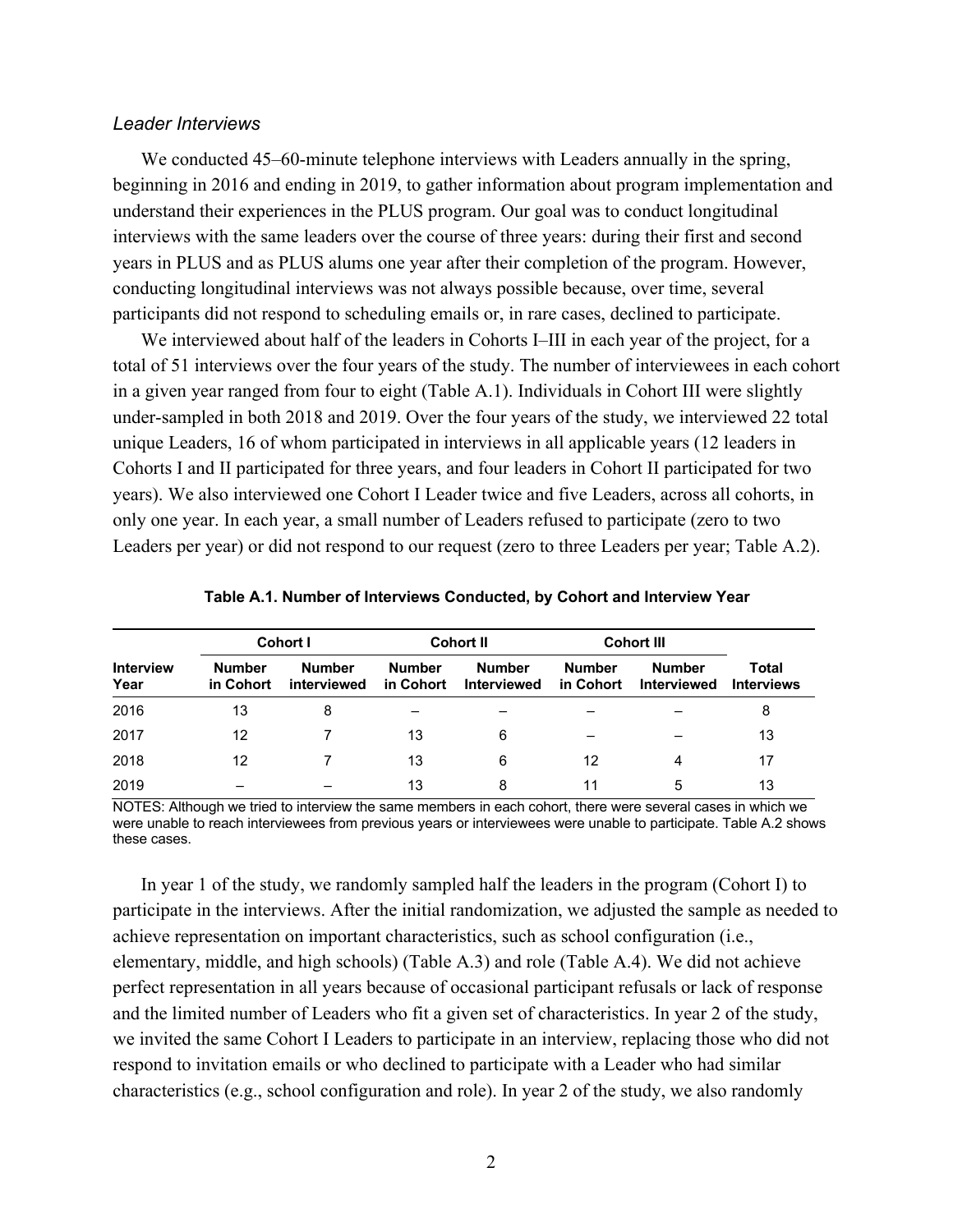| <b>Cohort</b> | <b>Interview</b><br>Year | <b>Number</b><br><b>Interviewed</b> | <b>Number</b><br>Invited | <b>Number</b><br>Replaced | <b>Number</b><br><b>Refused</b> | Number of No<br><b>Response</b> |
|---------------|--------------------------|-------------------------------------|--------------------------|---------------------------|---------------------------------|---------------------------------|
|               | 2016                     | 8                                   | 8                        |                           | 0                               |                                 |
| Cohort 1      | 2017                     |                                     | 8                        |                           |                                 | 0                               |
|               | 2018                     |                                     |                          | $\Omega$                  | $\Omega$                        | 0                               |
|               | 2017                     | 6                                   | 9                        |                           |                                 | 2                               |
| Cohort 2      | 2018                     | 6                                   | 7                        | $\Omega$                  | $\Omega$                        |                                 |
|               | 2019                     | 8                                   | 11                       | $\Omega$                  | $\Omega$                        | 3                               |
|               | 2018                     | 4                                   | 7                        |                           |                                 | 2                               |
| Cohort 3      | 2019                     | 5                                   | 10                       |                           | 2                               | 3                               |

**Table A.2. Interview Invitations, Replacements, and Refusals, by Cohort and Interview Year**

NOTES: In each cohort and year, the number interviewed is equal to the number invited minus the number who refused and provided no response.

| Cohort | <b>Grade Level</b> | Cohort 1                   |                              |                     | <b>Cohort 2</b>              | <b>Cohort 3</b>     |                              |  |
|--------|--------------------|----------------------------|------------------------------|---------------------|------------------------------|---------------------|------------------------------|--|
|        |                    | Number in<br><b>Cohort</b> | <b>Number</b><br>Interviewed | Number in<br>Cohort | <b>Number</b><br>Interviewed | Number in<br>Cohort | <b>Number</b><br>Interviewed |  |
| 2016   | Elementary         | 4                          | $\overline{2}$               |                     |                              |                     |                              |  |
| 2016   | $K-8$              |                            |                              |                     |                              |                     |                              |  |
| 2016   | Middle school      | 4                          | 3                            |                     |                              |                     |                              |  |
| 2016   | High school        | $\overline{2}$             | $\overline{2}$               |                     |                              |                     |                              |  |
| 2017   | Elementary         | 5                          |                              | 3                   | $\overline{2}$               |                     |                              |  |
| 2017   | $K-8$              |                            |                              | $\overline{2}$      |                              |                     |                              |  |
| 2017   | Middle school      | 4                          | 3                            | 4                   | 2                            |                     |                              |  |
| 2017   | High school        | $\overline{2}$             | $\overline{2}$               | 4                   |                              |                     |                              |  |
| 2018   | Elementary         | 7                          | 3                            | $\overline{2}$      |                              | 3                   |                              |  |
| 2018   | $K-8$              |                            |                              | 2                   |                              |                     | O                            |  |
| 2018   | Middle school      | 2                          |                              | 5                   | 2                            | 4                   |                              |  |
| 2018   | High school        | 2                          | 2                            | 3                   |                              | 4                   | 2                            |  |
| 2019   | Elementary         |                            |                              | 2                   |                              | $\overline{2}$      |                              |  |
| 2019   | $K-8$              |                            |                              | 3                   |                              |                     |                              |  |
| 2019   | Middle school      |                            |                              | 5                   |                              | 4                   |                              |  |
| 2019   | <b>High School</b> |                            |                              | 3                   |                              |                     | 2                            |  |

**Table A.3. Number of Interviews Conducted, by School Grade-Level Configuration**

NOTES: This table does not include the one leader working in the central office in 2018 and 2019. A – indicates that the cohort was not interviewed in a given year. There is one leader in Cohort I in 2016 that is omitted because we lacked school grade level.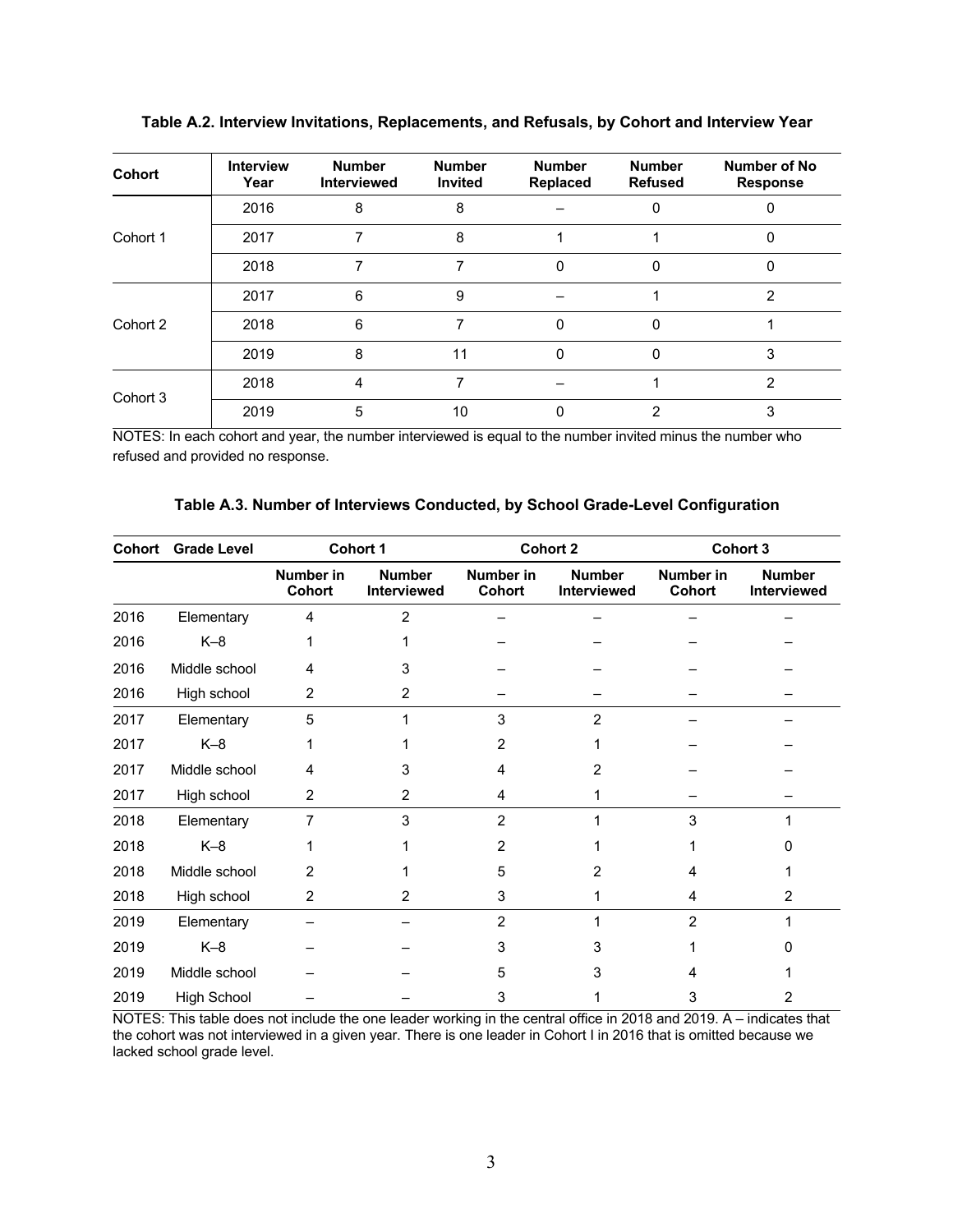sampled half the Leaders in Cohort II to participate in interviews and adjusted the sample after randomization, using the approach used for Cohort I, to achieve representation on important characteristics. Recruitment in years 3 and 4 of the study followed the same pattern, as shown in Tables A.1 and A.2.

In 2016 and 2017, nearly all interviewees were APs. However, in 2018 and 2019, several interviewees had moved into principal roles, and two were serving in other administrator positions (Table A.4). In 2017, we had data on whether Leaders were internal or external hires and their AP role (general, pupil services, or curriculum and instruction) and adjusted the interview sample after randomization to achieve representation on these characteristics in addition to school grade level and role. In 2017, nine out of the 13 interviewees were internal hires. About half (seven out of 13) were serving in general AP roles, four served in pupilservices roles and two served in curriculum and instruction roles.

| Cohort | <b>Grade Level</b>     | Cohort I                   |                                     |                            | <b>Cohort II</b>                    | <b>Cohort III</b>          |                              |
|--------|------------------------|----------------------------|-------------------------------------|----------------------------|-------------------------------------|----------------------------|------------------------------|
|        |                        | <b>Number in</b><br>Cohort | <b>Number</b><br><b>Interviewed</b> | <b>Number</b><br>in Cohort | <b>Number</b><br><b>Interviewed</b> | Number in<br><b>Cohort</b> | <b>Number</b><br>Interviewed |
| 2016   | Assistant principal    | 13                         | 8                                   |                            |                                     |                            |                              |
| 2016   | Principal              | $\mathbf 0$                | 0                                   |                            |                                     |                            |                              |
| 2016   | Other<br>administrator | 0                          | 0                                   |                            |                                     |                            |                              |
| 2017   | Assistant principal    | 10                         | 7                                   | 13                         | 6                                   |                            |                              |
| 2017   | Principal              | $\overline{c}$             | 0                                   | $\mathbf 0$                | 0                                   |                            |                              |
| 2017   | Other<br>administrator | 0                          | $\Omega$                            | $\Omega$                   | 0                                   |                            |                              |
| 2018   | Assistant principal    | 6                          | 3                                   | 10                         | 5                                   | 11                         | 3                            |
| 2018   | Principal              | 6                          | 4                                   | $\overline{2}$             | 0                                   | 1                          |                              |
| 2018   | Other<br>administrator | 0                          | 0                                   | 1                          | 1                                   | 0                          | 0                            |
| 2019   | Assistant principal    |                            |                                     | 8                          | 5                                   | 9                          | 3                            |
| 2019   | Principal              |                            |                                     | 5                          | 3                                   | 1                          |                              |
| 2019   | Other<br>administrator |                            |                                     | 0                          | $\Omega$                            |                            |                              |

**Table A.4. Number of Interviews Conducted, by Cohort, Year, and Role**

NOTES: – indicates that cohort was not interviewed in a given year.

We used a semistructured interview protocol, which was refined slightly in each year to reflect the Leader's tenure in the program (i.e., first year, second year, or alum), included new aspects of the program (e.g., transition of the program to district management), and probed key themes that emerged in the previous year. The interviews were led by an analyst who was familiar with PLUS program components and goals. The semistructured protocol allowed for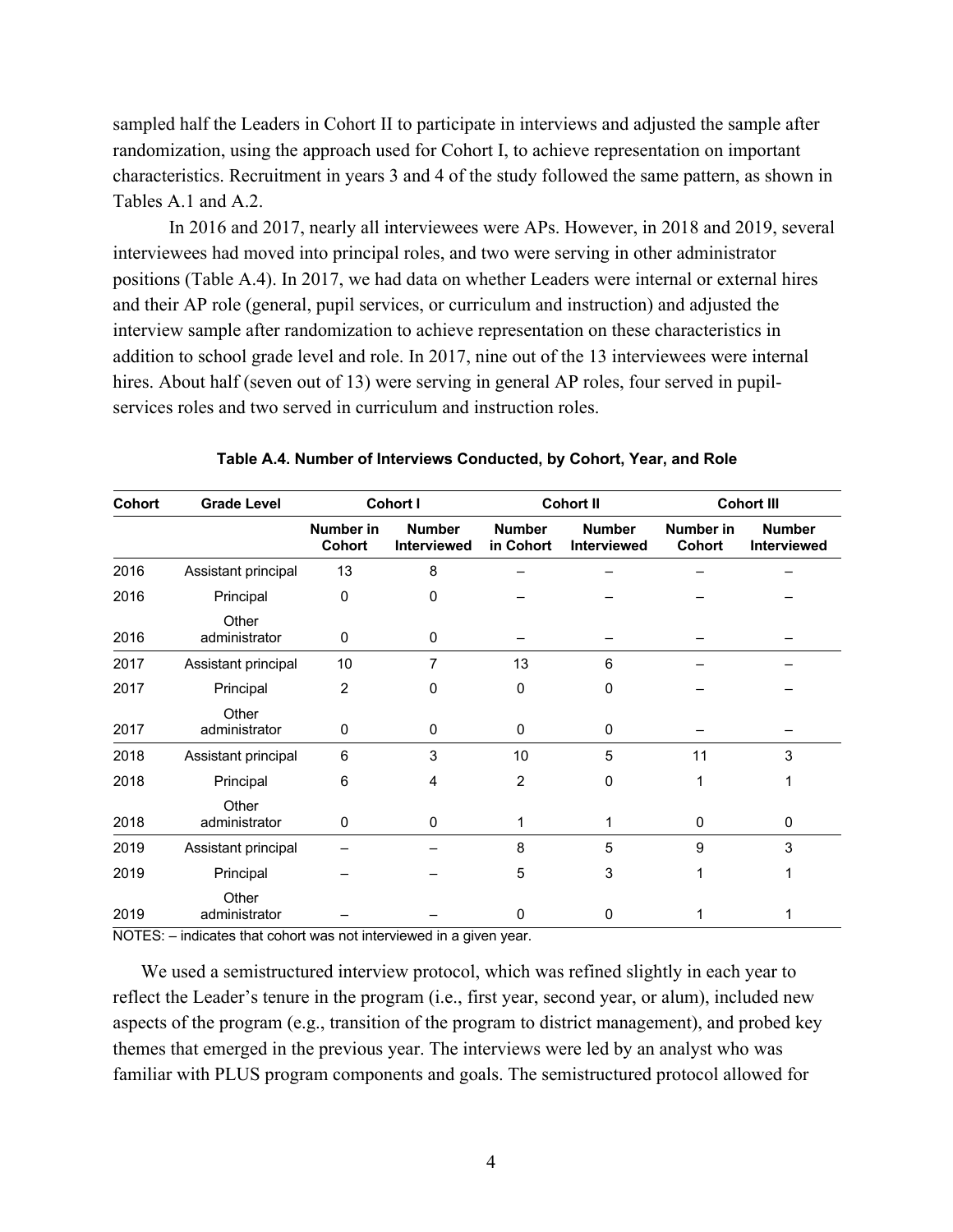balance and consistency in the questions asked and ensured coverage of important content while allowing respondents to elaborate or offer unsolicited input.

The protocol covered a range of topics related to program implementation and Leader experience, such as career history and background; school leadership and on the job training; and experience with PLUS professional development, PLUS coaching, and cohort interactions. Table A.5 provides a list of sample questions. These examples are not exhaustive but are intended to illustrate the nature of the information we gathered from Leaders.

| <b>Interview Topic</b>                    | <b>Example Question</b>                                                                                                                                             |
|-------------------------------------------|---------------------------------------------------------------------------------------------------------------------------------------------------------------------|
| Background                                | Has your understanding of school leadership changed or evolved now<br>that you have another year of experience? Please explain.                                     |
| School leadership and on the job training | Are you able to devote as much time to observation and feedback<br>(coaching) cycles with teachers as you would like?                                               |
|                                           | Tell me about your work coaching teachers this year. How many<br>teachers do you coach, and how often do you interact with them?                                    |
| PLUS professional development (PD)        | Overall, do you think your training with PLUS is adequately preparing<br>you for the school leadership roles and responsibilities that you<br>anticipate taking on? |
|                                           | To what extent does your cohort serve as a professional learning<br>community and source of support?                                                                |

**Table A.5. Example Leader Interview Questions**

## *Analytic Approach*

We analyzed the implementation data, which included program data provided by TNTP, interviews with TNTP staff, and interviews with Leaders to address research questions one and two. We first describe our approach to analyzing the interview data and then describe our approach to analyzing the program data.

Prior to our analysis, we compared the interview notes with the audio recording to check for clarity and accuracy and cleaned them to serve as a near-transcript of the conversation. We engaged in member checking as appropriate to ensure data accuracy. We loaded the cleaned interview notes into the qualitative software (NVivo10 in 2016–2018 and Dedoose in 2019) and coded them using a thematic codebook developed by the evaluation team. We structured the codebook to enable the interview data to be coded according to PLUS program components to capture implementation details (e.g., number of teachers coached by Leaders) and Leaders' experiences (e.g., their perceptions of PLUS coaching) and to enable analysis of similarities and differences over time, across cohorts, and across Leader characteristics. We updated the codebook in each year to account for changes in the protocol; in the early stages of coding, we refined the codebook to capture themes that emerged from the data. In each year, one analyst coded the interviews, which avoided introducing bias from multiple coders.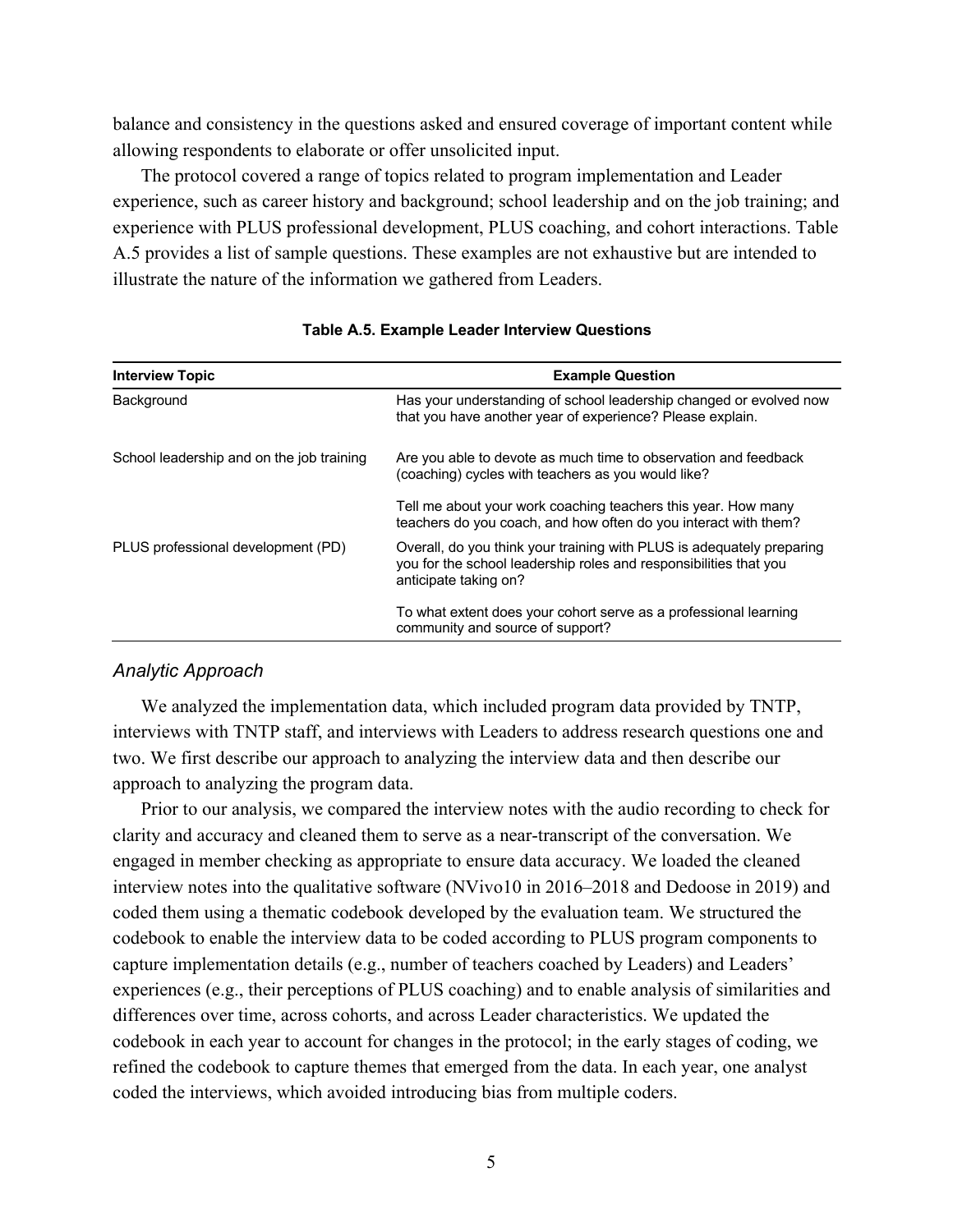We first coded the interview data according to PLUS program components. We then conducted a second round of coding, analyzing the data accordingly to capture descriptions of program components (e.g., content of monthly PD sessions), the extent of implementation (e.g., how many teachers did Leaders coach during their participation in PLUS), and Leaders' experiences (e.g., to what extent did Leaders view PLUS coaching as helpful?). Finally, we summarized the interview data for each program component within each year and for each cohort across years. To address research question 1, these summaries included a description of each program component according to TNTP staff and Leaders, descriptions of changes over time, and descriptions of current district practices; we drew primarily on the interviews with TNTP staff for this information. To address research question 2, these summaries captured TNTP staffs' and Leaders' accounts of implementation and Leaders' experiences with the program. We also analyzed the Leader interview data according to a limited number of Leader characteristics (i.e., school grade level and focus of the AP role on pupil services, curriculum or instruction, or general). However, because the numbers of interviewees across these characteristics were small (Tables A.4 and A.5), it was difficult to draw meaningful conclusions. The summaries included common themes across study years and PLUS cohorts as well as instances of disagreement and a discussion of similarities and differences across cohorts and years of the study. We did not find many differences across cohorts or across Leader characteristics, but, when we did, we described them in the text.

We analyzed the program data provided by TNTP by reviewing the materials and broadly categorizing them according to program components (e.g., Leader evaluation process, PD, host principal training) and then reviewing them in detail for content. To address research question 1, we triangulated the information describing program components derived from these materials with the summaries of the interviews to generate descriptions of PLUS program components, changes over time, and descriptions of district practices. To address research question 2, we triangulated the implementation fidelity metrics provided by TNTP with our interview summaries to gauge the extent to which program components were implemented as intended.

#### *Limitations*

Our ability to thoroughly evaluate implementation of all PLUS program components was limited by our available data and resources. Specifically, the research budget did not allow us to conduct interviews beyond those with Leaders and selected PLUS staff. We therefore did not interview several key groups of stakeholders, including non-PLUS APs, host principals, and district staff, which hampered our ability to fully document the extent to which some aspects of the program were implemented. In addition, our research budget required us to limit the length of our interviews with Leaders and PLUS staff, and, because of individual variation in the length of responses, we were not always able to ask every question of every respondent. In addition, the implementation fidelity data provided by TNTP are limited to the metrics that TNTP was required to track as part of its grant and only provide a high-level view of adherence to a limited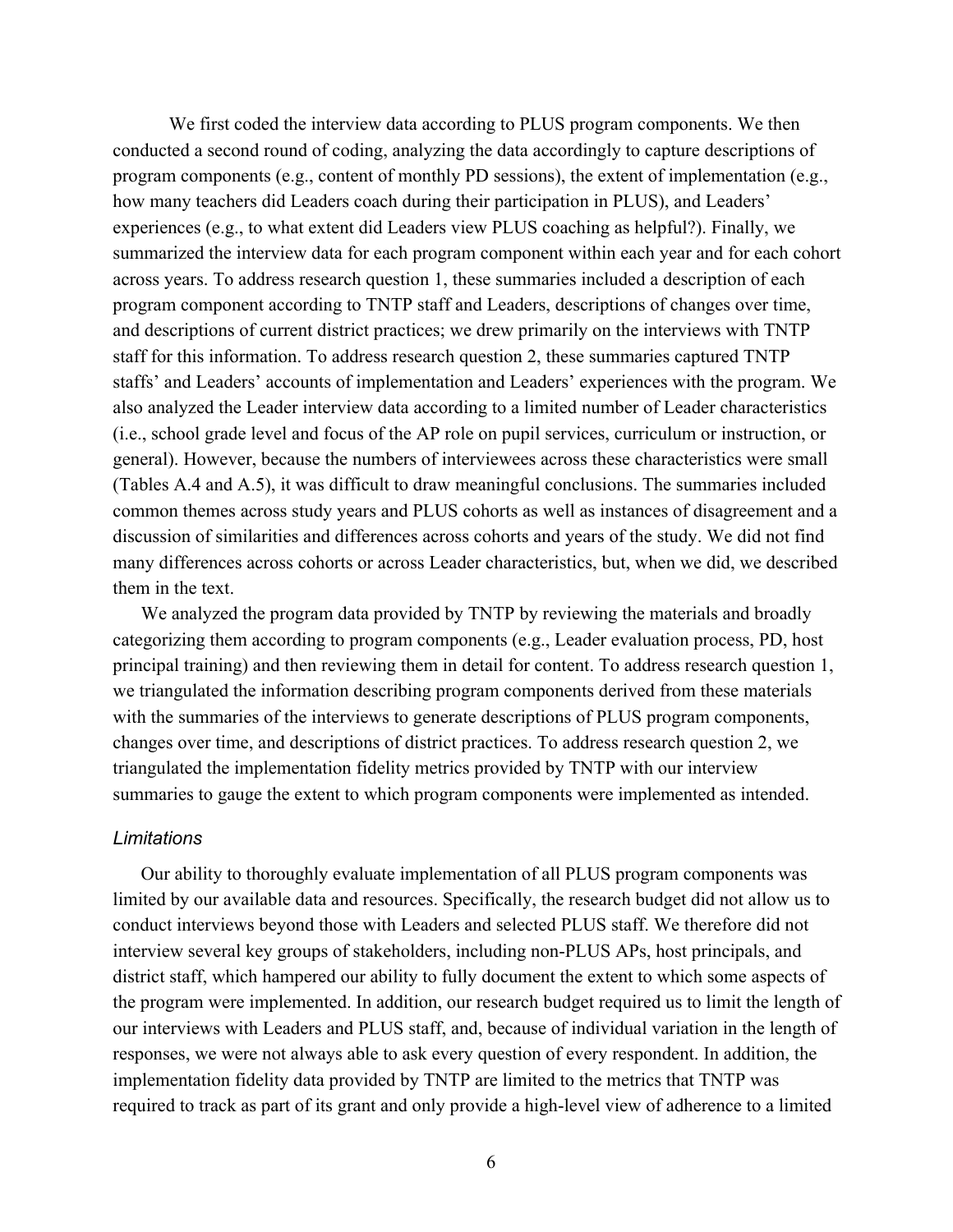number of implementation goals. Because of these various limitations, the data available did not allow us to evaluate the extent of implementation at a similar depth for all program components or to rigorously assess implementation quality.

The interview data used in the implementation analysis provide a rich picture of implementation of key program elements and illustrate Leaders' experiences during and after their tenure with the PLUS program. Although we did triangulate Leaders' responses with those provided by PLUS staff and program documentation, note that interview data are self-reports and thus subject to various biases, such as social desirability. Moreover, although the interview data are crucial for providing context and include approximately half the Leaders in each PLUS cohort, the perceptions of the Leaders in this sample may not be representative of the full population of Leaders.

## Impact Analysis Methods and Samples

In this section, we describe each of the analytic models referenced in our main report, beginning with analyses of Leaders' professional outcomes, then effects on the studentachievement gains of coached teachers, and then effects on the retention rates of coached teachers. In each case, we discuss our methodology and samples and then detail limitations that were specific to the analysis. For each model, we also include descriptive tables summarizing the baseline characteristics of individual students, teachers, or Leaders in our samples. Finally, we conclude this section by discussing the methodology for and sharing the results of our supplemental exploratory analysis of Leaders' effects on schoolwide student-achievement outcomes.

#### *Evaluating Leader Retention and Promotion*

To evaluate the career trajectories of Leaders, we examined whether they were more likely than other newly hired APs to remain working in the district for a longer period of time or to be promoted to principal roles. With respect to retention, we focused on retention in any role in the district because some APs were promoted to principal roles within their first few years on the job, and we consider this to be a positive outcome with respect to within-district retention. However, we were unable to distinguish between voluntary and involuntary retention in our data.

With respect to principal promotion, we focused on whether APs were promoted to be principals within the school district. However, our data did not identify individuals who may have left the district to take on a principal role in another district. As a consequence, this analysis does not speak to the overall rate at which PLUS or non-PLUS APs were promoted to the principalship inclusive of promotions outside of the district.

**Methods and sample:** To assess PLUS AP retention in the district, we compared the rate at which newly hired Leaders were still working in the district in the year or years after they were first hired with the rate at which other newly hired APs in the district from the same hiring-year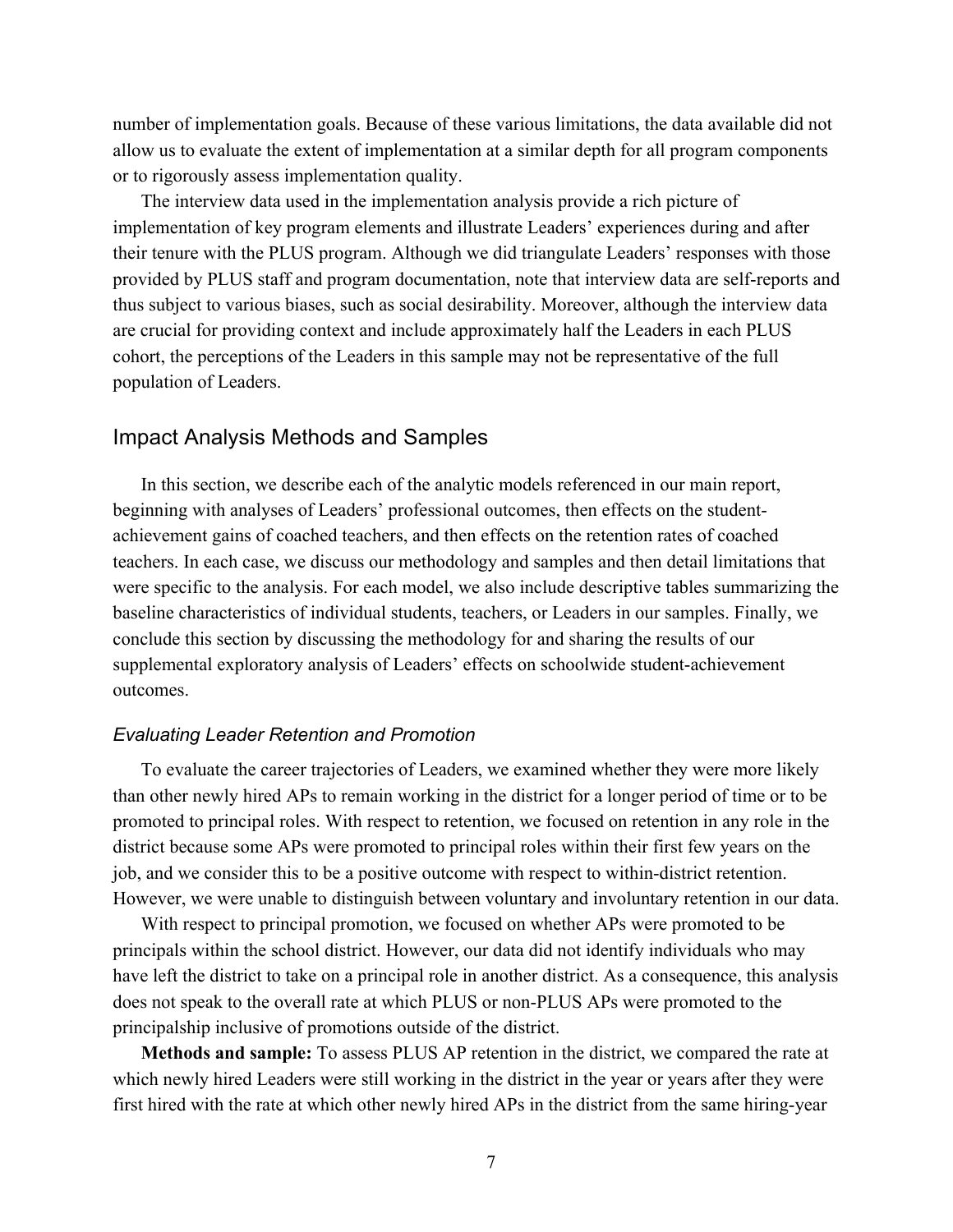cohort were similarly retained in the district. We excluded from this analysis any PLUS participants who had prior experience as APs in the district so that we could compare just new APs in both PLUS and the comparison group. We also excluded one Leader who was already a principal at the start of the program.

As a sensitivity check, we also ran a version of the model that did not restrict APs based on their experience levels but instead relied on controls for prior experience. Results were similar and are available upon request, but our preferred approach was to focus on the comparison between cohorts of APs that were identical with respect to being new to the AP role in the district.

In addition to restricting our comparison sample to just newly hired APs who were not part of the PLUS program, we also controlled for a small number of AP and school characteristics that we theorized might be most relevant to retention outcomes in our models. We restricted our models to this limited number of variables to avoid over-specification given our limited sample size.

We followed a similar approach when assessing PLUS AP promotion. Here, we used the same sample as in the retention analysis and compared the rate at which newly hired Leaders were both still working in the district and promoted to principal roles with the rate at which other newly hired APs from the same hiring-year cohort were promoted to principal roles in the district. We also ran sensitivity checks on a sample that controlled for experience rather than restricting our sample to novice APs, but the results were not meaningfully different.

In our linear probability model for analyzing AP retention or promotion, we employed models of the following form:

$$
Y_{ict} = \beta_0 + P L U S_{ict} \beta_1 + X_{ict} \beta_2 + \varepsilon_{ict}
$$

In this analysis, we created cohorts of individual APs, *i*, which started in the district in the same cohort, *c* (i.e., same school year [SY]). *PLUSict* is an indicator for being a Leader when joining the district in a particular cohort of new APs. *Xict* is a vector of AP characteristics including gender, an indicator for being white, enrollment size of the school, grade band of school, the school's prior year average English language arts (ELA) and math scores, and indicators for cohort.  $\mathcal{E}_{ict}$  is an AP-level idiosyncratic error term. In our retention analyses, the outcome of interest is *Yict*, which is an indicator if an AP left *t* years (i.e., one, two, or three years) after beginning their AP job in the district. If an AP left, that person was retained in the data and marked every year thereafter as having left. Thus, the outcome is a cumulative measure of leaving. Similarly, in our promotion analysis, the outcome of interest is an indicator if the AP was promoted within the district one, two, or three years after starting in the AP role in the district.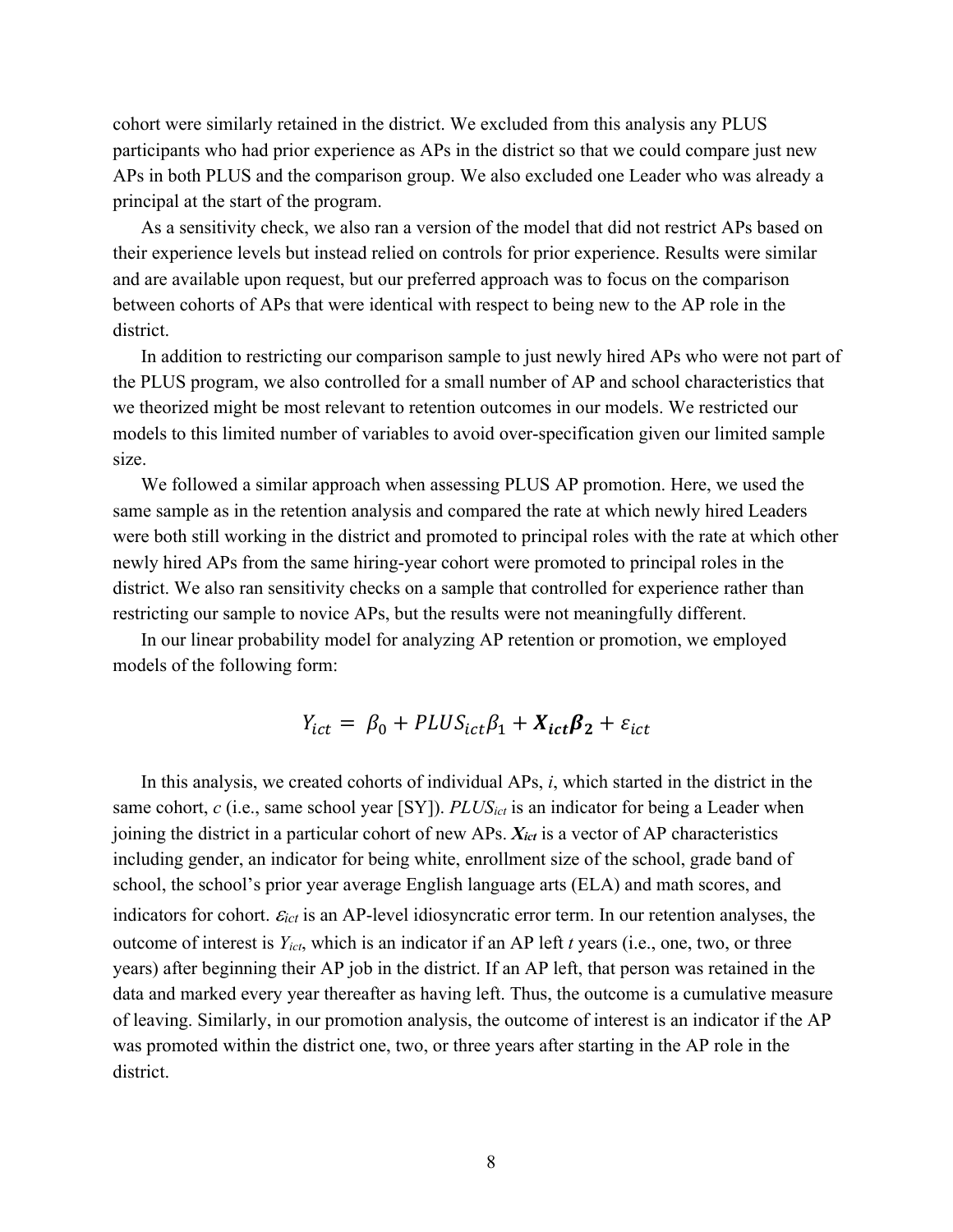Note that the number of years of retention outcomes that we could observe varied for each cohort. We could observe whether APs hired in all three cohorts were still in the district as of the start of their second year. Then, for Cohort II, we could observe retention through the start of their third year, and, for Cohort I, we could observe retention through the start of their fourth year in the district. A descriptive comparison of PLUS and non-PLUS APs in our sample panels is shown in Table A.6.

**Limitations:** Our analysis of Leader retention and promotion was primarily limited by the small number of both PLUS and comparison APs first hired in each SY. This limited our statistical power to gauge whether small or moderate differences were statistically significant rather than potentially resulting from random chance. It also limited the number of theoretically relevant covariate controls that we could usefully account for in our models.

Another limitation of our analysis of APs' retention and promotion outcomes is that we could not observe whether Leaders were systematically different from other new APs in terms of their roles and responsibilities in schools. The AP role in this district typically focused on one of three areas: pupil services, curriculum and instruction, or general. APs in the curriculum and instruction role were primarily responsible for overseeing the instructional program and curriculum materials and coaching and evaluating teachers, among other building and staff management tasks. APs in the pupil services role were primarily responsible for addressing student discipline issues and interacting with families and community members, as well as some building-management tasks. APs in the general role were expected to focus on pupil services and on curriculum and instruction. Although we know from our interview data that different Leaders served in all three areas in their schools, we do not know if, on average, Leaders were more likely to work in the area of curriculum and instruction. If Leaders differed in this way, and if APs' role assignments were associated with differences in job retention or promotion, our analyses could not control for this directly and could potentially be biased as a result.

A separate limitation of our analyses of retention and promotion was a lack of information about transitions to roles that were not related to school-building administration. Individuals who moved to the district central office or another district role not included in the data on school administrators were not counted as promotions and were counted as departures (in both PLUS and comparison groups) simply because we could not observe these outcomes among the comparison sample. We know that one Leader moved to the central office in this way but do not know if any comparison APs did so during the time frame of the study.

A final limitation pertained to our analysis of AP promotions. We could not compare the rate at which APs who left the district were promoted into principal roles. Although Leaders who left the district usually went on to principal roles, we could not confirm the rates at which promotions occurred for comparison APs who left the district. As a result, although most Leaders who left the district did so to take on principal roles in other districts, we could not evaluate whether this was similar to or different from promotion rates for comparison APs who left the district.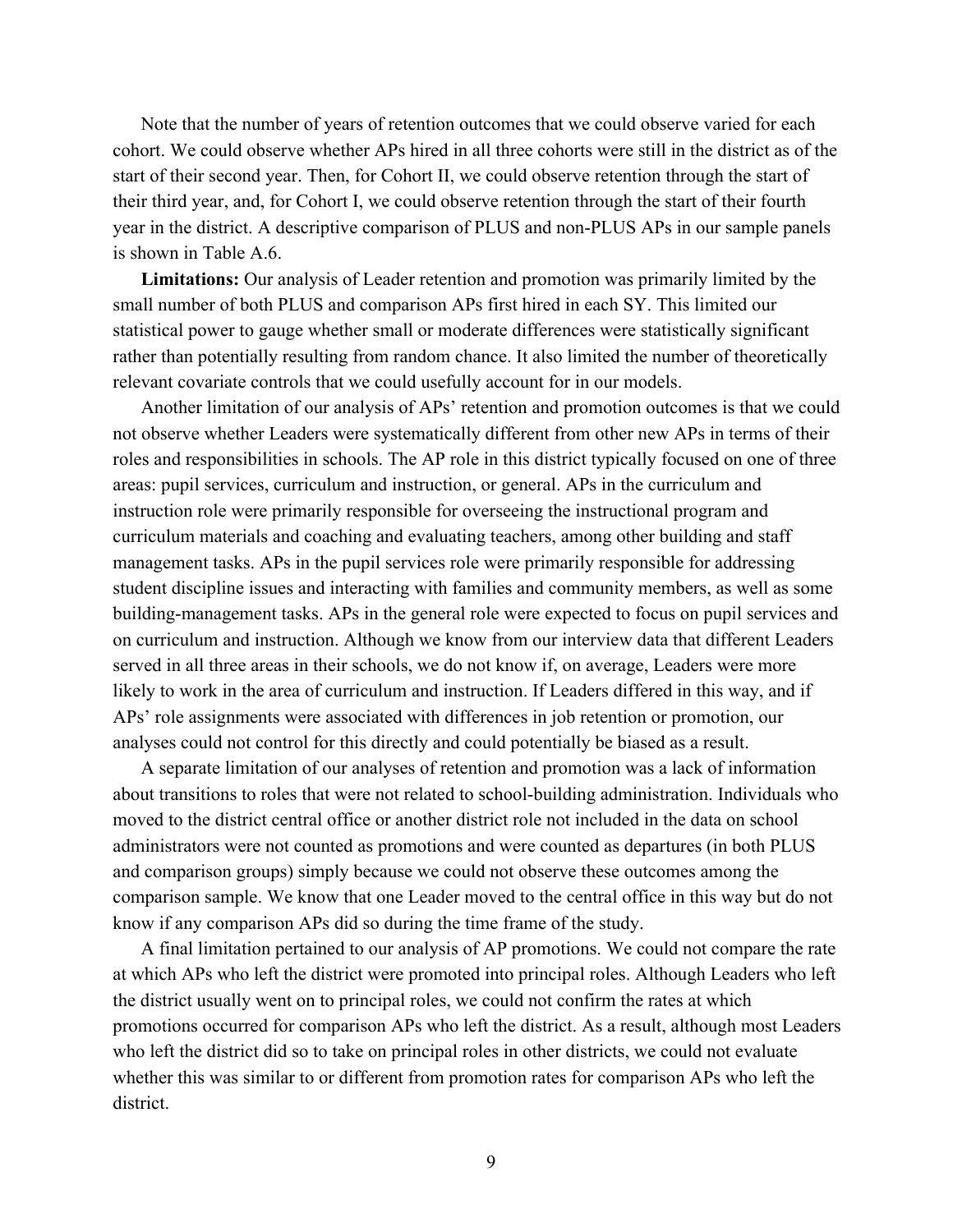| <b>PLUS APS</b>                                                                        | <b>Non-Plus APs</b> |  |  |
|----------------------------------------------------------------------------------------|---------------------|--|--|
| <b>Standard</b>                                                                        | <b>Standard</b>     |  |  |
| <b>Deviation</b><br>Panel A: One- and Two-Year Retention<br><b>Mean</b><br><b>Mean</b> | <b>Deviation</b>    |  |  |
| AP characteristics                                                                     |                     |  |  |
| Female<br>0.484<br>0.508<br>0.673                                                      | 0.474               |  |  |
| White<br>0.508<br>0.404<br>0.484                                                       | 0.495               |  |  |
| 6.258<br>6.537<br>9.654<br>Experience in district                                      | 8.595               |  |  |
| School characteristics                                                                 |                     |  |  |
| In elementary school<br>0.258<br>0.445<br>0.308                                        | 0.466               |  |  |
| In middle school<br>0.461<br>0.212<br>0.290                                            | 0.412               |  |  |
| 0.290<br>0.461<br>0.385<br>In high school                                              | 0.491               |  |  |
| 0.129<br>0.341<br>0.077<br>In K-8 school                                               | 0.269               |  |  |
| 0.032<br>0.180<br>0.019<br>In other type of school                                     | 0.139               |  |  |
| School lagged ELA score<br>$-0.213$<br>0.529<br>$-0.072$                               | 0.586               |  |  |
| School lagged mathematics score<br>$-0.228$<br>0.524<br>$-0.129$                       | 0.586               |  |  |
| Percentage minority of student body<br>0.912<br>0.075<br>0.894                         | 0.098               |  |  |
| School enrollment<br>757.045<br>505.934<br>765.887                                     | 549.681             |  |  |
| 51<br>N(APs)<br>31                                                                     |                     |  |  |
| <b>Panel B: Three-Year Retention</b>                                                   |                     |  |  |
| AP characteristics                                                                     |                     |  |  |
| Female<br>0.524<br>0.512<br>0.730                                                      | 0.450               |  |  |
| White<br>0.476<br>0.512<br>0.459                                                       | 0.505               |  |  |
| 6.690<br>6.190<br>10.568<br>Experience in district                                     | 8.811               |  |  |
| 0.324<br>In elementary school<br>0.238<br>0.436                                        | 0.475               |  |  |
| In middle school<br>0.463<br>0.216<br>0.286                                            | 0.417               |  |  |
| 0.463<br>0.378<br>In high school<br>0.286                                              | 0.492               |  |  |
| In K-8 school<br>0.359<br>0.081<br>0.143                                               | 0.277               |  |  |
| 0.218<br>0.000<br>In other type of school<br>0.048                                     | 0.000               |  |  |
| School lagged ELA score<br>$-0.142$<br>$-0.266$<br>0.419                               | 0.538               |  |  |
| School lagged mathematics score<br>$-0.301$<br>0.429<br>$-0.182$                       | 0.562               |  |  |
| 0.911<br>0.898<br>Percentage minority of student body<br>0.084                         | 0.084               |  |  |
| School enrollment<br>742.781<br>470.171<br>834.574                                     | 575.056             |  |  |
| N(APs)<br>21<br>37                                                                     |                     |  |  |
| <b>Panel C: Four-Year Retention</b>                                                    |                     |  |  |
| AP characteristics                                                                     |                     |  |  |
| Female<br>0.545<br>0.522<br>0.625                                                      | 0.500               |  |  |
| 0.438<br>White<br>0.545<br>0.522                                                       | 0.512               |  |  |
| 5.636<br>9.938<br>Experience in district<br>6.038                                      | 8.037               |  |  |
| School characteristics                                                                 |                     |  |  |
| 0.273<br>0.467<br>0.375<br>In elementary school                                        | 0.500               |  |  |
| 0.188<br>In middle school<br>0.364<br>0.505                                            | 0.403               |  |  |
| 0.375<br>In high school<br>0.182<br>0.405                                              | 0.500               |  |  |
| In K-8 school<br>0.091<br>0.302<br>0.063                                               | 0.250               |  |  |
| In other type of school<br>0.091<br>0.302<br>0.000                                     | 0.000               |  |  |
| School lagged ELA score<br>$-0.235$<br>0.341<br>$-0.209$                               | 0.529               |  |  |
| $-0.272$<br>0.423<br>School lagged mathematics score<br>$-0.266$                       | 0.564               |  |  |
| Percentage minority of student body<br>0.924<br>0.070<br>0.917                         | 0.060               |  |  |
| School enrollment<br>706.490<br>414.015<br>807.078                                     | 618.542             |  |  |
| N(APs)<br>11<br>16                                                                     |                     |  |  |

## **Table A.6. Characteristics of New PLUS and New Non-PLUS Assistant Principals**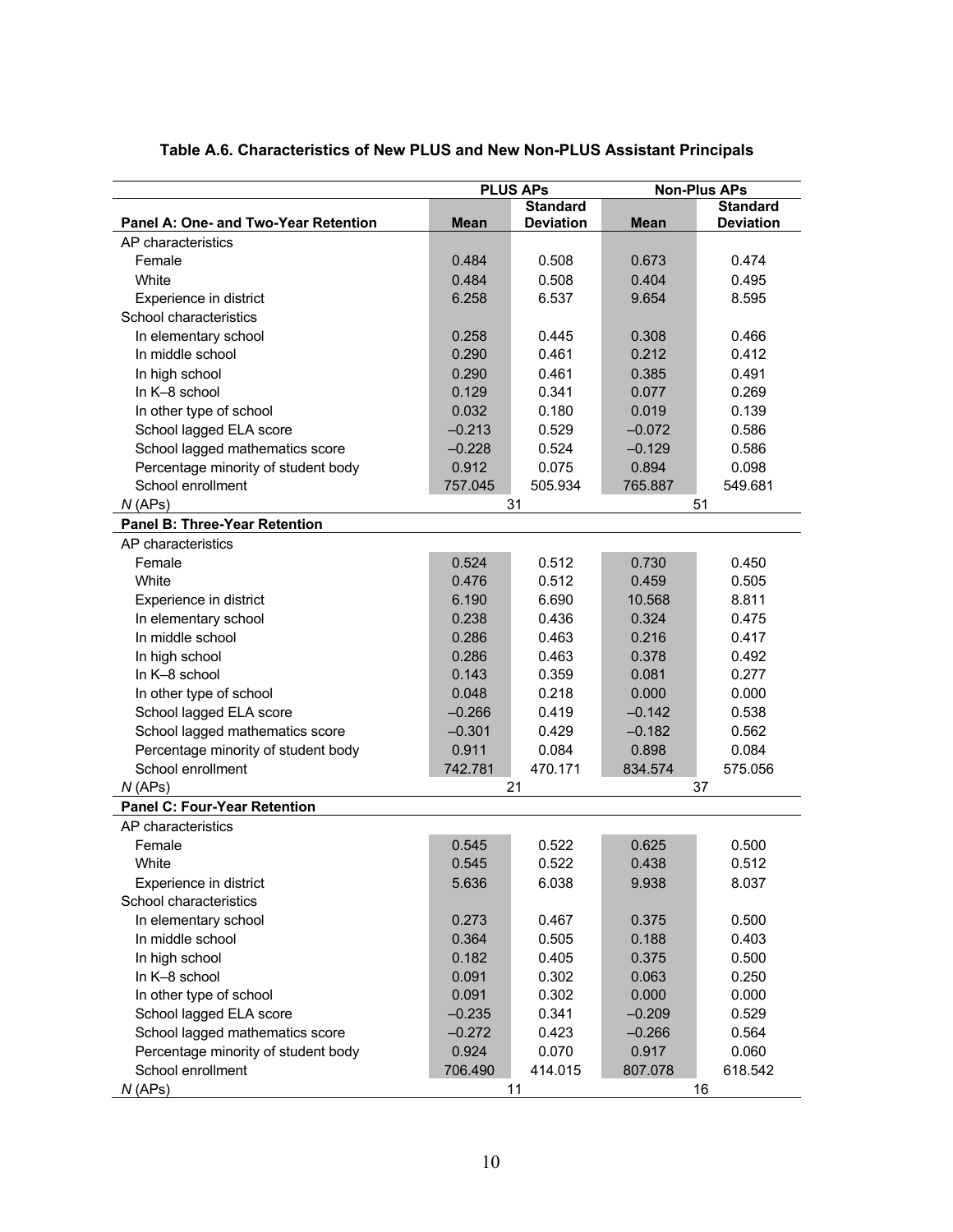#### *Evaluating PLUS Effects on Coached Teachers' Student Achievement*

**Methods**: Coaching may improve individual teachers' instructional effectiveness in the year in which coaching is delivered, and it may also improve teachers' effectiveness in subsequent years and with future students that they teach. However, in our evaluation, we limited our focus to the effects of Leader coaching on students in the year in which a teacher actually received coaching.

We focused our analysis on the contemporaneous effects of coaching for several reasons. First, we hypothesized that focusing on the effects of coaching in the year(s) when it is delivered to teachers would allow us to detect a mix of impacts that might stem from either permanent improvement in teachers' practices or from any short-term changes in teachers' practices associated with Leaders' influence in the year that coaching was delivered. Separately, measuring longer-term effects on teachers was complicated by a variety of factors, including the inability of our data to show whether some teachers continued to receive coaching after their Leader graduated from PLUS and our inability to measure post-coaching effects for later PLUS cohorts within the time frame of our study. Finally, changes in teaching assignments over time moved some coached teachers into and out of tested grades and subjects from one year to the next. The instability of the sample of teachers that taught tested subjects and grades over time represents a type of attrition that would have reduced our effective sample size and could potentially bias any results. For all of these reasons, we limited our focus to testing for the contemporaneous effects of coaching. This test afforded us the best statistical power for measuring effects that we expected might be small or moderate in size.

To assess the contemporaneous impacts of PLUS on academic outcomes for the students of coached teachers, we compared outcomes for students taught by PLUS-coached teachers (the "treatment group") with outcomes for comparable students taught by teachers who taught in the same school and year but who were taught only by teachers who have never received PLUS coaching ("comparison group"). We used coarsened exact matching (CEM) to match students who were similar on a few key dimensions (details below), but our primary method for ensuring a fair comparison was the control variables included in our statistical models. When conducting the matching, we created separate matched samples by PLUS cohort and year. Thus, we created separate samples and weights for each PLUS cohort year combination. We then pooled our data on treated and comparison teachers across SYs and cohorts to estimate an overall average effect of coaching during the period of the study. Our pooled sample included coached teachers in each of three SYs and across all three coached cohorts, but we lacked records of which teachers were coached in SY 2015–2016, the first year in which the first PLUS cohort was in the program.

Our model for estimating the impacts of PLUS on student-achievement and attendance outcomes is described in the following equation:

$$
Y_{itsy} = \beta_0 + \beta_1 P L U S_{itsy} + X_{itsy} \beta_2 + \theta_{ts} \beta_3 + \phi_{sy} \beta_4 + \gamma_s + \alpha_y + \varepsilon_{itsy}
$$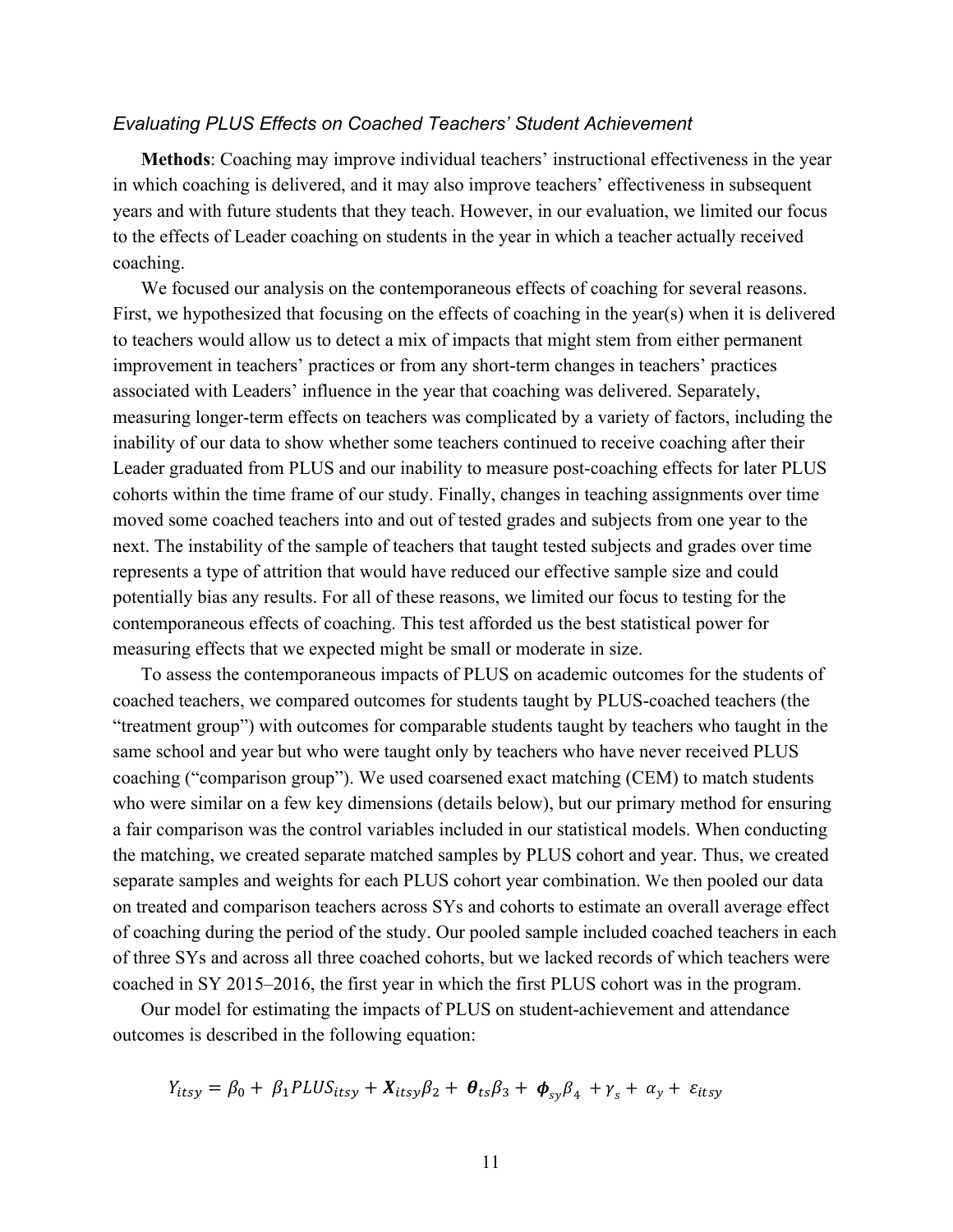where

- $Y_{itsy}$  = outcome for student (*i*) taught by teacher (*t*) in school (*s*) in cohort-year (*y*). Our two achievement outcomes are student-standardized test scores in grades 4–8 in ELA and mathematics, with test scores standardized within SY and grade level.
- $PLUS_{itsy}$  = an indicator for a student in a classroom of a coached teacher in a given year
- $X_{itsy}$  = a vector of student characteristics, including prior-year ELA and mathematics scores and a quadratic term for those scores,  $1$  prior SY attendance, student ethnicity, home language, an indicator for the student's mother having a college degree or higher, whether the student was retained in grade last year, English-language learner (ELL) status, special education status, and grade-level fixed effects
- $\bullet$   $\theta_{ts}$  = a vector of teacher-level characteristics, including an indicator for having a multisubject teaching credential and a single-subject teaching credential, as well as the teacher's race, gender, age, and years of experience in the district. Additional covariates include indicators for other types of credentials, indicators for being in a teaching role related to ELL courses or to special education courses, and an indicator for being a firstyear teacher. If a student is matched to more than one teacher, then the above characteristics are averaged between teachers
- $\phi_{sv}$  = indicators for the cohorts of PLUS administrators that a school houses in a cohort year
- $v_s$  = a set of school fixed effects
- $\alpha_{v}$  = a set of cohort-year fixed effects
- $\varepsilon_{itsv}$  = a student-level idiosyncratic error term. Standard errors are clustered at the teacher level because treatment assignment was determined at the level of teachers within individual schools.

We included school fixed effects to ensure a fairer contrast between PLUS-coached and noncoached teachers. The presence of the school fixed effect essentially means that our model is estimating the differential performance of students taught by PLUS-coached teachers relative to other students at the same school. This allowed us to more precisely assess whether the Leader coaching contributed to student learning specifically in coached teachers' classrooms. However, if Leaders were also contributing to overall schoolwide student academic performance, our model would explicitly filter that out. We included data from teachers and students in non-PLUS schools in this analysis solely to facilitate more-accurate modeling of the influence of our teacher and student covariates. We included cohort-year fixed effects to account for the pooling nature of the sample and the fact that matches were made within cohort year. We included indicators for having more than one PLUS administrator from different cohorts in a school in any cohort year to account for possible dosage effects of having more than one PLUS program cohort represented.

<sup>&</sup>lt;sup>1</sup> Although some students in SY 2017–2018 would have been "treated" by PLUS in SY 2016–2017, we assume that any benefits of PLUS in the prior year would be adequately reflected in their SY 2016–2017 test scores.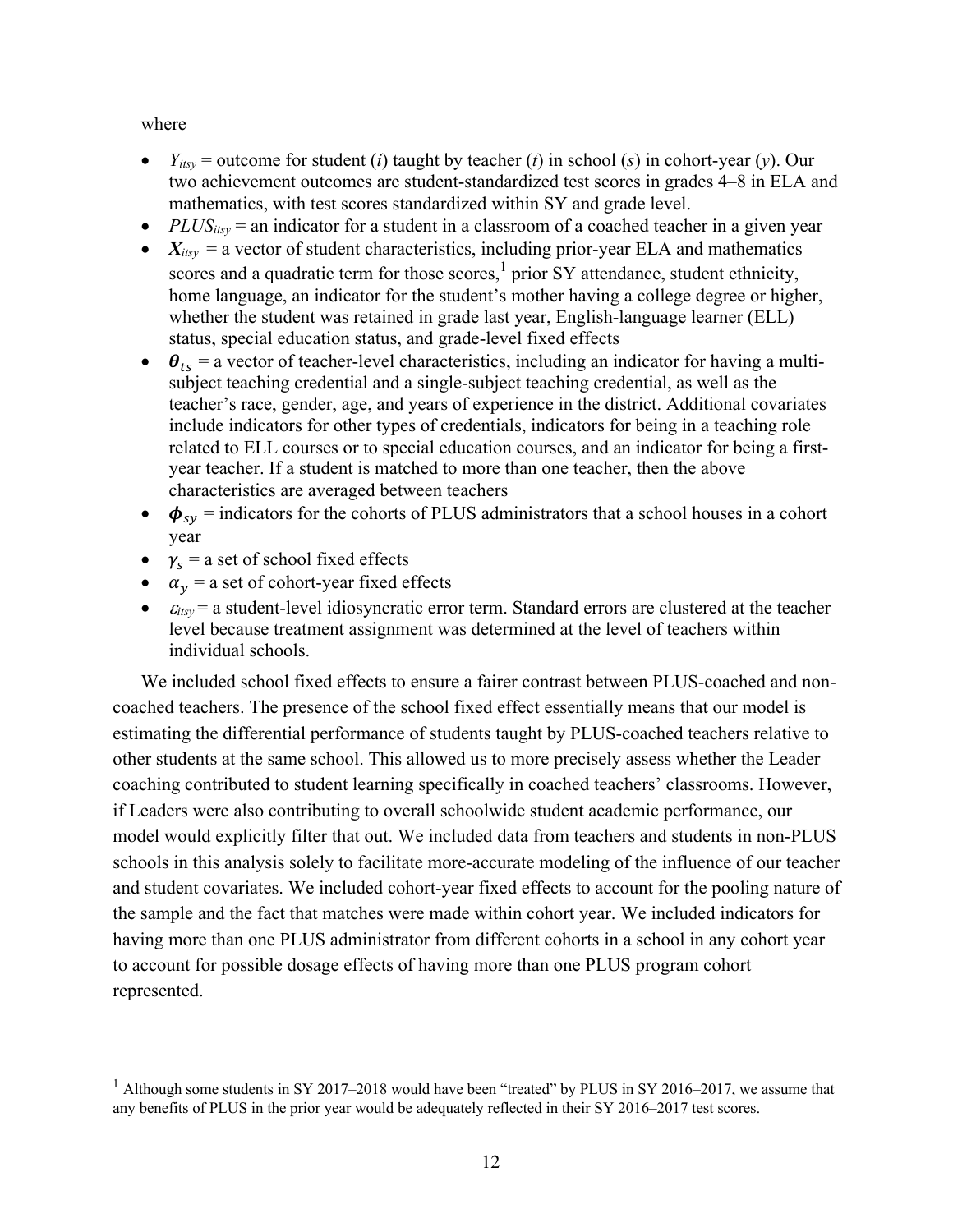As a sensitivity check, we also ran versions of our models with controls for school characteristics in lieu of school fixed effects. Results were similar but somewhat attenuated relative to our preferred specification using school fixed effects. These results are available upon request.

**Weights:** Our primary means of ensuring a fair comparison between students potentially impacted by Leader coaching of teachers and other district students was to include a robust set of controls for student and teacher characteristics, as well as school fixed effects. All of these factors might be related to student-achievement outcomes. In addition, we used sampling weights generated by CEM (Iacus, King, and Porro, 2012).

The goal of weighting observations in our comparison sample was to ensure that greater weight was given to comparison students who were similar on a few key dimensions to our treated students. This helped ensure that our comparison was conducted within a sample of reasonably similar students such that the estimated coefficients on the control variables in our model were appropriate. Weighting our sample this way also helped ensure that our weighted treatment and comparison samples were equivalent at baseline in terms of key outcomes measures, which is a requirement for quasi-experimental studies to meet What Works Clearinghouse evidence standards with reservations.

We used CEM to create strata (or *bins*) of students corresponding to all possible permutations of a few key characteristics that may have been relevant to the outcome measures and that reflect differences in underlying student learning contexts. These characteristics were "coarsened" by defining researcher-selected thresholds that we theorized might represent meaningfully different types of students. Every student in our treatment sample was then matched "exactly" to any number of comparison students in identical bins for every characteristic included in our matching. We focused the matching on a limited set of criteria to minimize loss of the treatment group sample (which can occur if no comparable student is available in a bin) while still usefully narrowing the comparison sample included in our analysis.

More specifically, we weighted students according to the following four characteristics: ELA and mathematics scores in the year prior to our outcome measures, student rates of absence from school in the year prior, and student grade levels. For all baseline outcomes, we defined four bins corresponding to quartiles of the distribution. Therefore, students were matched based on where they fell in each of the four bins for each of the matching variables. The weight of any control students in each bin corresponded to the ratio between the number of treatment and control students in that bin. For baseline student grade levels, we bucketed students into their specific grade level group.

**Samples and sample restrictions:** Our analysis spanned three SYs and three PLUS cohorts. We focused only on students in grades 4–8 and excluded from our analysis any students for whom we did not have both current and prior-year test scores in both subjects. We were able to match (and generate CEM weights) for more than 99 percent of students in our treatment group. However, some potential comparison students were excluded from the analysis if they were not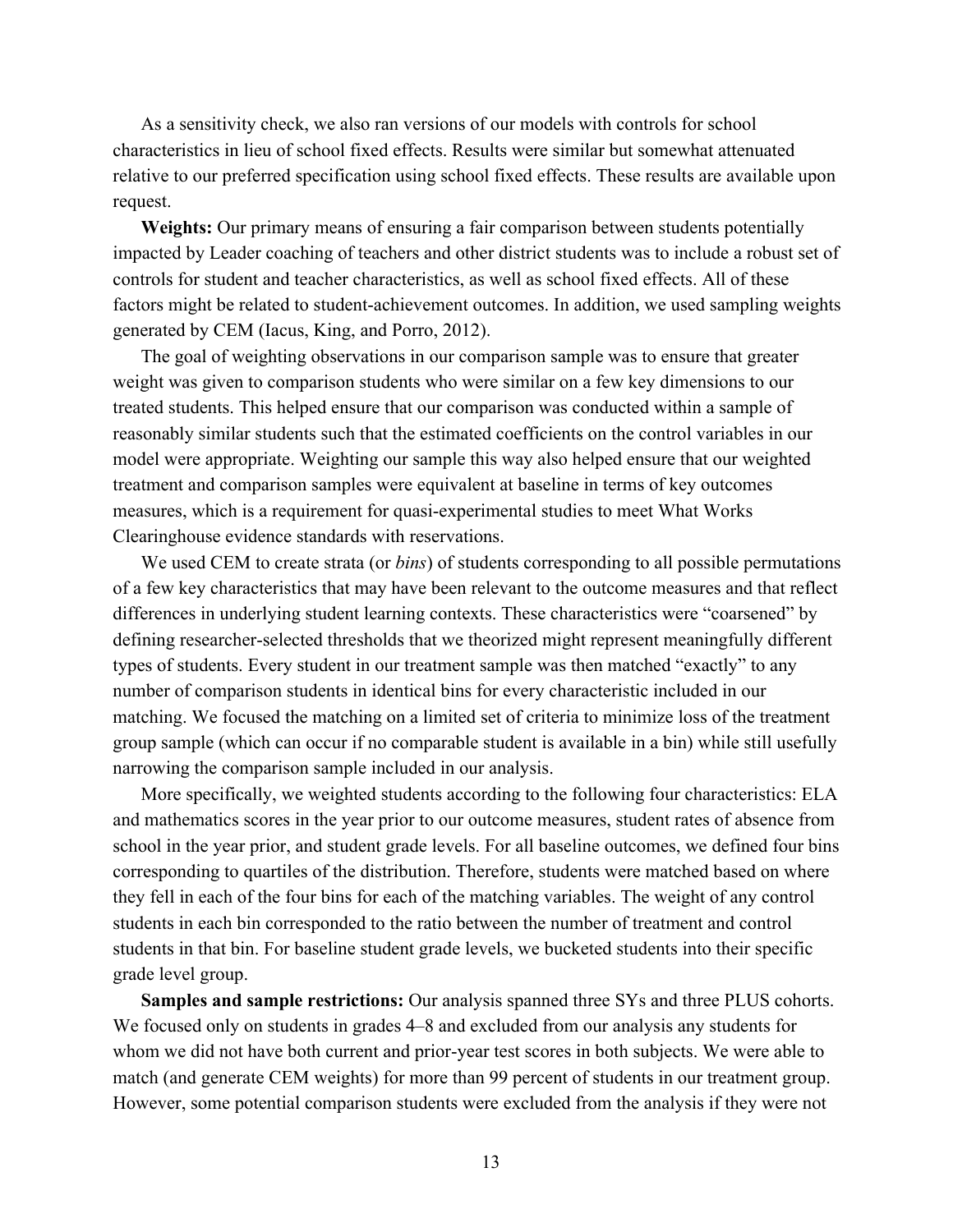sufficiently similar on our matching variables. A total of 73 percent of Leaders had at least one coached teacher included in this analysis.

We provide descriptive statistics about our initial and CEM-matched analytic samples in in Table A.7 for ELA and Table A.8 for mathematics, which show weighted and unweighted samples for each SY sample and separately for ELA versus mathematics. Overall, as expected, we achieved a close balance on those student-level measures that we explicitly matched and weighted against, with all treatment and control groups well within What Works Clearinghouse requirements on our baseline outcome measures. For all other differences between the groups, we relied on our covariate controls to ensure a fair comparison. We also report in these tables on a variety of student- and teacher-level characteristics that we do not include in our matching but are controlled for in our models. For these characteristics, there are, at times, meaningful differences between our treatment and control groups, and we rely on our statistical model to adjust for any associations between these teacher and student characteristics and our outcome measures that might otherwise bias our results.

When linking PLUS-coached teachers to either ELA or mathematics outcomes, we considered only students with a PLUS-coached math teacher as the "treated" group for analysis of mathematics outcomes. Similarly, for ELA outcomes, we focused only on students of coached teachers who actually teach ELA in cases in which students had different teachers in the two subject areas.

Finally, our analysis restricted the pool of potential comparison students by excluding any students with current teachers whom we identified as ever having received Leader coaching (regardless of subject area). This helped ensure that our results were not biased by comparing the students of currently coached teachers with students of previously coached teachers. Unfortunately, we lack a record of which teachers that PLUS Cohort I Leaders may have coached in SY 2015–2016. As a result, we were unable to exclude students of teachers in Leaders' schools who may have had prior exposure to Leader coaching but who were not still receiving coaching in SY 2016–2017. This may have biased effect estimates downward slightly to the extent that some of the control students may have been benefiting from any persistent advantages of the coaching that was delivered in SY 2015–2016. In other words, the presence of previously coached teachers in the same schools may have made for a slightly more challenging within-school reference point in our analyses of the relative performance of coached teachers in one of the three cohorts that contributes to this analysis.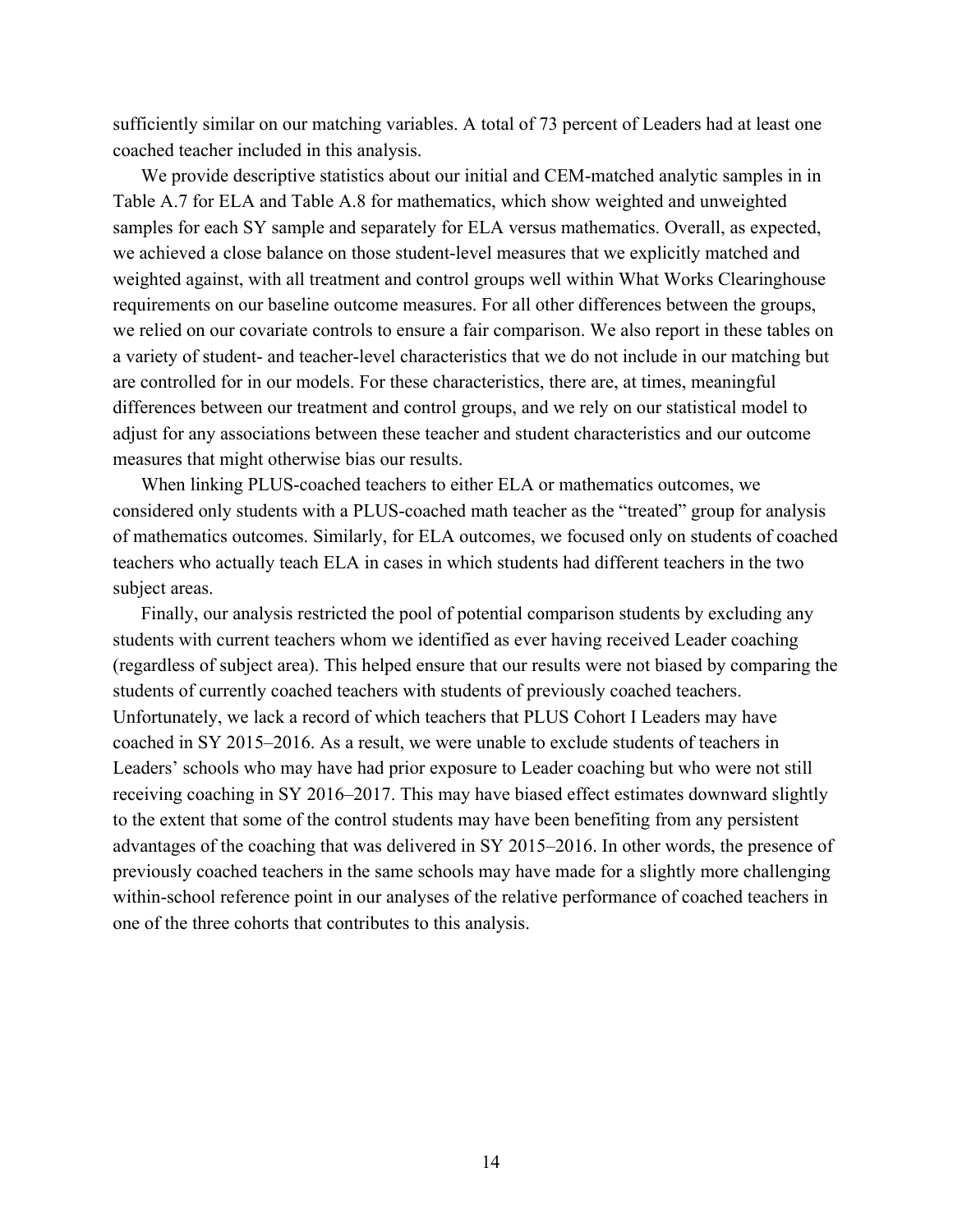|                                 | <b>Analytical Sample</b> |                         |          | <b>Weighted Analytical Sample</b> |          |                         |          |                                     |
|---------------------------------|--------------------------|-------------------------|----------|-----------------------------------|----------|-------------------------|----------|-------------------------------------|
|                                 | <b>Comparison</b>        |                         |          |                                   |          |                         |          |                                     |
|                                 |                          | <b>PLUS</b><br>Standard |          | Group<br>Standard                 |          | <b>PLUS</b><br>Standard |          | <b>Comparison Group</b><br>Standard |
| Lagged student characteristics  | Mean                     | Deviation               | Mean     | Deviation                         | Mean     | Deviation               | Mean     | Deviation                           |
| ELA achievement*                | $-0.049$                 | 0.900                   | $-0.027$ | 0.944                             | $-0.048$ | 0.900                   | $-0.032$ | 0.926                               |
| Math achievement*               | $-0.071$                 | 0.896                   | 0.007    | 0.898                             | $-0.072$ | 0.896                   | $-0.055$ | 0.912                               |
| Percentage absent*              | 3.103                    | 4.077                   | 3.004    | 3.817                             | 3.107    | 4.080                   | 3.066    | 3.924                               |
| Special education               | 0.105                    | 0.306                   | 0.110    | 0.312                             | 0.105    | 0.306                   | 0.133    | 0.339                               |
| <b>ELL</b>                      | 0.230                    | 0.421                   | 0.225    | 0.418                             | 0.230    | 0.421                   | 0.213    | 0.410                               |
| Retained                        | 0.000                    | 0.017                   | 0.001    | 0.038                             | 0.000    | 0.017                   | 0.000    | 0.021                               |
| <b>Black</b>                    | 0.054                    | 0.226                   | 0.061    | 0.239                             | 0.054    | 0.226                   | 0.071    | 0.257                               |
| White                           | 0.118                    | 0.323                   | 0.165    | 0.371                             | 0.118    | 0.323                   | 0.156    | 0.363                               |
| Asian                           | 0.450                    | 0.498                   | 0.442    | 0.497                             | 0.450    | 0.498                   | 0.438    | 0.496                               |
| Hispanic                        | 0.288                    | 0.453                   | 0.230    | 0.421                             | 0.288    | 0.453                   | 0.246    | 0.431                               |
| Other                           | 0.068                    | 0.251                   | 0.073    | 0.260                             | 0.068    | 0.251                   | 0.068    | 0.251                               |
| Home language English           | 0.423                    | 0.494                   | 0.489    | 0.500                             | 0.424    | 0.494                   | 0.474    | 0.499                               |
| Home language Spanish           | 0.220                    | 0.414                   | 0.160    | 0.366                             | 0.220    | 0.414                   | 0.175    | 0.380                               |
| Home language Chinese           | 0.256                    | 0.437                   | 0.271    | 0.445                             | 0.256    | 0.436                   | 0.266    | 0.442                               |
| Home language other             | 0.101                    | 0.301                   | 0.080    | 0.272                             | 0.101    | 0.301                   | 0.085    | 0.278                               |
| Mother's education: college or  | 0.154                    | 0.361                   | 0.126    | 0.332                             | 0.155    | 0.362                   | 0.169    | 0.375                               |
| higher                          |                          |                         |          |                                   |          |                         |          |                                     |
| Grade level*                    | 5.489                    | 1.094                   | 4.809    | 1.451                             | 5.486    | 1.091                   | 5.435    | 1.082                               |
| Teacher characteristics         |                          |                         |          |                                   |          |                         |          |                                     |
| Age                             | 38.575                   | 9.891                   | 41.330   | 10.786                            | 38.580   | 9.892                   | 40.762   | 10.205                              |
| Years of experience in district | 7.062                    | 6.281                   | 9.562    | 7.808                             | 7.065    | 6.283                   | 9.245    | 7.222                               |
| Female                          | 0.594                    | 0.360                   | 0.666    | 0.415                             | 0.594    | 0.360                   | 0.676    | 0.376                               |
| <b>Black</b>                    | 0.041                    | 0.161                   | 0.063    | 0.207                             | 0.041    | 0.161                   | 0.072    | 0.203                               |
| Hispanic                        | 0.145                    | 0.293                   | 0.110    | 0.288                             | 0.145    | 0.294                   | 0.085    | 0.232                               |
| White                           | 0.480                    | 0.384                   | 0.483    | 0.431                             | 0.480    | 0.384                   | 0.520    | 0.382                               |
| Asian                           | 0.179                    | 0.328                   | 0.219    | 0.365                             | 0.179    | 0.328                   | 0.187    | 0.297                               |
| Other                           | 0.155                    | 0.277                   | 0.125    | 0.285                             | 0.155    | 0.277                   | 0.137    | 0.263                               |
| Special education teacher       | 0.008                    | 0.080                   | 0.005    | 0.068                             | 0.008    | 0.080                   | 0.008    | 0.085                               |
| ELL teacher                     | 0.156                    | 0.342                   | 0.515    | 0.485                             | 0.156    | 0.342                   | 0.244    | 0.403                               |
| Single subject credential       | 0.643                    | 0.383                   | 0.342    | 0.413                             | 0.643    | 0.383                   | 0.515    | 0.399                               |
| Multiple subject credential     | 0.465                    | 0.408                   | 0.640    | 0.423                             | 0.465    | 0.408                   | 0.465    | 0.404                               |
| Administrative credential       | 0.000                    | 0.000                   | 0.016    | 0.110                             | 0.000    | 0.000                   | 0.012    | 0.083                               |
| Other credential                | 0.097                    | 0.255                   | 0.112    | 0.272                             | 0.097    | 0.254                   | 0.143    | 0.285                               |
| New teacher                     | 0.160                    | 0.367                   | 0.136    | 0.343                             | 0.160    | 0.367                   | 0.121    | 0.327                               |
|                                 |                          |                         |          |                                   |          |                         |          |                                     |
| N of students                   | 3,402<br>20              |                         | 56,202   |                                   | 3,396    |                         | 45,665   |                                     |
| N of schools                    |                          |                         | 89       |                                   | 19       |                         | 80       |                                     |

## **Table A.7. Characteristics of Treated and Untreated Students in Pooled ELA Coaching Analytical Sample, With and Without Weighting**

NOTES: \*Denotes inclusion in the CEM weighting. Models control for all variables shown.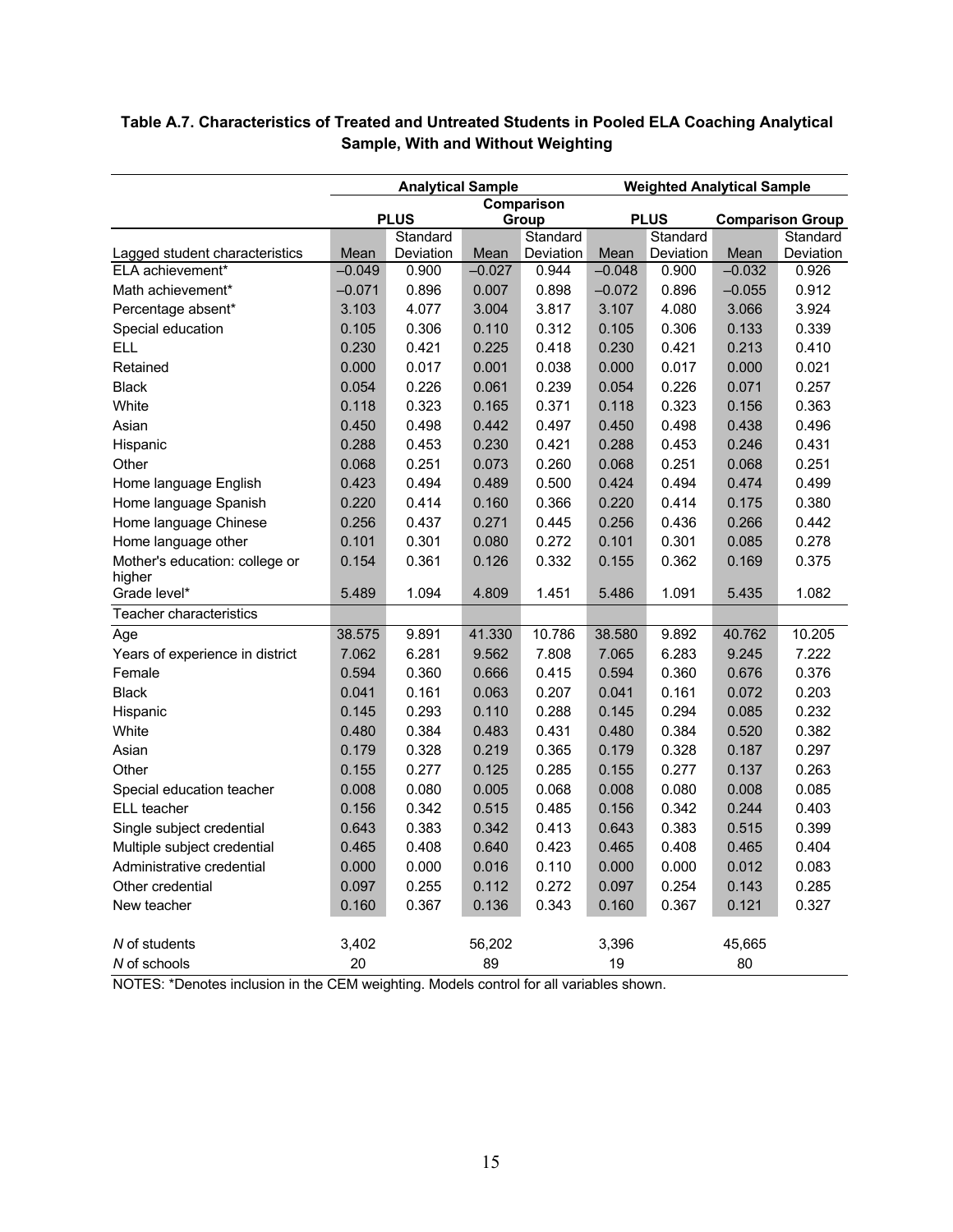|                                       | <b>Analytical Sample</b> |                         |              | <b>Weighted Analytical Sample</b> |             |                         |              |                   |
|---------------------------------------|--------------------------|-------------------------|--------------|-----------------------------------|-------------|-------------------------|--------------|-------------------|
|                                       |                          |                         |              | Comparison                        |             |                         | Comparison   |                   |
|                                       |                          | <b>PLUS</b><br>Standard |              | Group<br>Standard                 |             | <b>PLUS</b><br>Standard |              | Group<br>Standard |
| Lagged student characteristics        | Mean                     | Deviation               | Mean         | Deviation                         | Mean        | Deviation               | Mean         | Deviation         |
| ELA achievement*                      | $-0.227$                 | 0.945                   | $-0.030$     | 0.943                             | $-0.228$    | 0.945                   | $-0.247$     | 0.962             |
| Math achievement*                     | $-0.251$                 | 0.939                   | 0.003        | 0.897                             | $-0.251$    | 0.940                   | $-0.253$     | 0.939             |
| Percentage absent*                    | 3.627                    | 4.357                   | 3.022        | 3.839                             | 3.625       | 4.359                   | 3.494        | 4.185             |
| Special education                     | 0.116                    | 0.320                   | 0.110        | 0.313                             | 0.116       | 0.320                   | 0.155        | 0.362             |
| <b>ELL</b>                            | 0.278                    | 0.448                   | 0.226        | 0.419                             | 0.279       | 0.448                   | 0.257        | 0.437             |
| Retained                              | 0.001                    | 0.030                   | 0.001        | 0.038                             | 0.000       | 0.022                   | 0.001        | 0.024             |
| <b>Black</b>                          | 0.085                    | 0.279                   | 0.062        | 0.241                             | 0.085       | 0.280                   | 0.091        | 0.288             |
| White                                 | 0.104                    | 0.306                   | 0.164        | 0.370                             | 0.104       | 0.305                   | 0.144        | 0.351             |
| Asian                                 | 0.358                    | 0.479                   | 0.441        | 0.496                             | 0.358       | 0.480                   | 0.386        | 0.487             |
| Hispanic                              | 0.374                    | 0.484                   | 0.231        | 0.421                             | 0.375       | 0.484                   | 0.285        | 0.451             |
| Other                                 | 0.060                    | 0.237                   | 0.074        | 0.261                             | 0.060       | 0.237                   | 0.067        | 0.249             |
| Home language English                 | 0.432                    | 0.495                   | 0.489        | 0.500                             | 0.432       | 0.495                   | 0.482        | 0.500             |
| Home language Spanish                 | 0.296                    | 0.456                   | 0.160        | 0.367                             | 0.296       | 0.456                   | 0.210        | 0.407             |
| Home language Chinese                 | 0.184                    | 0.388                   | 0.270        | 0.444                             | 0.184       | 0.388                   | 0.226        | 0.418             |
| Home language other                   | 0.088                    | 0.283                   | 0.080        | 0.272                             | 0.088       | 0.283                   | 0.082        | 0.274             |
| Mother's education: college or higher | 0.131                    | 0.337                   | 0.122        | 0.327                             | 0.130       | 0.336                   | 0.165        | 0.371             |
| Grade level*                          | 5.267                    | 1.186                   | 4.802        | 1.445                             | 5.264       | 1.180                   | 5.172        | 1.205             |
| Teacher characteristics               |                          |                         |              |                                   |             |                         |              |                   |
| Age                                   | 36.756                   | 7.519                   | 41.248       | 10.751                            | 36.761      | 7.524                   | 40.037       | 10.257            |
| Years of experience in district       | 5.006                    | 4.610                   | 9.486        | 7.784                             | 5.007       | 4.613                   | 8.713        | 7.265             |
| Female                                | 0.586                    | 0.369                   | 0.672        | 0.410                             | 0.587       | 0.369                   | 0.695        | 0.383             |
| <b>Black</b>                          | 0.091                    | 0.220                   | 0.067        | 0.216                             | 0.091       | 0.220                   | 0.086        | 0.237             |
| Hispanic                              | 0.121                    | 0.304                   | 0.107        | 0.283                             | 0.121       | 0.304                   | 0.097        | 0.255             |
| White                                 | 0.555                    | 0.378                   | 0.482        | 0.429                             | 0.555       | 0.379                   | 0.497        | 0.401             |
| Asian                                 | 0.160                    | 0.279                   | 0.218        | 0.364                             | 0.160       | 0.279                   | 0.189        | 0.311             |
| Other                                 | 0.073                    | 0.205                   | 0.126        | 0.284                             | 0.073       | 0.205                   | 0.131        | 0.265             |
| Special education teacher             | 0.004                    | 0.063                   | 0.005        | 0.066                             | 0.004       | 0.063                   | 0.008        | 0.084             |
| ELL teacher                           | 0.237                    | 0.404                   | 0.504        | 0.485                             | 0.238       | 0.404                   | 0.311        | 0.442             |
| Single subject credential             | 0.642                    | 0.423                   | 0.337        | 0.408                             | 0.641       | 0.423                   | 0.435        | 0.405             |
| Multiple subject credential           | 0.374                    | 0.395                   | 0.646        | 0.420                             | 0.374       | 0.395                   | 0.515        | 0.420             |
| Administrative credential             | 0.013                    | 0.080                   | 0.016        | 0.111                             | 0.013       | 0.080                   | 0.011        | 0.086             |
| Other credential                      | 0.124                    | 0.270                   | 0.112        | 0.273                             | 0.124       | 0.270                   | 0.175        | 0.318             |
| New teacher                           | 0.320                    | 0.466                   | 0.133        | 0.340                             | 0.320       | 0.467                   | 0.150        | 0.357             |
| N of students<br>N of schools         | 2,158<br>20              |                         | 56,068<br>89 |                                   | 21,54<br>19 |                         | 36,150<br>80 |                   |

## **Table A.8. Characteristics of Treated and Untreated Students in Pooled Math Coaching Analytical Sample, With and Without Weighting**

NOTES: \*Denotes inclusion in the CEM weighting. Models control for all variables shown.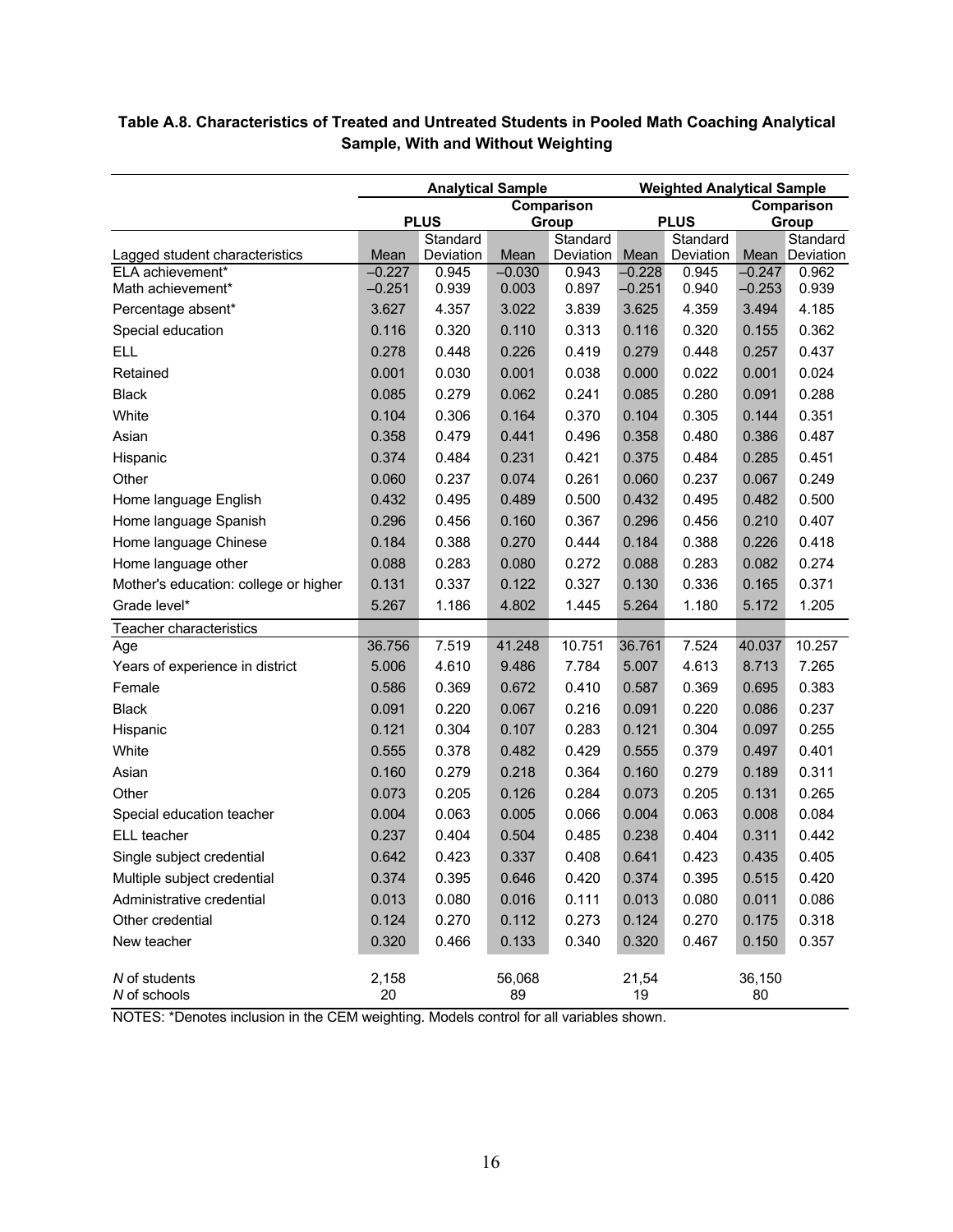**Limitations:** One limitation of our method for estimating coaching effects on student achievement in coached teachers' classrooms was the possibility that Leaders may have influenced school-wide outcomes in ways other than their effects on the students of coached teachers. To the extent that Leaders were able to improve student outcomes school-wide, this would have biased our estimates of their contributions to students of coached teachers downward. Our approach therefore should be interpreted as measuring the additional impacts of coaching, over and above any school-wide impacts of Leaders. However, as described later in this technical appendix, we did not find detectable effects of Leaders on school-wide academic achievement outcomes.

A second and more concerning limitation of our analysis of the impacts of Leaders' coaching was that assignment to receive PLUS coaching was nonrandom and was instead determined by the Leaders and principals at schools. In fact, Leaders were encouraged to identify teachers who were not receiving other formal coaching support from the district to coach. In this district, teachers most likely to be receiving other district coaching would have been novice teachers who participated in a district-wide induction program that included coaching supports. Moreexperienced teachers would typically not have received coaching. Teachers were also selected for PLUS coaching in part based on the match between each teacher's subject area and the AP's areas of instructional expertise. The intentional sorting of coaching to teachers without alternative sources of coaching support explicitly influences our interpretation of any PLUS effects that we identify. Instead of measuring the overall impact of Leader coaching, we interpret our estimates of the impact of Leader coaching as the relative effects of Leader coaching to business-as-usual instructional supports that were likely provided to comparison teachers in the district.

In addition to the intentional sorting of coaching assignments to teachers with fewer other instructional supports, it is plausible that Leaders and principals may have tended to assign coaching to teachers based on their perceived prior effectiveness. If this occurred, it would most likely bias our estimates downward if we assume that coaching was more likely to be targeted to teachers who were perceived as needing more support and that principals' perceptions of teachers' effectiveness were accurate. Unfortunately, for most coached teachers, we lacked historical data that would allow us to determine their prior value-added to their students' achievement in years before receiving coaching. We account for this in our models. This was in part because many coached teachers were new to teaching or had not previously taught in tested grades and subjects and because we lacked sufficient historical data linking teachers to students to evaluate prior-year value-added estimates for teachers in the first year of our coaching analysis, SY 2016–2017.

As a specification check, we examined coaching effects for the minority of coached teachers for whom we could estimate prior-year value-added. Although this sample differed substantially from our larger sample of interest, for this group, we were able to estimate Leader coaching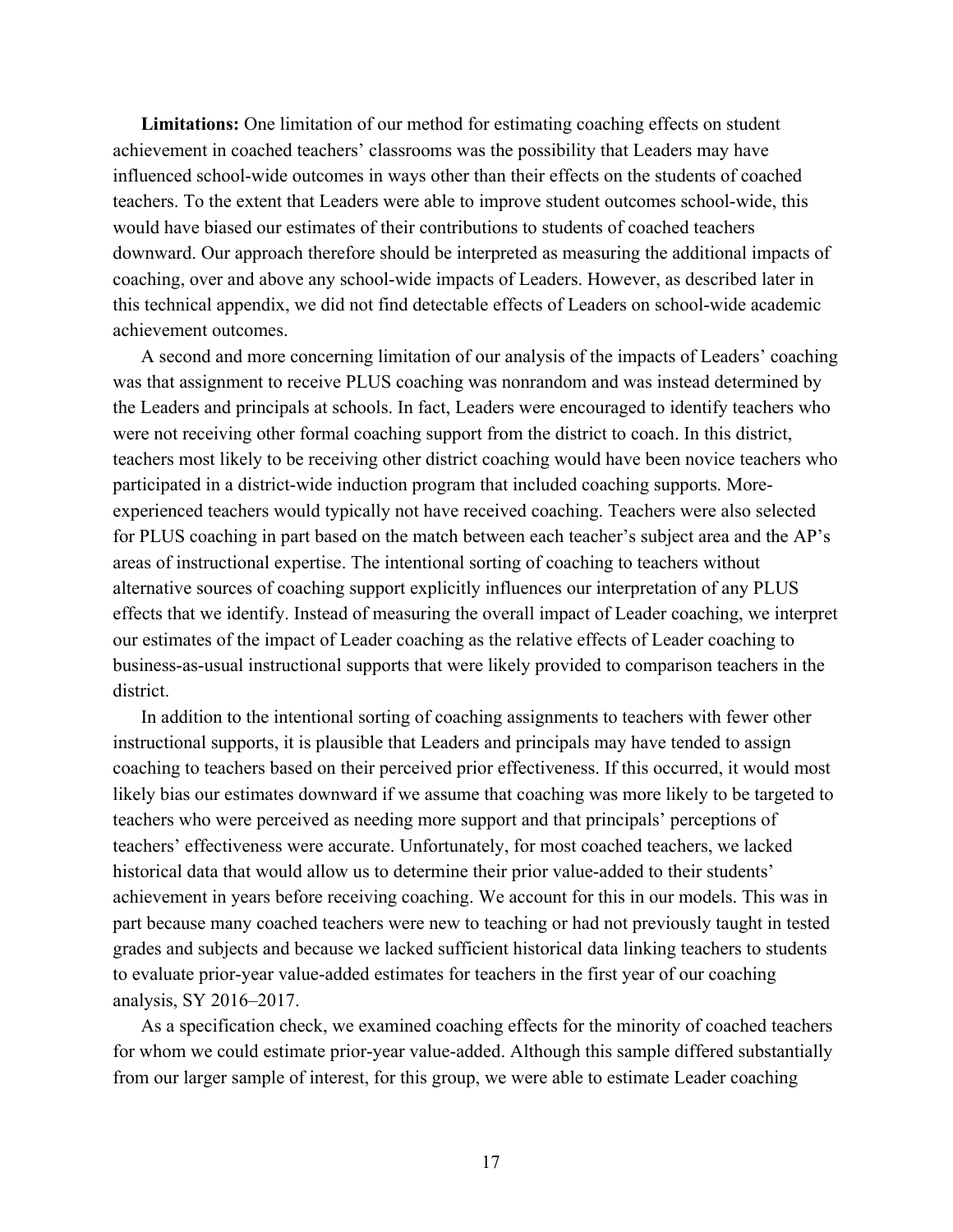effects in two specifications.<sup>2</sup> First, we estimated PLUS effects without controlling for prior-year value-added, and then we estimated PLUS effects when controlling for prior-year value-added. Results of this specification check are provided in Table A.9. Details on how we estimated teacher value-added is provided later in this technical appendix.

| Table A.9. Estimates of the Impact of Leader Coaching on Student Achievement for a Subsample |
|----------------------------------------------------------------------------------------------|
| of PLUS-Coached and Comparison Teachers. With and Without Controls for Teachers' Prior-Year  |
| Value-Added                                                                                  |

|                                          |                                       | <b>ELA</b>               |                                                |                          |                    | <b>Mathematics</b>                    |                    |                                                       |  |  |
|------------------------------------------|---------------------------------------|--------------------------|------------------------------------------------|--------------------------|--------------------|---------------------------------------|--------------------|-------------------------------------------------------|--|--|
|                                          | Model 1: No Prior-Year<br>Value-Added |                          | <b>Model 2: With Prior-Year</b><br>Value-Added |                          |                    | Model 1: No Prior-Year<br>Value-Added |                    | <b>Model 2: With Prior-Year</b><br><b>Value-Added</b> |  |  |
|                                          | <b>Coefficient</b>                    | <b>Standard</b><br>Error | <b>Coefficient</b>                             | <b>Standard</b><br>Error | <b>Coefficient</b> | <b>Standard</b><br>Error              | <b>Coefficient</b> | <b>Standard</b><br>Error                              |  |  |
| <b>PLUS</b><br>coached                   | $0.039*$                              | (0.019)                  | $0.039*$                                       | (0.019)                  | $-0.105**$         | (0.031)                               | $-0.070*$          | (0.031)                                               |  |  |
| Control for<br>prior-year<br>value-added | No.                                   |                          | Yes                                            |                          | No                 |                                       | Yes                |                                                       |  |  |
| N (student<br>observations)              | 19,251                                |                          | 19,251                                         |                          | 10,824             |                                       | 10,824             |                                                       |  |  |
| N (coached<br>teachers)                  | 25                                    |                          | 25                                             |                          | 11                 |                                       | 11                 |                                                       |  |  |
| N (comparison<br>teachers)               | 324                                   |                          | 324                                            |                          | 289                |                                       | 289                |                                                       |  |  |

NOTES: Samples consist of students taught by teachers who taught ELA or mathematics in grades 4–8 and for whom prior-year value-added performance metrics could be estimated.  $* = p < 0.05$ ,  $** = p < 0.01$ , \*\*\* =  $p$  < 0.001.

For this subgroup of coached teachers, estimated effects of Leader coaching were significant and positive in ELA and significant and negative in math, regardless of whether we controlled for prior-year value-added. Our estimates in ELA were almost identical regardless of whether or not we controlled for prior-year value-added, which would suggest that our other model controls, including controls for teacher experience, may have been sufficient to ensure a fair comparison. However, in mathematics, our estimates when not controlling for prior-year value-added were directionally more negative, which suggests that, in the absence of controls for prior-year valueadded, our estimates of PLUS effects might have been negatively biased. It is possible that this apparent bias, if also present in our overall sample, might have contributed to our lack of findings of a PLUS coaching effect on students' mathematics achievement. Overall, both the evidence from this specification check and our uncertainty about Leaders' priorities when

<sup>&</sup>lt;sup>2</sup> We also directly examined the prior-year value-added estimates of PLUS-coached and comparison teachers. We found that PLUS-coached teachers had, on average, directionally lower estimates. However, this descriptive comparison does not adjust for teacher experience levels, which is a key control variable included in our models because PLUS-coached teachers were less experienced on average than comparison teachers.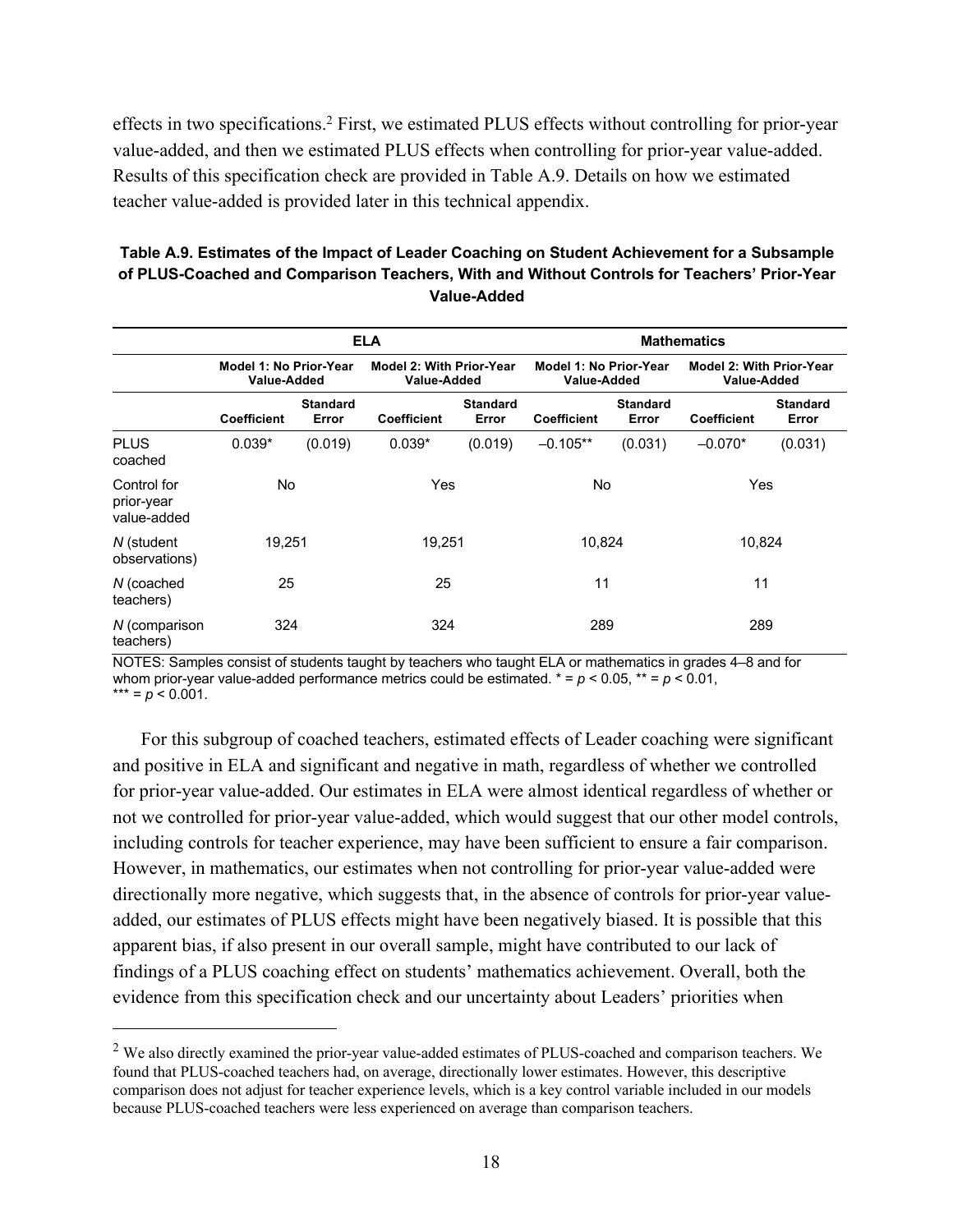identifying teachers to coach point to the possibility that our estimates of PLUS effects on student achievement in our full sample may have understated the impacts of PLUS. As we discuss in the conclusion section of the main report, it is notable that we identified an overall positive effect of Leader coaching given both this and other factors that most likely would have led to a conservative bias in our estimates of Leader coaching effects on student achievement.

Finally, as previously discussed, we focused exclusively on the effects of Leaders' coaching in the year in which it was provided. We believed this analysis provided the best statistical power to detect any effects and was therefore the clearest way to test for evidence of any impacts of Leader coaching on students. We did not look for and do not provide an estimate of the extent to which coached teachers' instructional performance may have been permanently affected by their exposure to Leaders' coaching.

#### *Evaluating PLUS Effects on Coached Teachers' Retention*

**Methods**: Coaching by Leaders could in theory improve support for teachers and improve experience on the job and thus encourage higher rates of teacher retention in the district. At the same time, Leader coaching involved frequent cycles of teacher observation and evaluation, which may have called attention to teachers who were consistently performing poorly. This could have led to lower retention rates for lower-performing teachers in particular.

Our methods for evaluating PLUS effects on coached teacher retention were similar to those we used to evaluate effects on coached teachers' student-achievement outcomes. To assess whether PLUS affected retention rates, we compared the cumulative rate at which coached teachers left the district over time with the departure rate of other teachers who did not receive PLUS coaching.

Our model for estimating the impacts of PLUS on coached teacher-retention rates is shown in the following equation:

$$
Y_{isy} = \beta_0 + \beta_1 P L U S_{isy} + X_{isy} \beta_2 + \gamma_s + \boldsymbol{\phi}_{sy} + \alpha_y + \varepsilon_{isy}
$$

where

- $Y_{isy}$  = an indicator for whether teacher (*i*) in school (*s*) has left by year (*y*).  $Y_{isy}$  is a cumulative measure marked as having left in all future years, such that a teacher who left in a previous year is retained in the sample
- *PLUS<sub>isy</sub>* = an indicator for a teacher who was coached in a given year
- $X_{isy}$  = a vector of teacher characteristics, including race or ethnicity, gender, age, years of experience in the district, indicators for being in a teaching role related to ELL courses or special education courses
- $\gamma_s$  = a set of school fixed effects
- $\phi_{sy}$  = time-varying school-level characteristics, such as proportion of the student body by race or ethnicity, home language, classified as ELL, and reclassified as English-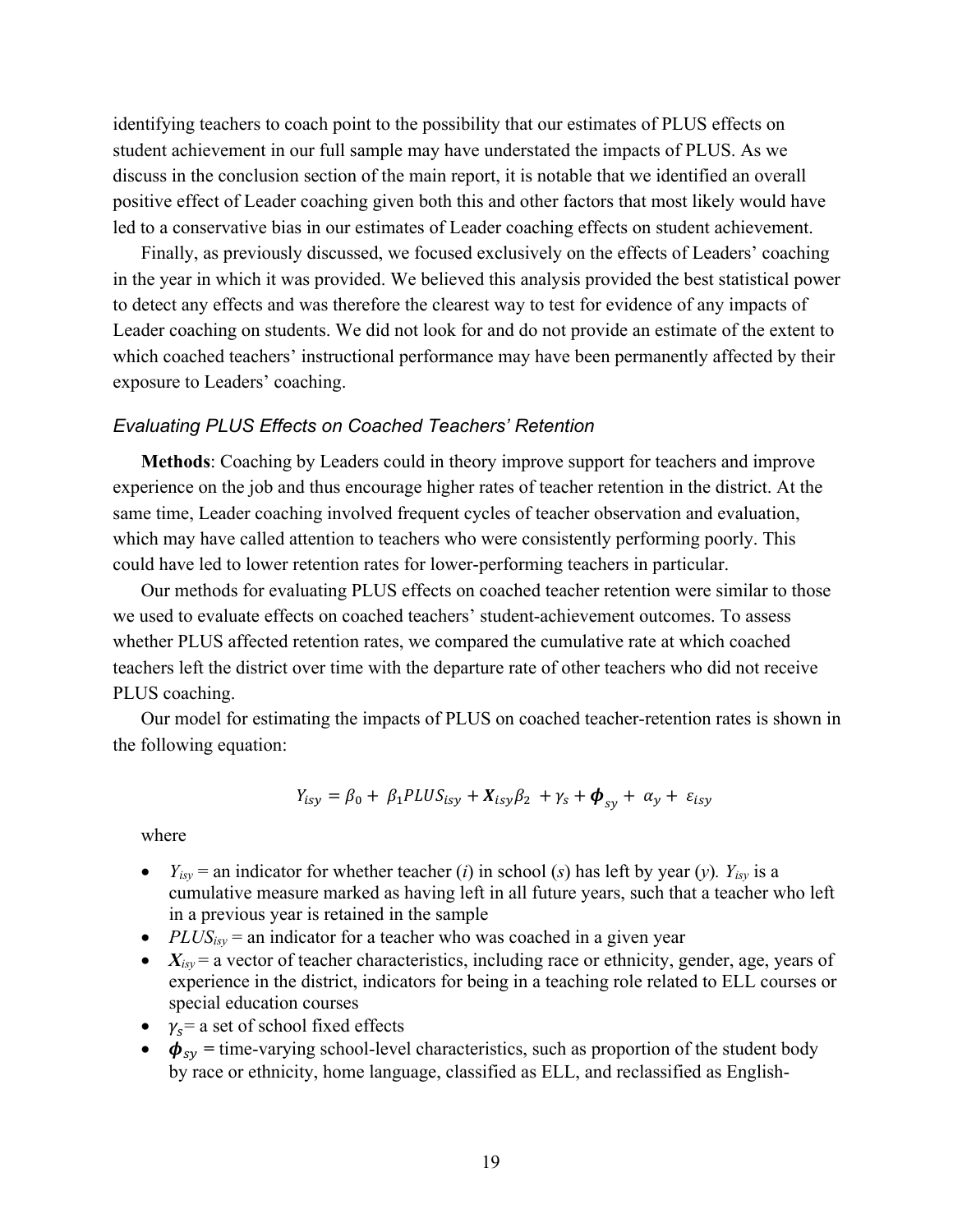language proficient; the proportion of the student body with mothers with a college education is also included

- $\alpha_v$  = a set of year fixed effects
- $\bullet$   $\varepsilon_{isy}$  = a student-level idiosyncratic error term. Standard errors are clustered at the school level to account for correlation in teacher retention decisions driven by school-wide factors.

We included school fixed effects in our models that estimate the effects on teacher retention. This effectively means coached teachers' retention rates are compared with those of other teachers in the same school. We believed that this was most appropriate because individual schools likely varied substantially in the rate at which they were successful in retaining teachers. We controlled for time-varying school characteristics to account for changes in school composition that could have affected teacher-retention decisions. In addition, to account for the pooled-by-year nature of the sample and yearly shocks that could contribute to retention decisions, we also included year fixed effects in our model.

**Weights:** Our analysis of PLUS impacts on student-achievement gains relied on both our covariate controls in our model and on weights to help ensure as fair of a comparison as possible. For the analysis of teacher retention rates, we used the same CEM matching technique to generate weights based on the following teacher characteristics: teacher age, gender, experience in the district, ethnicity, an indicator for special education teacher roles, and an indicator for ELL teacher roles.

**Sample:** Our analysis spanned three SYs and three PLUS cohorts, although different cohorts were represented in our analyses of year 1, 2, and 3 retention. Using the CEM weights, we were able to find suitable teacher matches for 99 percent of teachers in our PLUS-treated group. We did, however, exclude more potential comparison teachers in our analysis when they did not match according to the variables used in the CEM bins. A descriptive comparison of coached and non-coached samples before and after weighting is provided in Table A.10.

**Limitations:** Many of the limitations that we previously discussed of evaluating PLUS effects on coached teachers' student-achievement gains also apply here. The most important limitation is the fact that our estimates of the effects of Leader coaching on teacher retention rates may be biased if teachers were systematically assigned to receive Leader coaching based on unobserved characteristics that also made them more or less likely to remain teaching in the district. This could be the case, for example, if coaching tended to be allocated to teachers that principals viewed as lower performing and less likely to remain teaching in the district.

**Retention effects for teacher performance subgroups:** Increasing teacher-retention rates was a goal of Leaders in most cases but not when teachers were lower performing. Leaders intentionally sought to retain more-effective teachers and dismiss or counsel out ineffective teachers. To explore this distinction, we examined whether there was any evidence of differential PLUS effects on coached teacher retention for subgroups of teachers whose students had particularly low achievement gains.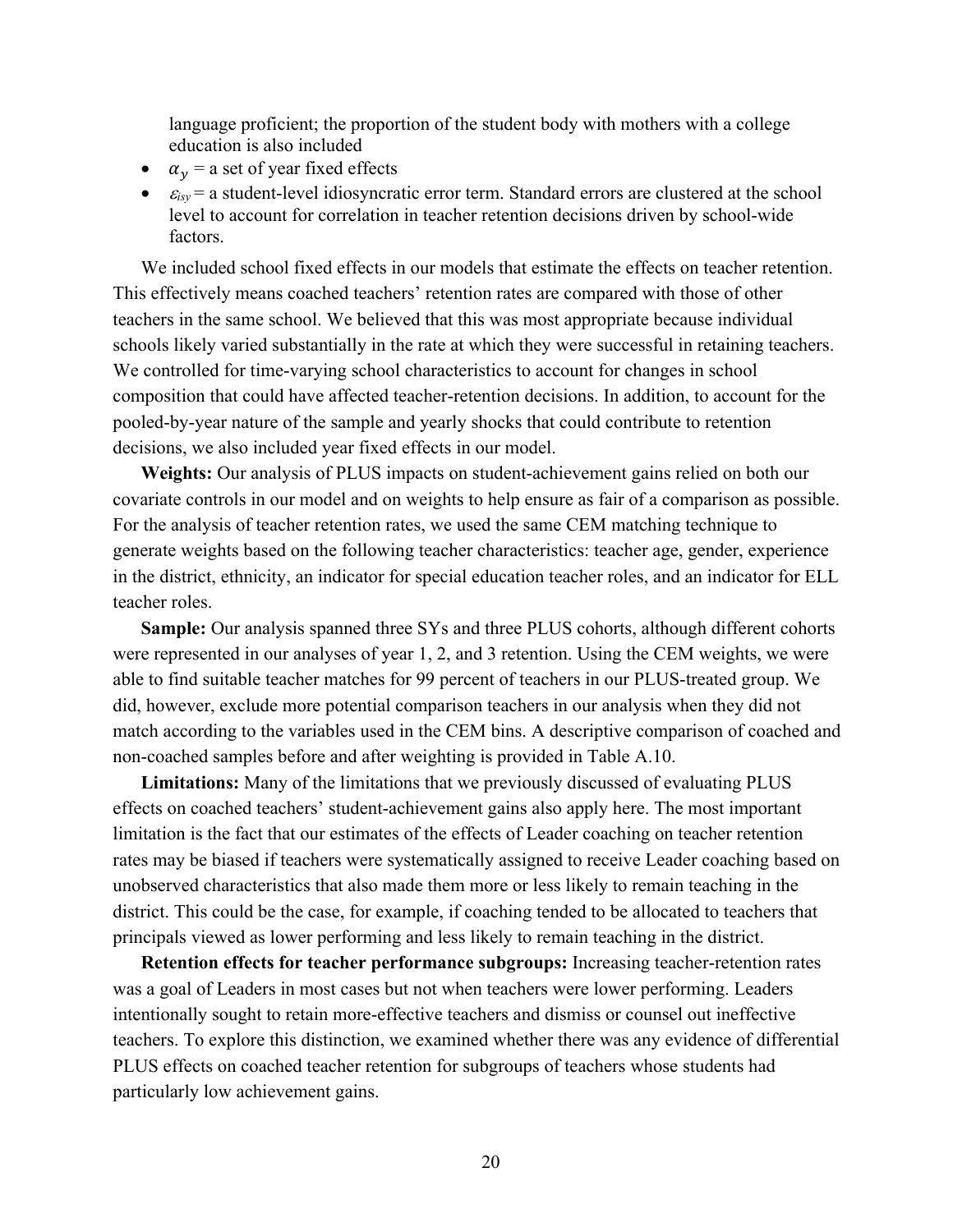In this analysis, we focused on teachers whose student-achievement gains could be observed (i.e., teachers who taught in tested subjects in grades 4–8). From this group, we distinguished between teachers whose average student-achievement gains were in the bottom 20 percent of the distribution of student-achievement gains, when controlling for observable student and classroom factors and school fixed effects, and the top 80 percent of performers. We chose this low threshold of performance because estimates of teachers' contributions to student achievement in any one year tend to be imprecise. However, prior research suggests that teachers whose students perform in the bottom quintile in one year are substantially more likely to also produce subpar student-achievement gains in future years as well (Loeb and Candelaria, 2012). Thus, this subgroup likely mostly represented teachers who were truly less effective than the average teacher at raising student achievement.

We used the following model to calculate teacher value-added measures:

$$
Y_{itsy} = \beta_0 + X_{itsy}\beta_1 + W_{tsy}\beta_2 + C_{tsy}\beta_3 + B_{sy}\beta_3 + \varepsilon_{itsy}
$$

where

- $Y_{itsy}$  = either the standardized reading or math school for student (*i*) assigned to teacher (*t*) in school (*s*) in year (*y*)
- $X_{itsy}$  = a vector of student characteristics, including indicators for grade, classified as an ELL, reclassified as English-language proficient, classified as a special education student, ethnicity, home language, and mother having at least a college education; additional controls include a quadratic of prior-year standardized ELA and math scores
- $\bullet$   $W_{\text{tsv}}$  = teacher-level characteristics, including age, gender, experience in district, ethnicity, and role related to ELL or special-education instruction
- $C_{\text{tsy}}$  = classroom-level characteristics of the variables contained in  $X_{\text{tisy}}$ ; this aggregated vector of characteristics includes all students across all classes taught by a teacher
- $\mathbf{B}_{sv}$  = school-level characteristics of the variables contained in  $X_{itsv}$
- $\bullet$   $\varepsilon_{itsy}$  = a student-level idiosyncratic error term.

Per this equation, we predicted student achievement in the current year with student characteristics, classroom characteristics, school characteristics, and teacher characteristics. The residuals (the difference between a student's observed achievement and predicted achievement) were attributed to the teacher. We then averaged the student residuals by teacher and standardized the average by year. This standardized average became our estimate of a teacher's value-added measure. We created two value-added measures—one for ELA and one for math. In looking at teachers at the bottom quintile of value-added measures, we averaged the ELA and math value-added measures (where appropriate) and used the distribution of that average.

When estimating teacher value-added for these teachers, we used student achievement from the year in which each teacher was coached. We did so in part because the performances of the teachers in the year they were coached would have likely informed how Leaders managed them. In addition, because some coached teachers were in their first year of teaching and some experienced teachers were not teaching in grades 4–8 in a tested subject in the prior year, it was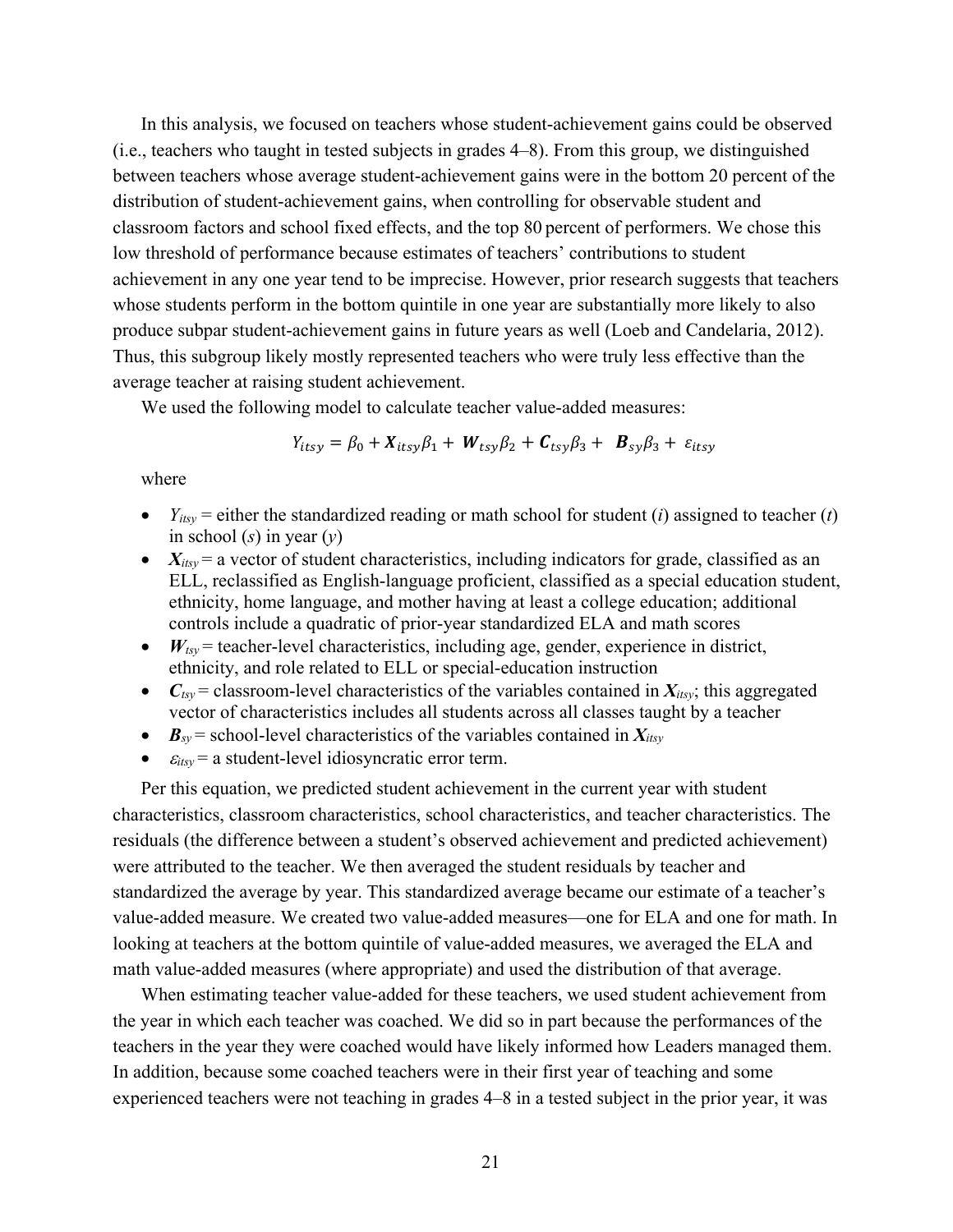not possible to estimate teacher value-added using historical data for a substantial portion of our sample. As we discuss below, using coached-year value-added can potentially influence the interpretation of any associations between teacher performance and Leader coaching.

**Subgroup sample:** As previously discussed, when evaluating possible retention effects among teachers with different levels of student achievement gains, our sample was restricted to teachers who taught reading or mathematics to student in grades 4–8. These were the only teachers for whom impacts on student achievement could be calculated. As a result, our sample size for this analysis was much smaller than for our overall retention analysis, and this subgroup analysis is not necessarily representative of impacts on the full sample of coached teachers. We did not employ CEM matching for analysis of this subgroup sample because our limited sample size made that infeasible. Descriptive information for this subsample is provided in Table A.11.

**Strengths and additional limitations of the subgroup analysis:** In contrast to our estimates of teacher retention among all coached teachers, for this subgroup analysis, we were less concerned about sorting of teachers to Leader coaching as a function of teacher performance. Instead, this analysis directly evaluates an impact that we believe may be dependent on teacher performance. As such, our estimates of this subgroup retention effect are more robust and less subject to bias than our estimates of overall PLUS effects on teacher retention.

In addition, however, a limitation of this subgroup analysis was that Leaders may have influenced both their coached teachers' performance with students in a given year and their likelihood of subsequently continuing to teach in the district. For example, if a Leader had a negative effect on a teacher's performance as a coach, this might lower the performance of students in that teacher's class that year while also influencing the teacher's future propensity to remain in the district. Unfortunately, we cannot rule out this potential interpretation of any PLUS effects on retention in this subgroup. However, it is doubtful that this potential bias had much influence on our estimates. We would not typically expect Leaders to have had a large enough effect on coached teachers' performance to shift the average achievement profile of his or her students into or out of the bottom quintile.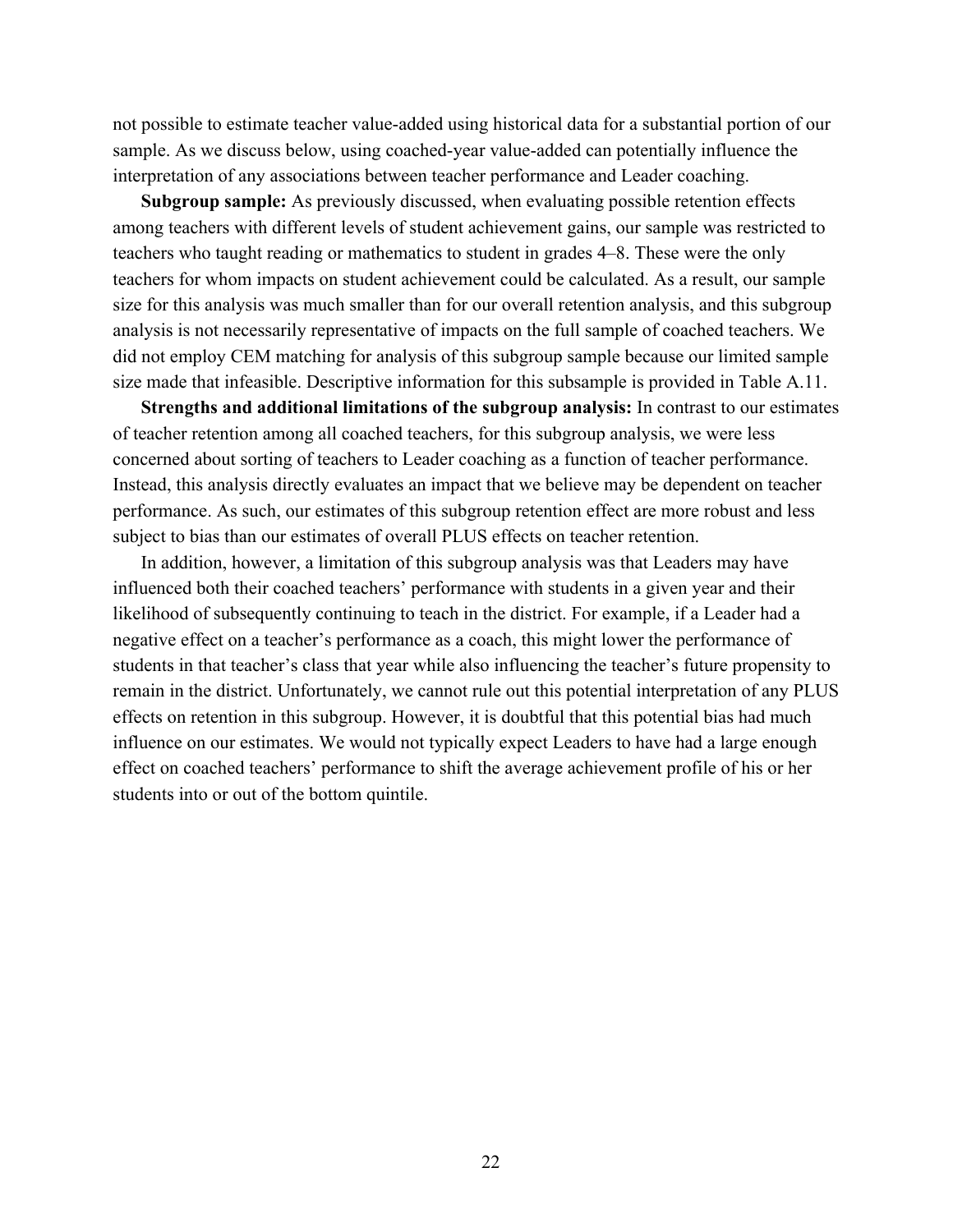|                                     | <b>Analytical Sample</b> |                     |                |                     | <b>Weighted Analytical Sample</b> |                     |                |                     |
|-------------------------------------|--------------------------|---------------------|----------------|---------------------|-----------------------------------|---------------------|----------------|---------------------|
|                                     | Coached                  |                     | Non-Coached    |                     |                                   | Coached             | Non-Coached    |                     |
| Year 1 retention                    |                          | Standard            |                | Standard            |                                   | Standard            |                | Standard            |
| Age                                 | Mean<br>36.827           | Deviation<br>11.115 | Mean<br>42.358 | Deviation<br>12.230 | Mean<br>36.776                    | Deviation<br>11.162 | Mean<br>36.447 | Deviation<br>10.441 |
| Female                              | 0.605                    | 0.490               | 0.679          | 0.467               | 0.611                             | 0.489               | 0.679          | 0.467               |
| Experience in district              | 5.338                    | 7.576               | 11.174         | 9.644               | 5.389                             | 7.599               | 5.438          | 7.223               |
| <b>Black</b>                        | 0.056                    | 0.231               | 0.049          | 0.215               | 0.057                             | 0.232               | 0.056          | 0.230               |
| Hispanic                            | 0.241                    | 0.429               | 0.146          | 0.353               | 0.238                             | 0.427               | 0.171          | 0.377               |
| White                               | 0.431                    | 0.496               | 0.442          | 0.497               | 0.430                             | 0.496               | 0.445          | 0.497               |
| Asian                               | 0.179                    | 0.385               | 0.243          | 0.429               | 0.181                             | 0.386               | 0.230          | 0.421               |
| Other                               | 0.092                    | 0.290               | 0.121          | 0.326               | 0.093                             | 0.292               | 0.097          | 0.296               |
| Special education teacher           | 0.092                    | 0.290               | 0.075          | 0.263               | 0.083                             | 0.276               | 0.077          | 0.266               |
| ELL teacher                         | 0.344                    | 0.476               | 0.438          | 0.496               | 0.347                             | 0.477               | 0.430          | 0.495               |
| $N$ (sample)<br>N (unique teachers) | 195<br>195               |                     | 7,695<br>3,604 |                     | 193<br>193                        |                     | 6,352<br>3,404 |                     |
| Year 2 retention                    |                          |                     |                |                     |                                   |                     |                |                     |
| Age                                 | 36.968                   | 11.384              | 42.582         | 12.226              | 36.915                            | 11.437              | 36.891         | 11.301              |
| Female                              | 0.608                    | 0.490               | 0.683          | 0.465               | 0.615                             | 0.488               | 0.688          | 0.463               |
| Experience in district              | 5.486                    | 7.748               | 11.418         | 9.651               | 5.542                             | 7.773               | 5.874          | 7.767               |
| <b>Black</b>                        | 0.055                    | 0.229               | 0.048          | 0.214               | 0.056                             | 0.230               | 0.057          | 0.232               |
| Hispanic                            | 0.243                    | 0.430               | 0.141          | 0.348               | 0.240                             | 0.428               | 0.165          | 0.371               |
| White                               | 0.420                    | 0.495               | 0.444          | 0.497               | 0.419                             | 0.495               | 0.448          | 0.497               |
| Asian                               | 0.193                    | 0.396               | 0.248          | 0.432               | 0.196                             | 0.398               | 0.236          | 0.424               |
| Other                               | 0.088                    | 0.285               | 0.119          | 0.324               | 0.089                             | 0.286               | 0.094          | 0.293               |
| Special education teacher           | 0.094                    | 0.293               | 0.062          | 0.240               | 0.084                             | 0.278               | 0.067          | 0.249               |
| ELL teacher                         | 0.348                    | 0.478               | 0.450          | 0.498               | 0.352                             | 0.479               | 0.443          | 0.497               |
| $N$ (sample)                        | 181                      |                     | 5,052          |                     | 179                               |                     | 4,875          |                     |
| N (unique teachers)                 | 181                      |                     | 3,155          |                     | 179                               |                     | 3,059          |                     |
| Year 3 retention                    |                          |                     |                |                     |                                   |                     |                |                     |
| Age                                 | 36.713                   | 12.250              | 42.886         | 12.394              | 36.605                            | 12.362              | 36.520         | 11.726              |
| Female                              | 0.638                    | 0.483               | 0.674          | 0.469               | 0.652                             | 0.479               | 0.683          | 0.465               |
| Experience in district              | 5.149                    | 7.913               | 11.676         | 9.709               | 5.250                             | 7.969               | 5.468          | 8.028               |
| <b>Black</b>                        | 0.043                    | 0.203               | 0.047          | 0.211               | 0.043                             | 0.205               | 0.055          | 0.228               |
| Hispanic                            | 0.223                    | 0.419               | 0.142          | 0.349               | 0.217                             | 0.415               | 0.168          | 0.374               |
| White                               | 0.479                    | 0.502               | 0.437          | 0.496               | 0.478                             | 0.502               | 0.446          | 0.497               |
| Asian                               | 0.213                    | 0.411               | 0.279          | 0.449               | 0.217                             | 0.415               | 0.265          | 0.442               |
| Other                               | 0.043                    | 0.203               | 0.095          | 0.293               | 0.043                             | 0.205               | 0.065          | 0.246               |
| Special education teacher           | 0.021                    | 0.145               | 0.005          | 0.073               | 0.000                             | 0.000               | 0.000          | 0.000               |
| ELL teacher                         | 0.394                    | 0.491               | 0.502          | 0.500               | 0.402                             | 0.493               | 0.491          | 0.500               |
| $N$ (sample)                        | 94                       |                     | 2,229          |                     | 92                                |                     | 2,160          |                     |
| N (unique teachers)                 | 94                       |                     | 2,229          |                     | 92                                |                     | 2,160          |                     |

## **Table A.10. Characteristics of Coached and Non-Coached Teachers in Pooled Retention Sample, With and Without Weighting**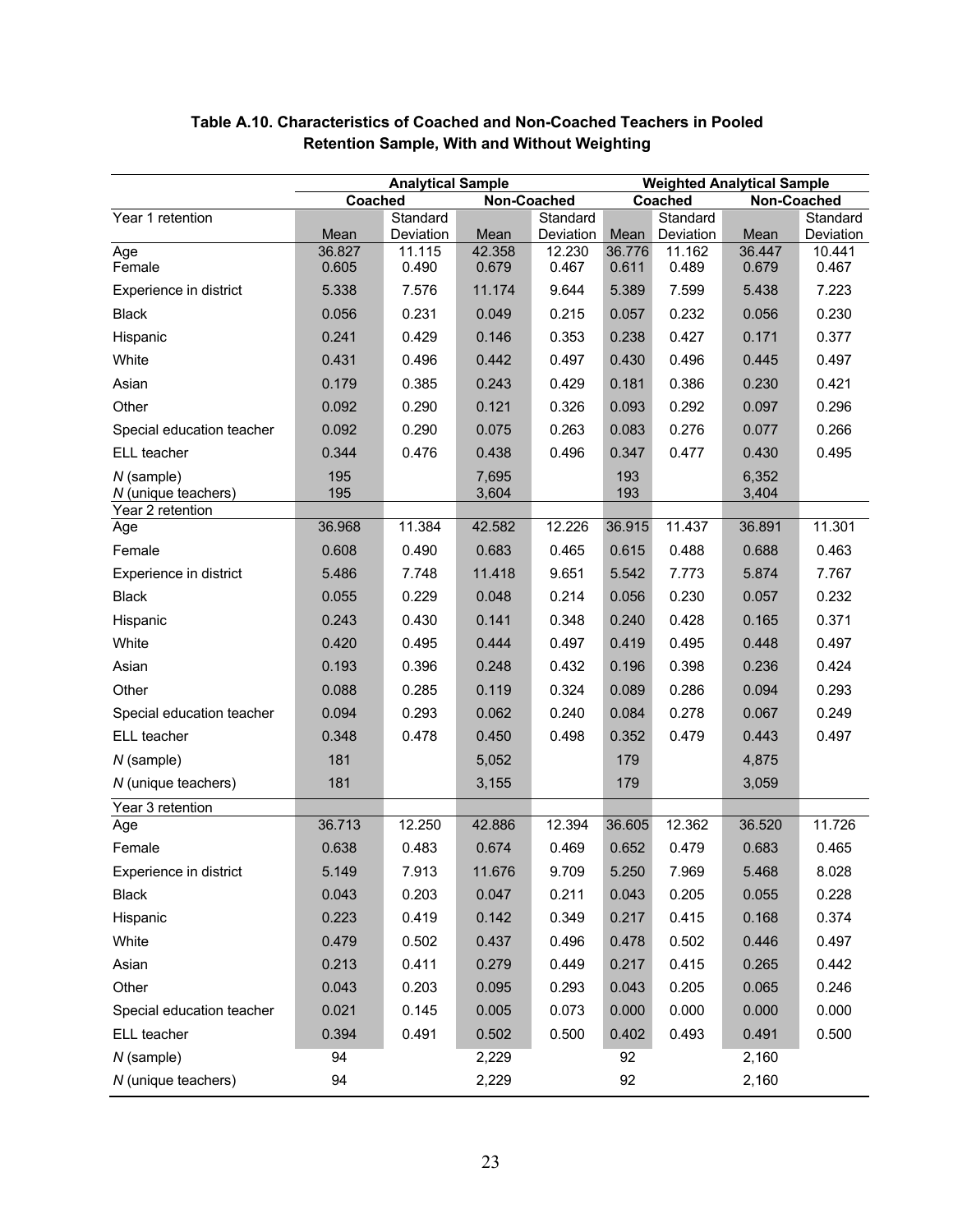|                                    |                | Coached                   | Non-Coached    |                           |  |
|------------------------------------|----------------|---------------------------|----------------|---------------------------|--|
| Panel A: Year 1 retention          | Mean           | <b>Standard Deviation</b> | Mean           | <b>Standard Deviation</b> |  |
| Age                                | 35.862         | 11.489                    | 40.555         | 12.149                    |  |
| Female                             | 0.584          | 0.496                     | 0.684          | 0.465                     |  |
| Experience in district             | 4.455          | 6.214                     | 8.962          | 8.639                     |  |
| <b>Black</b>                       | 0.078          | 0.270                     | 0.066          | 0.249                     |  |
| Hispanic                           | 0.169          | 0.377                     | 0.146          | 0.353                     |  |
| White                              | 0.468          | 0.502                     | 0.464          | 0.499                     |  |
| Asian                              | 0.169          | 0.377                     | 0.206          | 0.404                     |  |
| Other                              | 0.117          | 0.323                     | 0.119          | 0.324                     |  |
| Special education teacher          | 0.078          | 0.270                     | 0.053          | 0.223                     |  |
| ELL teacher                        | 0.312          | 0.466                     | 0.558          | 0.497                     |  |
| N (sample)                         |                | 77                        |                | 1,676                     |  |
| N (unique teachers)                |                | 77                        |                | 873                       |  |
| Panel B: Year 2 retention          |                |                           |                |                           |  |
| Age                                | 36.225         | 11.983                    | 40.926         | 12.295                    |  |
| Female                             | 0.580          | 0.497                     | 0.675          | 0.469                     |  |
| Experience in district             | 4.594          | 6.404                     | 9.099          | 8.640                     |  |
| <b>Black</b>                       | 0.072          | 0.261                     | 0.068          | 0.252                     |  |
| Hispanic                           | 0.159          | 0.369                     | 0.134          | 0.341                     |  |
| White                              | 0.464          | 0.502                     | 0.475          | 0.500                     |  |
| Asian                              | 0.188          | 0.394                     | 0.204          | 0.403                     |  |
| Other                              | 0.116          | 0.323                     | 0.119          | 0.324                     |  |
| Special education teacher          | 0.072          | 0.261                     | 0.042          | 0.200                     |  |
| ELL teacher                        | 0.304          | 0.464                     | 0.562          | 0.496                     |  |
| N (sample)                         |                | 69                        |                | 1,106                     |  |
| N (unique teachers)                |                | 69                        |                | 719                       |  |
| Panel C: Year 3 retention          |                |                           |                |                           |  |
| Age                                | 34.303         | 11.809                    | 41.368         | 12.349                    |  |
| Female                             | 0.595          | 0.498                     | 0.665          | 0.472                     |  |
| Experience in district             | 3.865          | 6.156                     | 9.398          | 8.573                     |  |
| <b>Black</b>                       | 0.054          | 0.229                     | 0.062          | 0.241                     |  |
| Hispanic                           | 0.162          | 0.374                     | 0.129          | 0.335                     |  |
| White                              | 0.486          | 0.507                     | 0.485          | 0.500                     |  |
| Asian                              | 0.243          | 0.435                     | 0.217          | 0.413                     |  |
| Other<br>Special education teacher | 0.054<br>0.000 | 0.229<br>0.000            | 0.108<br>0.004 | 0.310<br>0.062            |  |
| ELL teacher                        | 0.378          | 0.492                     | 0.588          | 0.493                     |  |
| $N$ (sample)                       |                | 37                        |                | 520                       |  |
| N (unique teachers)                |                | 37                        |                | 520                       |  |

## **Table A.11. Characteristics of Coached and Non-Coached Teachers in Pooled Value-Added Model Retention Sample**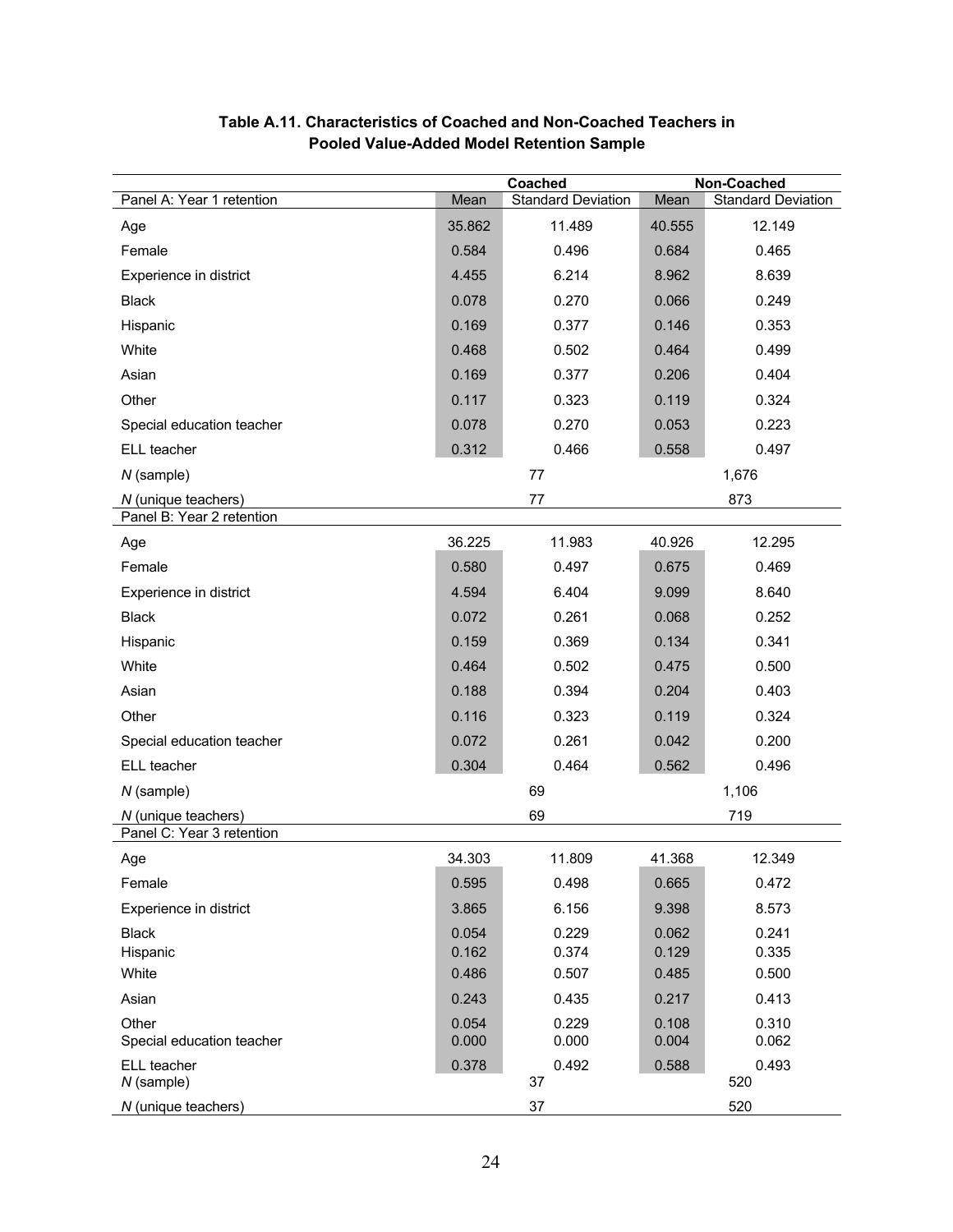### *Impact Analysis Results Tables*

In the following tables, we detail the results of our primary analyses. These tables correspond to Figures 2 through 6 in the main report. They provide additional detail about each analysis, including sample sizes.

## **Table A.12. Cumulative Rates of Novice APs No Longer Working as School Administrators in the District One, Two, or Three Years After First Becoming an AP**

|                     | Left Within 1 Year  |                   | <b>Left Within 2 Years</b> |                   | <b>Left Within 3 Years</b> |                   | <b>Left Within 4 Years</b> |                   |
|---------------------|---------------------|-------------------|----------------------------|-------------------|----------------------------|-------------------|----------------------------|-------------------|
|                     | Coefficient         | Standard<br>Error | Coefficient                | Standard<br>Error | Coefficient                | Standard<br>Error | Coefficient                | Standard<br>Error |
| <b>PLUS APS</b>     | $-0.074$            | (0.054)           | $-0.049$                   | (0.083)           | $-0.135$                   | (0.109)           | $-0.150$                   | (0.162)           |
| <b>PLUS cohorts</b> | Cohorts 1, 2, and 3 |                   | Cohorts 1, 2, and 3        |                   | Cohorts 1 and 2            |                   | Cohort 1                   |                   |
| N (PLUS)            | 31                  |                   | 31                         |                   | 21                         |                   | 11                         |                   |
| N (comparison)      | 51                  |                   | 51                         |                   | 37                         |                   | 16                         |                   |

NOTES: Samples include only Leaders and comparison APs who were initially brand new to the role in the district. No results are statistically significant at the *p* < 0.05 threshold.

## **Table A.13. Cumulative Rates of Novice APs Being Promoted to Principal Roles in the District One, Two, or Three Years After First Becoming an AP**

|                     |                     |                   |                     |                   | Promoted by Year 1 Promoted by Year 2 Promoted by Year 3 |                   | <b>Promoted by Year 4</b> |                   |
|---------------------|---------------------|-------------------|---------------------|-------------------|----------------------------------------------------------|-------------------|---------------------------|-------------------|
|                     | Coefficient         | Standard<br>Error | Coefficient         | Standard<br>Error | Coefficient                                              | Standard<br>Error | Coefficient               | Standard<br>Error |
| <b>PLUS APS</b>     | n/a                 | n/a               | $-0.044$            | (0.084)           | 0.020                                                    | (0.111)           | 0.110                     | (0.200)           |
| <b>PLUS cohorts</b> | Cohorts 1, 2, and 3 |                   | Cohorts 1, 2, and 3 |                   | Cohorts 1 and 2                                          |                   | Cohort 1                  |                   |
| N (PLUS)            | 31                  |                   | 31                  |                   | 21                                                       |                   | 11                        |                   |
| N (comparison)      | 51                  |                   | 51                  |                   | 37                                                       |                   | 16                        |                   |

NOTES: Samples include only Leaders and comparison APs who were initially brand new to the role in the district. No results are statistically significant at the  $p < 0.05$  threshold.  $n/a = not$  applicable.

## **Table A.14. Adjusted Student Achievement of Leader-Coached Teachers Relative to Comparison Teachers Across All PLUS Cohorts and Years**

|                          |             | ELA                   | <b>Mathematics</b> |                       |  |
|--------------------------|-------------|-----------------------|--------------------|-----------------------|--|
|                          | Coefficient | <b>Standard Error</b> | Coefficient        | <b>Standard Error</b> |  |
| PLUS coached             | $0.040*$    | (0.018)               | $-0.014$           | (0.032)               |  |
| N (student observations) |             | 49,061                |                    | 3,304                 |  |
| N (coached teachers)     |             | 65                    |                    | 43                    |  |
| N (comparison teachers)  | 590         |                       | 531                |                       |  |

NOTES: Samples consist of students taught by teachers in grades 4–8 who taught ELA or mathematics between SYs 2016–2017 and 2018–2019. \* = *p* < 0.05.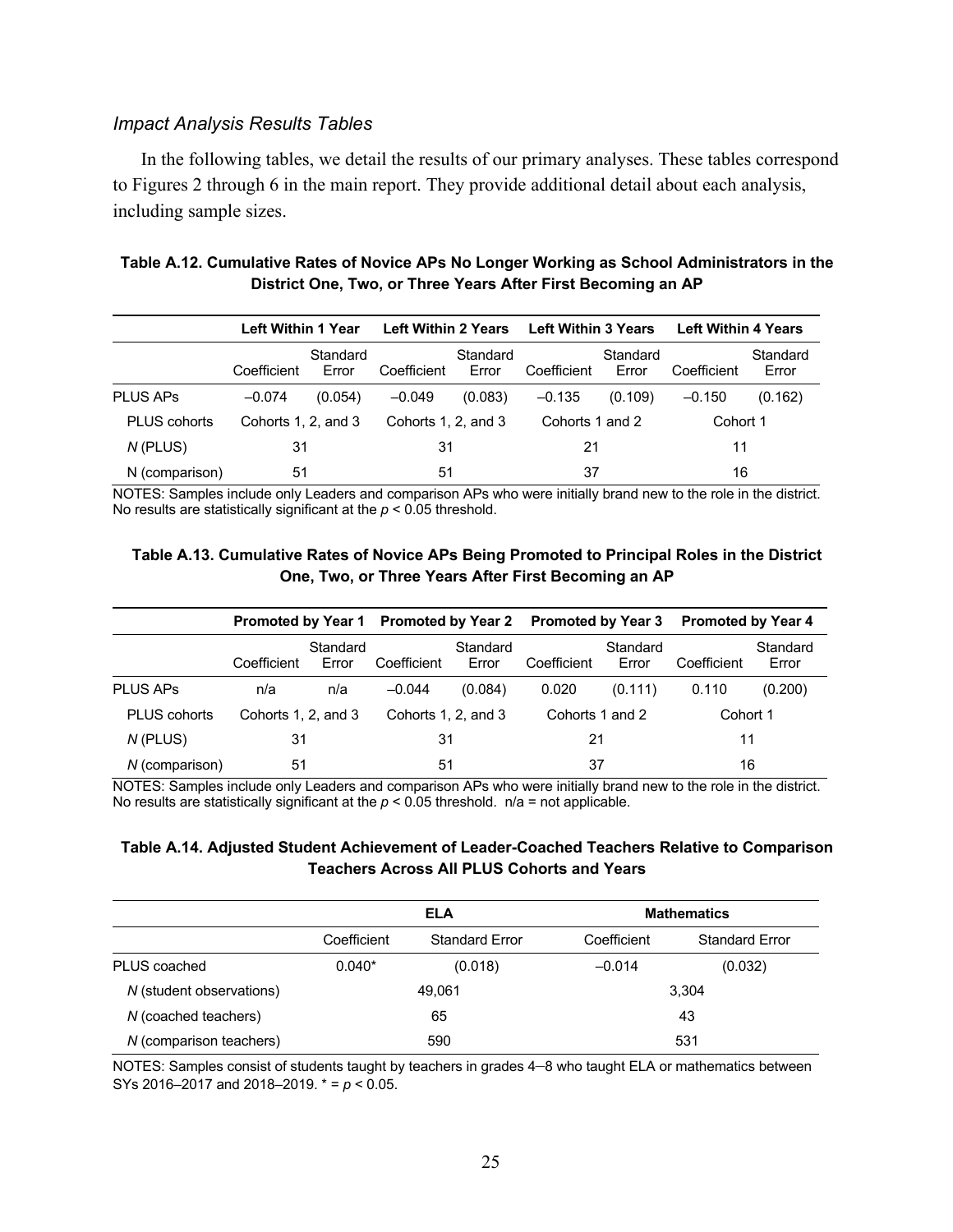### **Table A.15. Cumulative Rates of Teachers Leaving the District One, Two, or Three Years Following Receipt or Nonreceipt of Leader Coaching**

|                     |             | <b>Left Within 1 Year</b> |                     | <b>Left Within 2 Years</b> |                 | <b>Left Within 3 Years</b> |  |
|---------------------|-------------|---------------------------|---------------------|----------------------------|-----------------|----------------------------|--|
|                     | Coefficient | Standard<br>Error         | Coefficient         | Standard<br>Error          | Coefficient     | Standard<br>Error          |  |
| PLUS coached        | $-0.035$    | (0.025)                   | $-0.042$            | (0.037)                    | $-0.015$        | (0.063)                    |  |
| <b>PLUS cohorts</b> |             | Cohorts 1, 2, and 3       | Cohorts 1, 2, and 3 |                            | Cohorts 1 and 2 |                            |  |
| $N$ (coached)       |             | 193                       | 179                 |                            | 92              |                            |  |
| N (comparison)      |             | 3,404                     | 3,059               |                            | 2,160           |                            |  |

NOTES: No results are statistically significant at the *p* < 0.05 threshold.

## **Table A.16. Cumulative Rates of Teachers Leaving the District One, Two, or Three Years Following First Receipt or Nonreceipt of Leader Coaching, by Teachers' Student Achievement Gains**

|                                    |             | <b>Left Within 1 Year</b> |             | <b>Left Within 2 Years</b> |                 | <b>Left Within 3 Years</b> |
|------------------------------------|-------------|---------------------------|-------------|----------------------------|-----------------|----------------------------|
|                                    | Coefficient | <b>Standard Error</b>     | Coefficient | <b>Standard Error</b>      | Coefficient     | Standard<br>Error          |
| Lower achievement<br>gains sample  |             |                           |             |                            |                 |                            |
| PLUS coached                       | 0.150       | (0.221)                   | $0.855***$  | (0.221)                    | 0.412           | (0.446)                    |
| PLUS cohorts                       |             | Cohorts 1, 2, and 3       |             | Cohorts 1, 2, and 3        | Cohorts 1 and 2 |                            |
| $N$ (coached)                      |             | 9                         |             | 8                          |                 | 7                          |
| N (comparison)                     |             | 288                       | 208         |                            | 104             |                            |
| Higher achievement<br>gains sample |             |                           |             |                            |                 |                            |
| PLUS coached                       | 0.010       | (0.048)                   | 0.029       | (0.057)                    | 0.028           | (0.119)                    |
| <b>PLUS cohorts</b>                |             | Cohorts 1, 2, and 3       |             | Cohorts 1, 2, and 3        |                 | Cohorts 1 and 2            |
| $N$ (coached)                      |             | 68                        |             | 61                         |                 | 30                         |
| N (comparison)                     |             | 746                       | 606         |                            | 416             |                            |

NOTES: Lower achievement gains sample is defined as the bottom quintile of teachers' student-achievement gains. Higher achievement gains sample is defined as the top four quintiles of teachers' student-achievement gains. Both samples consist only of teachers in grades  $4-8$  who taught ELA or mathematics.  $** = p < 0.01$ .

## Exploratory Evaluation of Leader Effects on Schoolwide Achievement

In this section, we share our methodology and findings related to our exploratory analysis of the impacts of PLUS on school-wide achievement trajectories. In these analyses, we used panel data that spans SYs 2014–2015 through 2018–2019. We compared schools that eventually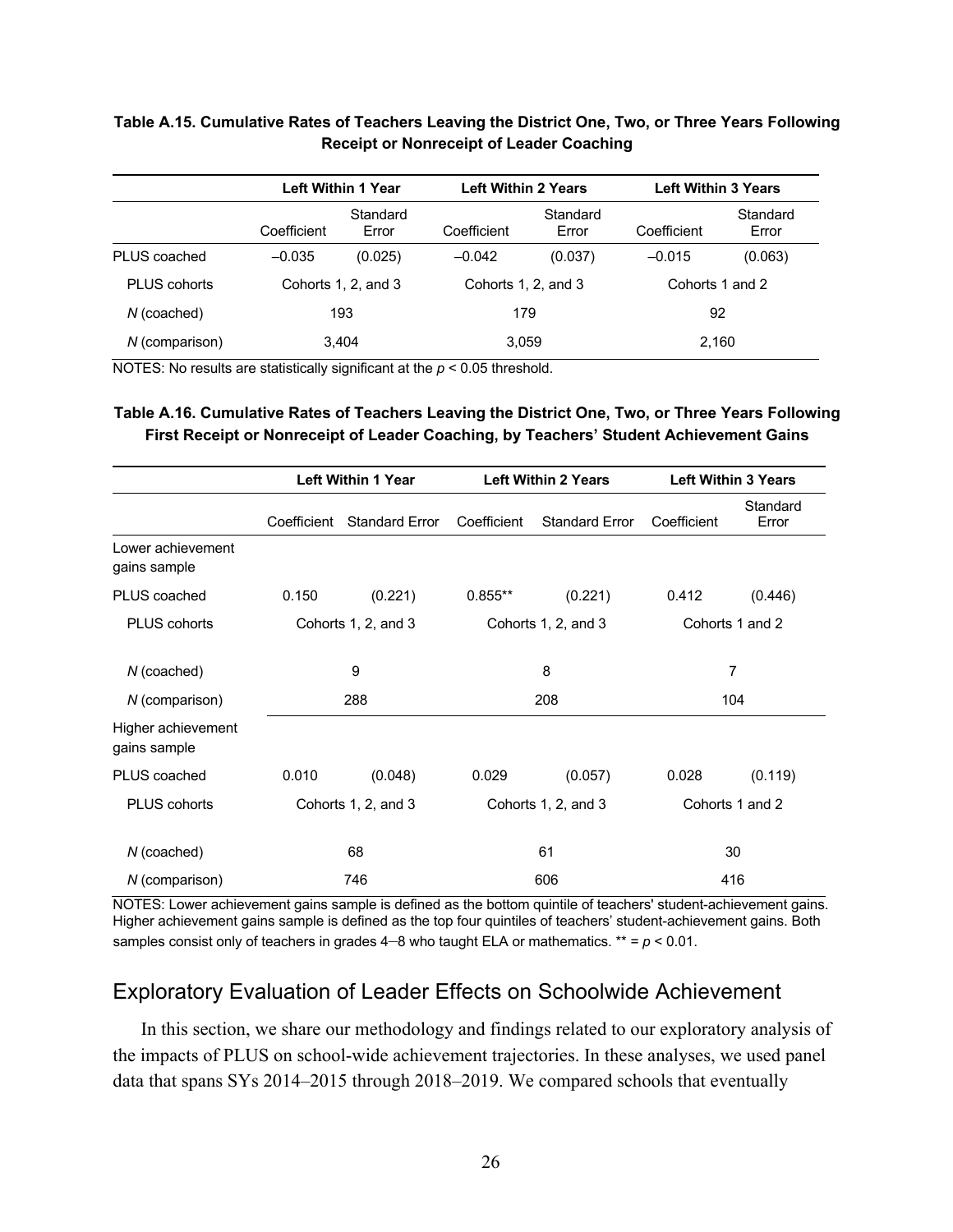adopted Leaders with schools that never adopted Leaders. A descriptive summary of these two groups of schools is provided in Table A.17.

#### *Methods for Estimating Impacts of Leaders on Schoolwide Student Achievement*

A key concern in these analyses was the comparability of schools that hired Leaders and schools that did not. If these two types of schools differed on key unobserved dimensions, then the non-PLUS schools would not be a valid counterfactual for PLUS-led schools. Thus, we examined effects using two different methodologies: (1) an event study that non-parametrically estimates the effect of Leaders each year after adoption and (2) a comparative interrupted time series (CITS) approach that models the trends among schools that adopted Leaders and those that never did. The first approach assumed, and partially tested the assumption, that adopting and non-adopting schools had common pre-trends in student achievement. The second approach explicitly models those trends.

The following model illustrates our event-study approach:

$$
Y_{ist} = \sum_{\tau = -x, \tau \neq 0}^{y} \delta_{\tau} \, PLUS_{st}^{\tau} + X_{ist} \beta_{1} + S_{st} \beta_{2} + \alpha_{s} + \gamma_{t} + \varepsilon_{ist}
$$

where

- $Y_{ist}$  = either the standardized reading or math score for student (*i*) in school (*s*) in year (*t*)
- $\bullet$   $\tau$  = time centered on the year before a school adopts a Leader; for schools that never adopt a Leader,  $\tau = 0, \forall t$
- PLUS<sub>st</sub> = indicator variables for the distance in years from centered time
- $X_{ist}$  = a parsimonious vector of student characteristics that include race, an indicator for whether the mother has at least a college education, and grade-fixed effects
- $S_{st}$  is a parsimonious vector of school characteristics, including the number of APs in a school, an indicator for getting any new AP in a given year, and an indicator for getting a new principal in a given year
- $\alpha_s$  = school-fixed effects
- $\gamma_t$  = year-fixed effects
- $\bullet$   $\varepsilon_{\text{ist}}$  = a student-level idiosyncratic error term; standard errors are clustered at the school level.

In this model, we estimated student outcomes between students in schools that adopted Leaders  $\tau$  quarters prior to  $t$  and students in schools that did not adopt Leaders, minus stable differences between schools and years. This model provided two key pieces of information. First, it provided a test of any differential pretreatment trends between schools that adopted a Leader and schools that did not. If these schools were on a common trend, pre-trend would expect  $\delta_{\tau}$  =  $0, \forall \tau$  < 0. Second, it estimated the effect of adopting a Leader on student outcomes separately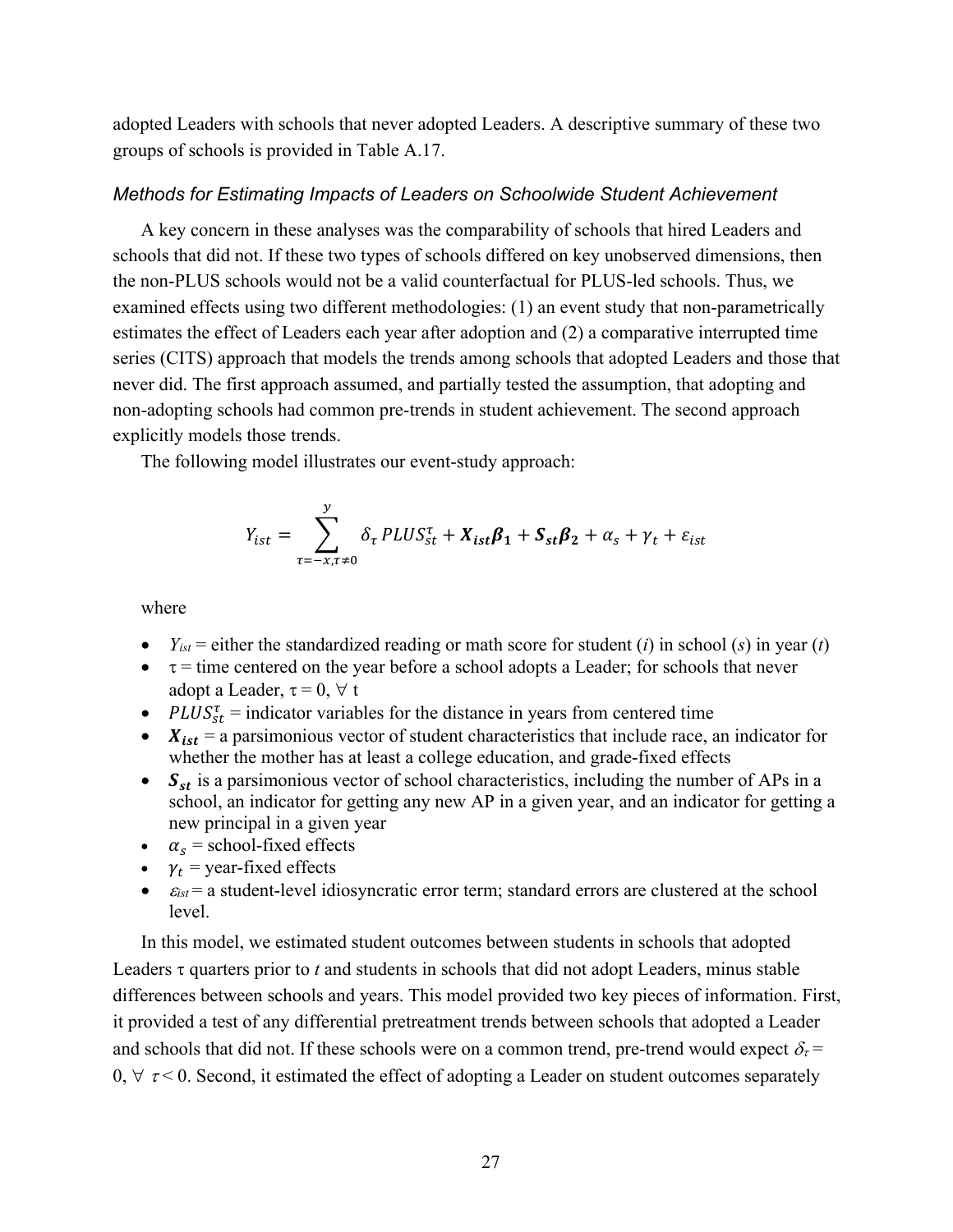for each year after adoption. This allowed us to understand whether achievement increased or decreased as more time passed from the time of adoption.

Our results indicated that schools that adopted Leaders were trending downward in student achievement, relative to schools that never adopted a Leader, prior to adoption. Given these results, we employed the CITS approach as a second strategy for identifying the effects of Leaders on student outcomes. The following model illustrates this approach:

 $Y_{ist} = \beta_0 + \text{year}_t \beta_1 + \text{year}_t^2 \beta_2 + \text{PLUS}_{st} * \tau_{st} \beta_3 + \text{Post}_{st} * \text{PLUS}_{st} \beta_4 + \text{Post}_{st} * \text{PLUS}_{st} *$  $\tau_{st}\beta_5 + Post_{st} * P L U S_{st} * \tau_{st}^2\beta_6 + X_{ist}\beta_7 + \alpha_s + \varepsilon_{ist}$ 

where

- $Y_{ist}$  = either the standardized reading or math score for student (*i*) in school (*s*) in year (*t*)
- $year<sub>t</sub> = a variable representing calendar time$
- $PLUS_{st}$  = an indicator variable representing whether a school ever adopted a Leader
- $\tau_{st}$  = time centered on the year before a school adopts a Leader; for schools that never adopt a Leader,  $\tau = 0, \forall t$
- $Post_{st}$  = indicator for a school having adopted a Leader in a given year; it is an indicator for being in the "post-period" of Leader adoption
- $X_{ist}$  = the same parsimonious vector of student characteristics used in the event study
- $\alpha_s$  = school-fixed effects
- $\bullet$   $\varepsilon_{\text{ist}}$  = a student-level idiosyncratic error term; standard errors are clustered at the school level.

In this model,  $\beta_1$  and  $\beta_2$  control for a quadratic in the secular trend in student achievement for schools that never adopted Leaders.  $\beta_3$  allows for a linear pre-trend in achievement for schools that adopt Leaders.  $\beta_4$  allows for a one-time jump (or drop) in achievement when schools adopt a Leader.  $\beta_4$  and  $\beta_5$  allow for a quadratic post-trend in student achievement for school that adopted a Leader. In this model, the effect of Leaders on student achievement is determined by the difference in the quadratic post-trend, compared with the linear pre-trend of PLUS adopters and the secular trend for schools that never adopted Leaders, allowing for a one-time change in achievement in the year of PLUS adoption. School fixed effects control for average school differences among all schools in the sample. Figures A.1 and A.2 suggest that the functional forms used to model the secular trend and PLUS adopter time pre/post time trends are appropriate. Whereas the event study took a nonparametric approach to estimating the effect of Leaders on school achievement, the CITS approach explicitly modeled any difference in trends between schools that ultimately adopted Leaders and schools that never adopted Leaders.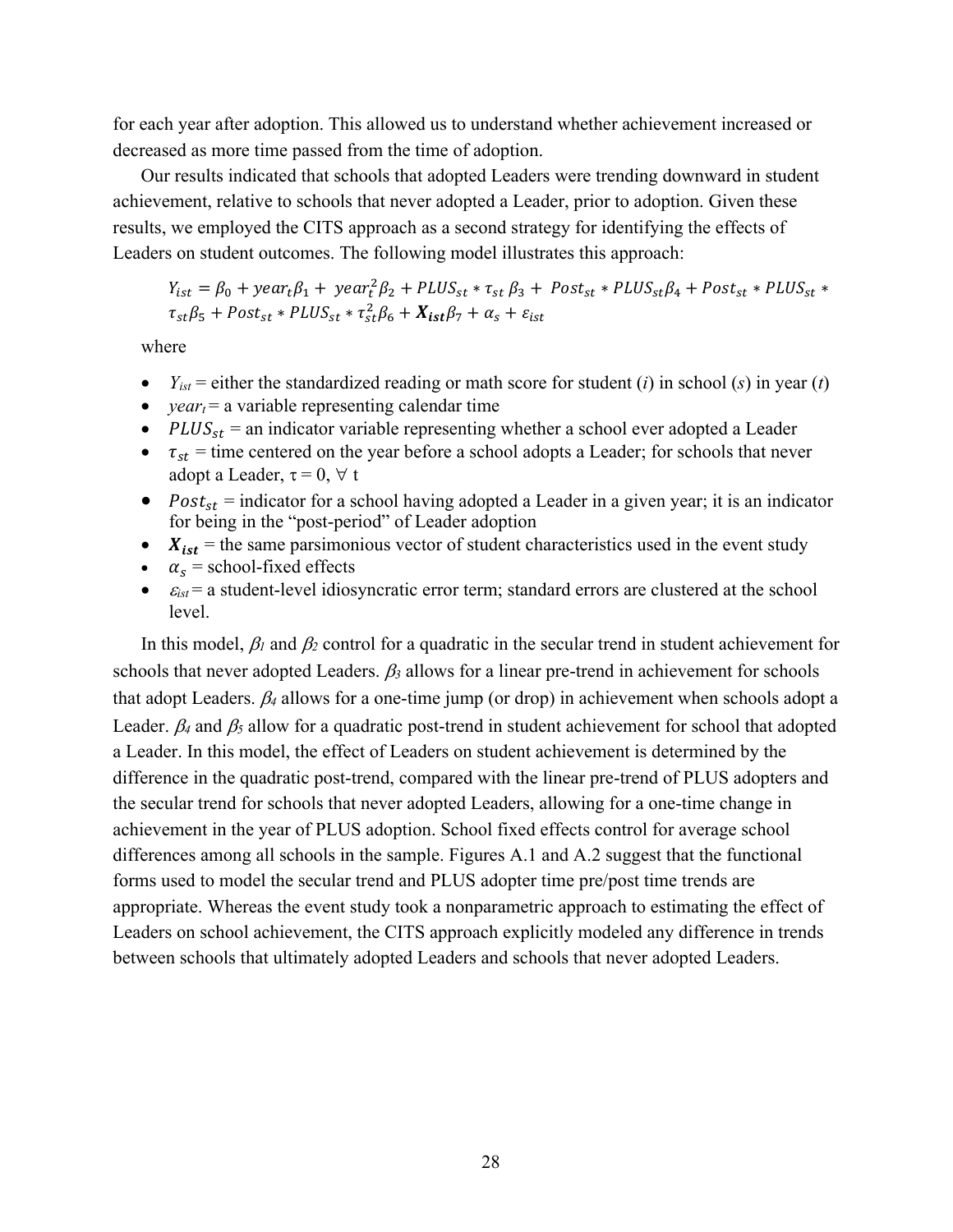|                                          |          | <b>Ever PLUS Schools</b>     | <b>Never Plus Schools</b> |                       |
|------------------------------------------|----------|------------------------------|---------------------------|-----------------------|
| Panel A: 1- and 2-year retention         | Mean     | Standard<br><b>Deviation</b> | Mean                      | Standard<br>Deviation |
| <b>Black</b>                             | 0.087    | 0.282                        | 0.078                     | 0.268                 |
| White                                    | 0.118    | 0.322                        | 0.157                     | 0.363                 |
| Asian                                    | 0.446    | 0.497                        | 0.486                     | 0.500                 |
| Hispanic                                 | 0.291    | 0.454                        | 0.228                     | 0.419                 |
| Other                                    | 0.059    | 0.235                        | 0.052                     | 0.223                 |
| Home language English                    | 0.427    | 0.495                        | 0.459                     | 0.498                 |
| Home language Spanish                    | 0.239    | 0.427                        | 0.172                     | 0.378                 |
| Home language Chinese                    | 0.262    | 0.440                        | 0.295                     | 0.456                 |
| Home Language other                      | 0.071    | 0.257                        | 0.074                     | 0.261                 |
| <b>ELL</b>                               | 0.204    | 0.403                        | 0.209                     | 0.407                 |
| Reclassified English-language proficient | 0.351    | 0.477                        | 0.315                     | 0.465                 |
| Special education                        | 0.120    | 0.325                        | 0.106                     | 0.307                 |
| Mother has college degree or higher      | 0.194    | 0.396                        | 0.207                     | 0.405                 |
| Percentage absent                        | 2.809    | 3.972                        | 3.016                     | 3.747                 |
| Standardized mathematics score           | $-0.040$ | 1.004                        | 0.068                     | 0.979                 |
| Standardized ELA score                   | $-0.057$ | 0.994                        | 0.065                     | 0.989                 |
| N (students)                             |          | 10,576                       |                           | 14,066                |
| N (schools)                              |          | 33                           |                           | 67                    |

#### **Table A.17. Characteristics of Ever-PLUS Schools and Never-PLUS Schools**

## *Estimated Impacts of Leaders on School-Wide Student Achievement*

Using the two approaches described previously, we explored whether hiring Leaders was associated with changes in school-performance trajectories. We did not find any clear indication that Leaders contributed in a significant way to changes in school-wide student achievement during the period of this study. Because we had limited historical achievement data for our first cohort of potentially impacted schools and limited post-PLUS data for our final cohort of schools, our results were sensitive to which cohorts we focused on and which models we used to examine them. Overall, our analyses of PLUS impacts on school-wide achievement were inconclusive.

**Schools where Leaders worked were trending lower in achievement levels before Leaders arrived, and this negative trend continued initially after their arrival.** As illustrated in Figures A.3 (for mathematics) and A.4 (for ELA), Leader-led schools' achievement levels were trending downward relative to comparison schools in the rest of the district in the years immediately prior to a Leader arriving. In the first two years following the arrival of a Leader, this trajectory continued. By the second year with a Leader, the schools were on average significantly lower achieving than district schools that did not have a Leader. This downward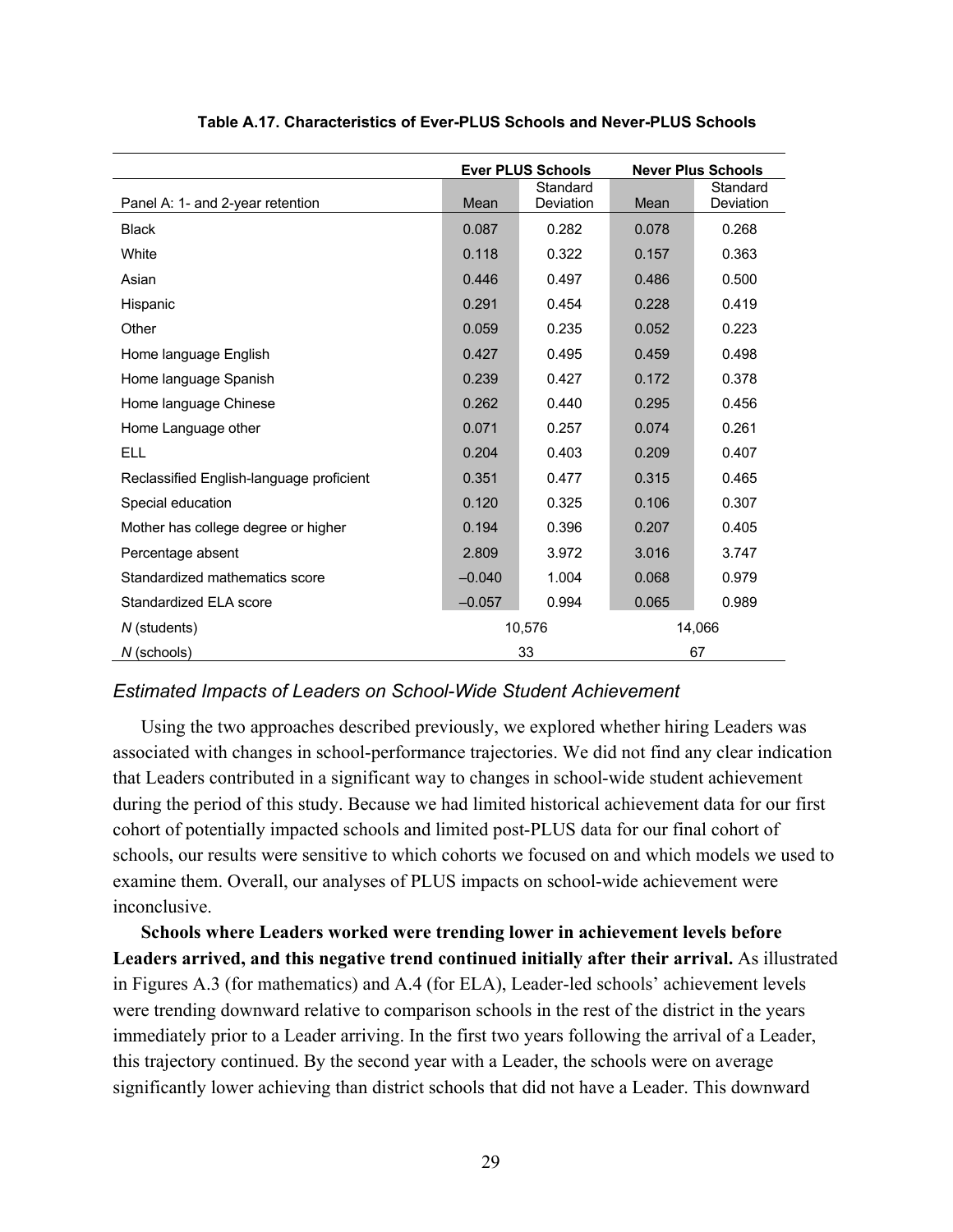## **Figure A.1. Unadjusted ELA Achievement Levels of PLUS-Exposed Schools Centered on the Year Before PLUS Exposure**



NOTES: Sample includes schools that were first led by Leaders any time between SYs 2015–2016 and 2018–2019. For each school in our sample, *Year 0* refers to the year prior to first hiring a Leader. Exposed schools were observed at least one year and up to four years prior to exposure to PLUS and at least one year and up to four years after exposure to PLUS.

## **Figure A.2. Unadjusted Mathematics Achievement Levels of PLUS-Exposed Schools Centered on the Year Before PLUS Exposure**



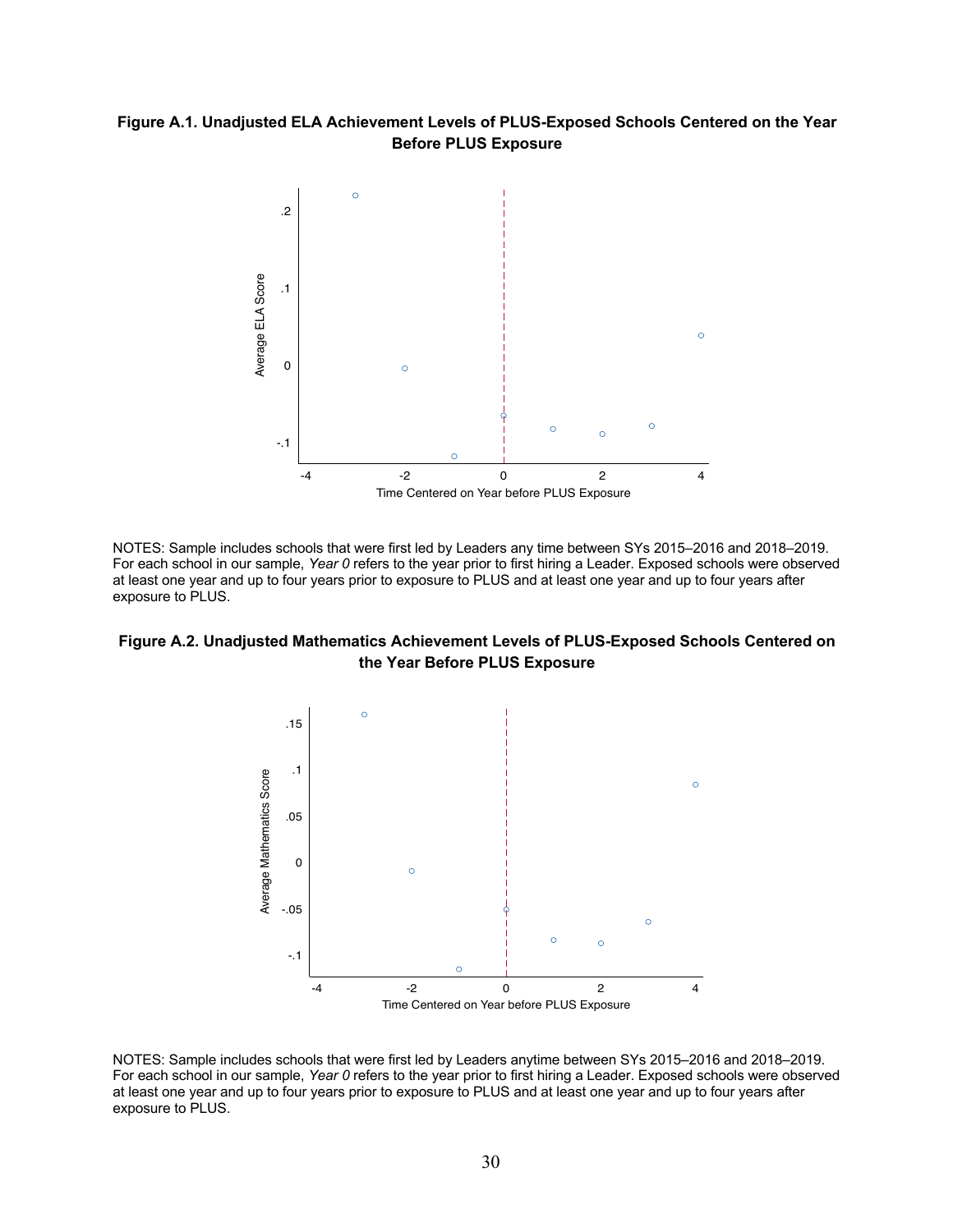trend appears to have halted by the third and fourth years following PLUS exposure, however.

This achievement trend pattern (both before and after PLUS placement) was similar to what had been observed in prior research as associated with the hiring of a new school principal (Beteille, Kalogrides, and Loeb, 2012). Although we controlled for the typical average effect of hiring a novice AP in our model, it is possible that Leaders tended to be hired into a different kind of leadership position than the other newly hired APs in our data.<sup>3</sup> Whatever the reason, the results suggest a possible relationship between declining school test scores and the hiring of a new Leader in the school.

**When accounting for trends that predated PLUS exposure, we found no significant effect of Leaders on their schools' subsequent trajectories.** Using a more rigorous methodology that took into account preexisting achievement trends in schools with Leaders and those without, we explored whether schools experienced significant changes in their level or trajectory of achievement following the arrival of a Leader. Estimates of PLUS-induced changes in levels and trends in achievement are shown in Table A.18. Using this approach, which we expect would be more accurate with respect to causal impacts, we found no significant changes in school achievement levels or trajectories associated with the first arrival of a Leader in a school. Overall, it does not appear that exposure to a Leader caused significant changes in overall school-achievement trajectories or levels in the near term.

<sup>&</sup>lt;sup>3</sup> As an additional specification check, we explored whether receiving a novice AP in the year prior to PLUS was associated with negative prior performance trends. We found that it was.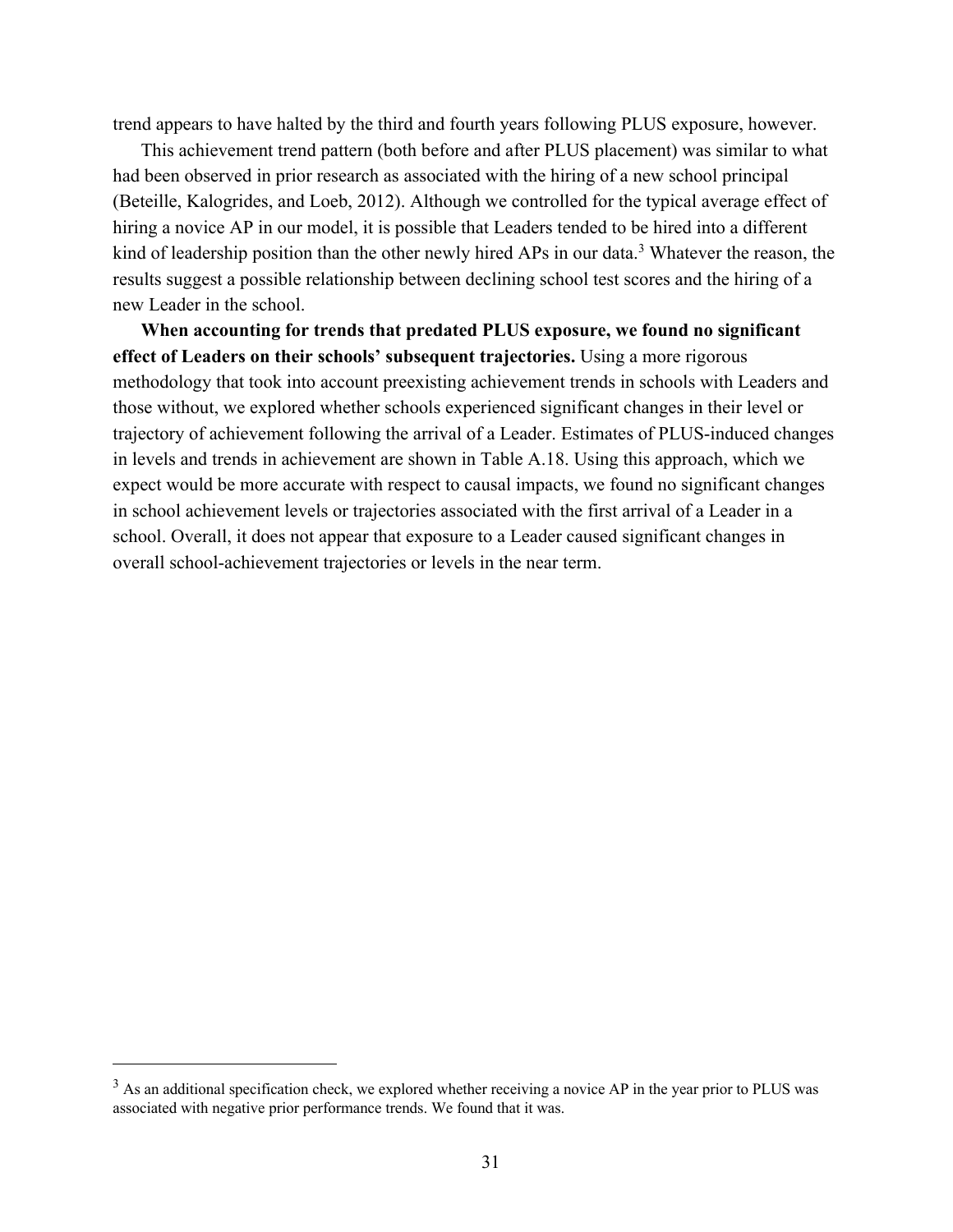**Figure A.3. Differential Schoolwide Mathematics Performance over Time for Schools That Hired a Leader Compared with Schools That Never Hired a Leader**



NOTES: Estimated effects shown for schools that were first led by Leaders anytime between SYs 2015–2016 and 2018–2019. For each school in our sample, *Year 0* refers to the year prior to first hiring a Leader. Exposed schools were observed at least one year and up to four years prior to exposure to PLUS and at least one year and up to four years after exposure to PLUS.

## **Figure A.4. Differential Schoolwide ELA Performance over Time for Schools That Hired a Leader Compared with Schools That Never Hired a Leader**



NOTES: Estimated effects shown for schools that were first led by Leaders anytime between SY 2015–16 and SY 2018–19. For each school in our sample, *year 0* refers to the year prior to first hiring a Leader. Exposed schools were observed at least one year and up to four years prior to exposure to PLUS and at least one year and up to four years after exposure to PLUS.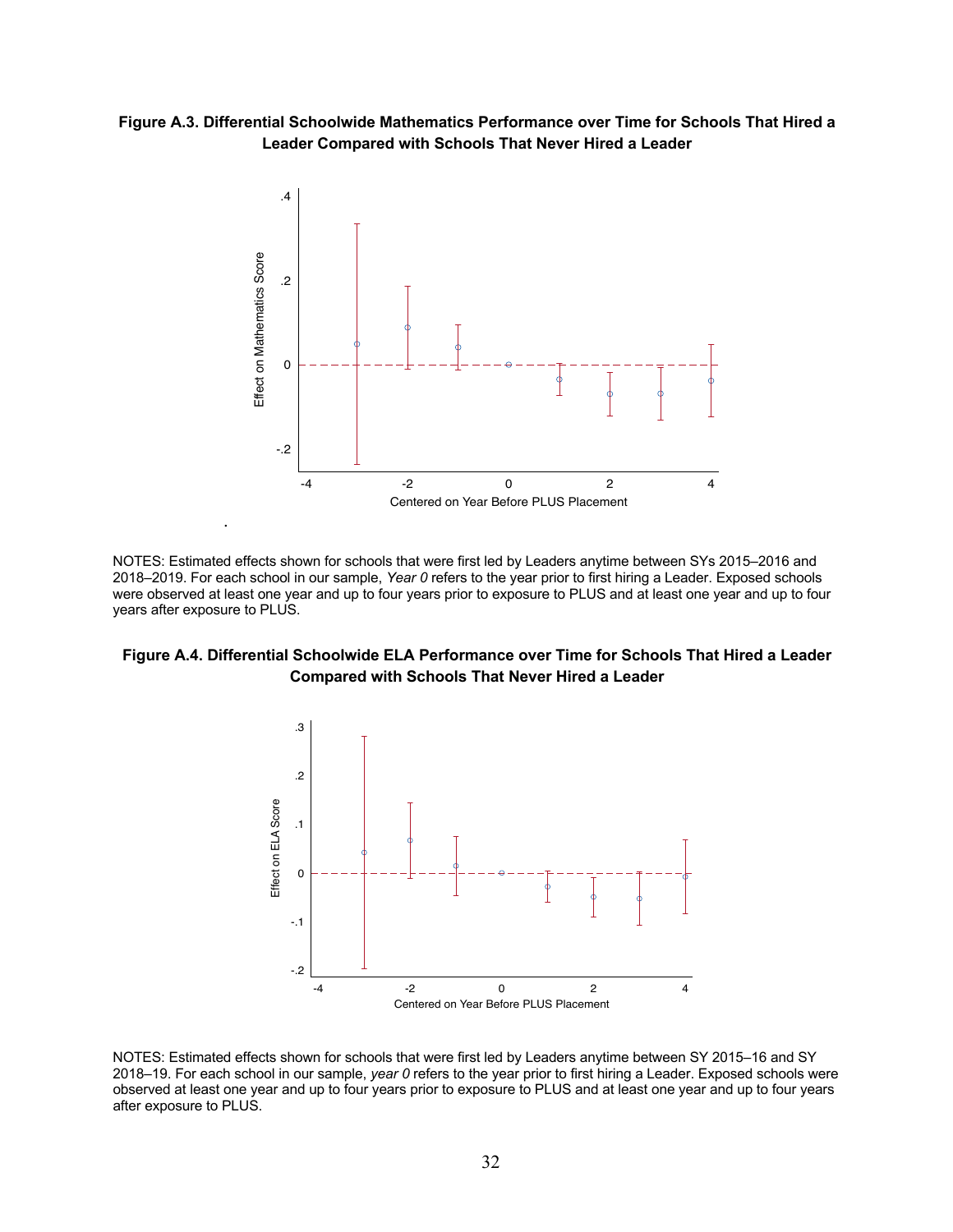|                                |             | <b>ELA</b>            | <b>Mathematics</b> |                       |  |
|--------------------------------|-------------|-----------------------|--------------------|-----------------------|--|
|                                | Coefficient | <b>Standard Error</b> | Coefficient        | <b>Standard Error</b> |  |
| PLUS pre-trend                 | $-0.024$    | (0.020)               | $-0.034$           | (0.022)               |  |
| PLUS immediate<br>effect       | 0.008       | (0.040)               | $-0.017$           | (0.029)               |  |
| PLUS post-trend<br>(linear)    | $-0.025$    | (0.043)               | $-0.010$           | (0.040)               |  |
| PLUS post-trend<br>(quadratic) | 0.011       | (0.008)               | 0.009              | (0.007)               |  |
| N (schools)                    |             | 100                   |                    | 100                   |  |

## **Table A.18. Comparative Interrupted Time Series Analysis of Changes in Level and Trends in School Average Achievement Before and After Exposure to a Leader**

NOTE: No results are statistically significant at the *p* < 0.05 threshold. Schools are considered PLUS-exposed after their first Leader is hired to work there. All models control for a quadratic in comparison school achievement trends.

## Documenting Fidelity of Implementation for the i3 Grant

As a condition of the Investing in Innovation Fund (i3) grant, TNTP committed to rigorous measurement of the fidelity with which PLUS was implemented in the district over at least two years of program implementation. TNTP identified a series of measures and thresholds that aligned with the core components of the intervention and collected the data necessary to document whether each threshold was met. For each threshold and measure, TNTP collected data from at least two SYs of the PLUS program's implementation and tracked this data in accordance with i3 grant guidelines. The results are shown in Table A.19.

Overall, the PLUS program met all of its implementation goals. These goals were substantively related to the program's core components, and the results indicate that the program was implemented as intended and with high fidelity in the district.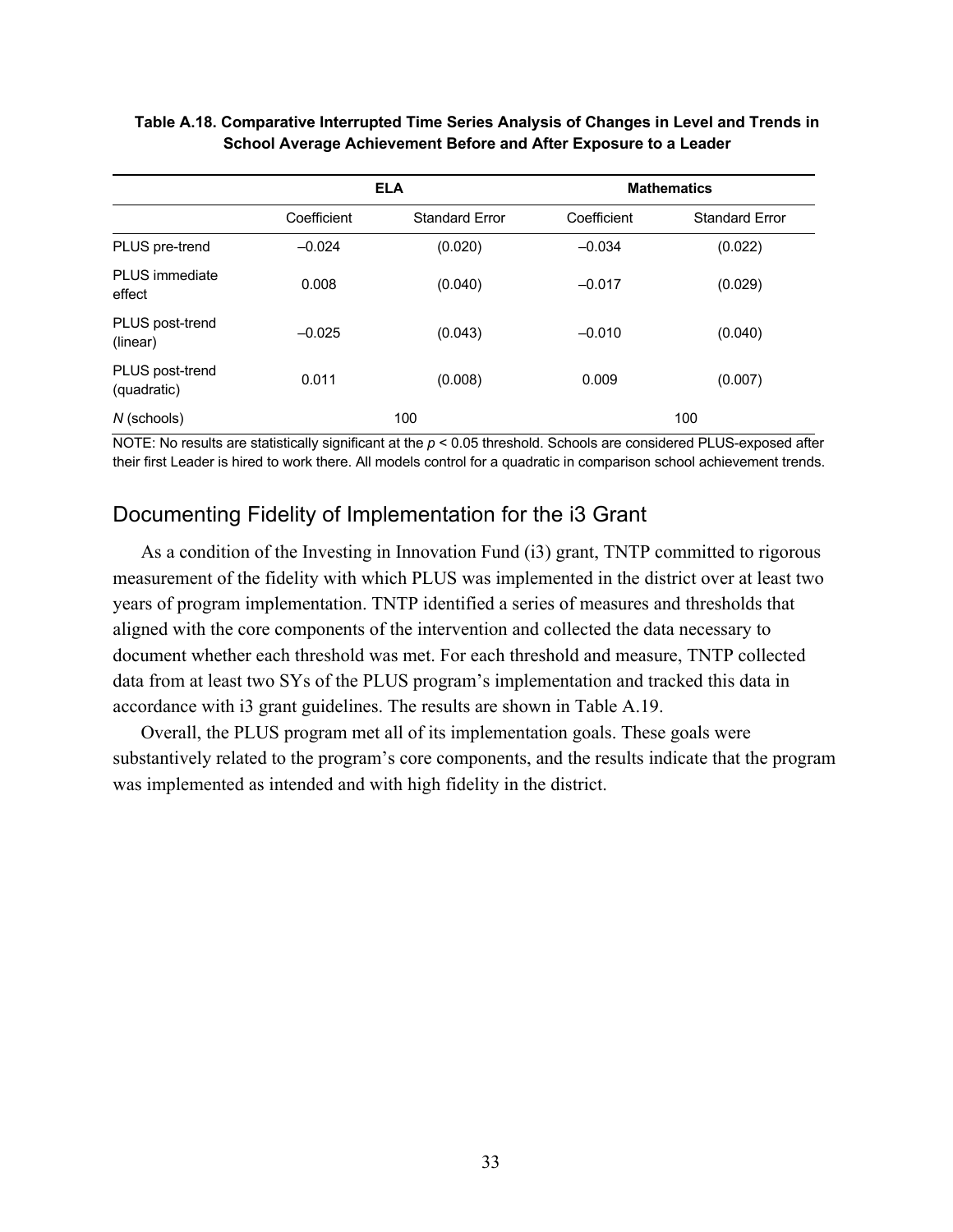| <b>PLUS Component</b>                  | <b>Measure</b>                     | <b>Threshold Goals</b>                                                | <b>Results</b>                                    | <b>SYs</b><br><b>Documented</b>               |
|----------------------------------------|------------------------------------|-----------------------------------------------------------------------|---------------------------------------------------|-----------------------------------------------|
| Leaders receive<br>preservice training | Attendance                         | 90% of Leaders attend<br>$\geq$ 80% of the time                       | 100% in year 1<br>92% in year 2<br>met thresholds | 2015-2016<br>and 2016-<br>2017                |
| Leaders receive<br>coaching            | Participation                      | $\geq$ 2 sessions per month, with<br>feedback $\geq 80\%$ of the time | 100% met<br>thresholds in all<br>years            | 2015-2016,<br>2016-2017,<br>and 2017-<br>2018 |
| Leaders manage<br>teacher teams        | Caseload of<br>teachers<br>managed | 80% of Leaders manage an<br>assigned team                             | 100% met<br>thresholds in all<br>years            | 2015-2016,<br>2016-2017,<br>and 2017-<br>2018 |
| Leaders receive PD                     | Attendance                         | 90% of Leaders attend<br>> 80% of PD sessions                         | 100% in year 1<br>92% in year 2<br>met thresholds | 2015-2016<br>and 2016-<br>2017                |
| Leaders receive<br>evaluations         | Evaluations                        | 90% of Leaders receive<br>evaluations                                 | 100% met<br>thresholds in all<br>years            | 2015-2016,<br>2016-2017,<br>and 2017-<br>2018 |

## **Table A.19. Thresholds and Results for Fidelity of Implementation Tracking**